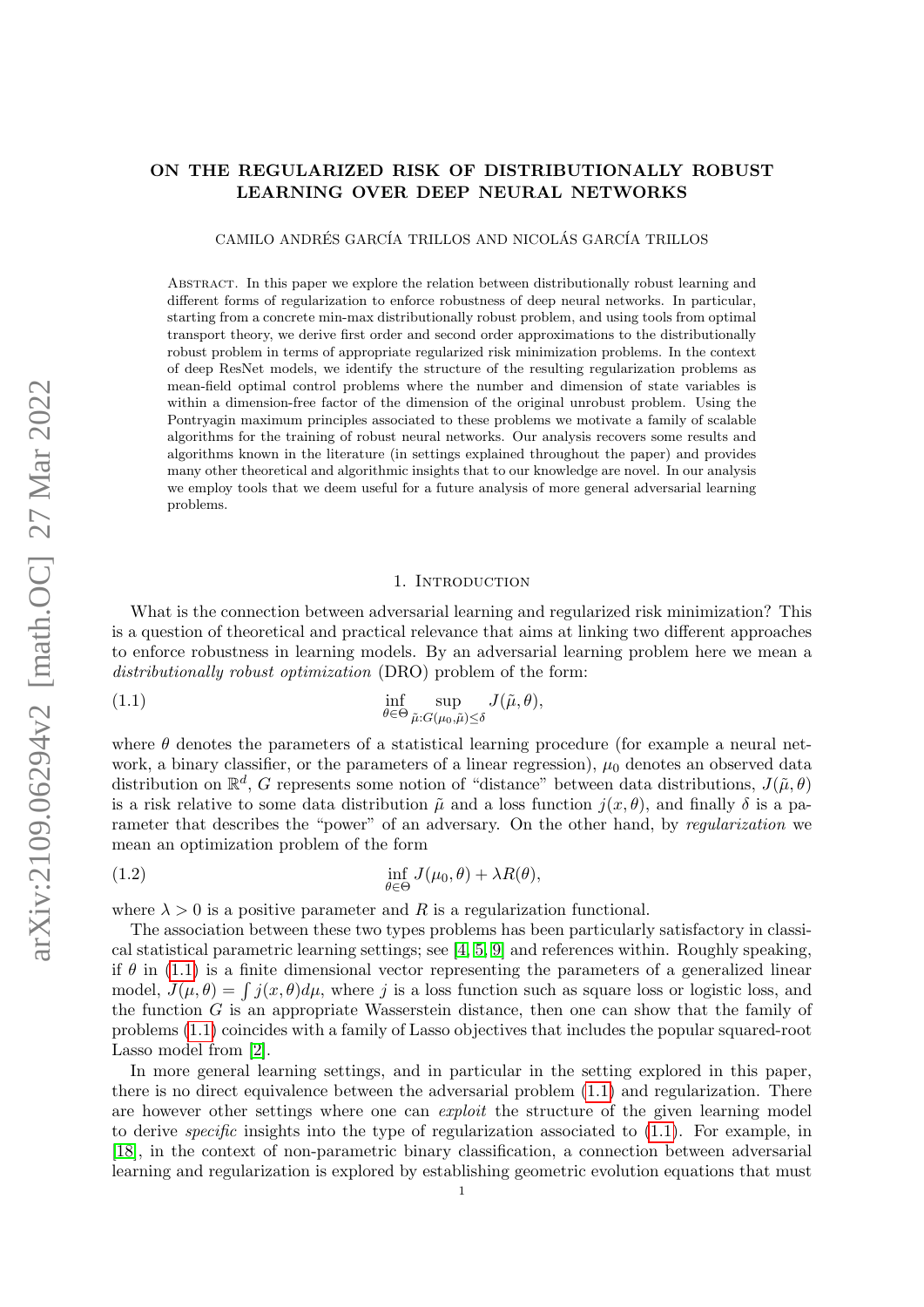be satisfied by the ensemble of solutions to the family of adversarial problems [\(1.1\)](#page-0-0) indexed by δ. In general, an illuminating strategy that can be followed in a variety of settings in order to gain insights into the regularization counterpart of [\(1.1\)](#page-0-0) is to analyze the max part of the problem for small  $\delta$  and identify its leading order terms to use them as regularization terms. This is a strategy that has been followed in many works that study the robust training of neural networks, e.g. [\[17,](#page-27-5) [25,](#page-28-0) [27,](#page-28-1) [29,](#page-28-2) [30,](#page-28-3) [40\]](#page-28-4); see more discussion in subsequent sections. However, even with an approximation in hand, the specific structure of the resulting regularization problems will depend on the specific learning models under consideration.

Our goal in this paper is to provide a concrete mathematical connection between a family of distributionally robust learning problems and regularization problems in the context of deep neural network models, and specifically ResNet models. Our analysis provides new theoretical insights on new and existing methods for robust training of neural networks, suggests new algorithms, and revisits older algorithms that can be recast as specific instances of a general unifying family. Our work also suggests new forms of regularization for optimal control problems that are meaningful beyond the applications to machine learning. The main motivation for working with ResNet models is that there is a clear interpretation of truly deep ResNet models (formally, the number of layers is infinity): in the large number of layers limit, the training of a ResNet may be interpreted as a continuous time optimal control problem. This ODE perspective for understanding and training neural networks has received increased attention in the past few years – see  $[10, 20, 32]$  $[10, 20, 32]$  $[10, 20, 32]$ . The specific structure of this setting will then allow us to recognize the resulting regularization problems as mean-field control problems, and thus will motivate us to derive their corresponding Pontryagin maximum principles. In turn, these maximum principles can be used to motivate a large class of algorithms for the training of robust networks which includes the double backpropagation algorithm from [\[12\]](#page-27-8). The use of Pontryagin maximum principle based training algorithms has been advocated for in works like [\[24\]](#page-28-6) given their generality, versatility, and theoretical properties.

In the next two sections we introduce the specific set-up that we will work with throughout the paper. Our main theoretical results are presented in section [1.3](#page-4-0) and our algorithms in section [4.](#page-22-0)

1.1. Network models. As discussed in the introduction, we will focus our discussion on deep ResNet neural networks and use the differential equation in  $\mathbb{R}^d$ 

<span id="page-1-0"></span>(1.3) 
$$
\begin{cases} dX_t = f(X_t, \theta_t)dt, & t \in (0, T), \\ X_0 = x \end{cases}
$$

to model the transformations that an input data point  $x \in \mathbb{R}^d$  undergoes along a deep neural network; notice that, with the previous interpretation,  $X_T$  is the output of the network when the input is x. The function  $\theta$ :  $[0, T] \rightarrow \Theta_0$  represents the parameters of the network and  $\Theta$  is a family of  $\theta$ s. The "time" variable t can be interpreted as index for the layers of the model and the time horizon T as the depth of the network.  $\Theta_0$  represents the possible values of parameters at a given layer. We remark once again that a ResNet model found in practice can be seen as a time discretization of  $(1.3)$ ; see [\[14,](#page-27-9) [32\]](#page-28-5).

<span id="page-1-1"></span>Example 1.1. The previous general setting can be used for regression with the following interpretation. We write  $x = (v, y) \in \mathbb{R}^{d-1} \times \mathbb{R}$  and interpret v as feature vector and y as label or output. The function  $f(\xi, \vartheta)$  can be taken to be

$$
f(\xi,\vartheta)=\begin{pmatrix} \sigma(\vartheta\cdot\xi_{1:d-1})\\0 \end{pmatrix},\,
$$

interpreting  $\vartheta$  as a  $(d-1) \times (d-1)$  matrix, and  $\sigma$  as a non-linear function (e.g. a sigmoid or ReLu) that acts coordinate-wisely on  $d-1$ -dimensional vectors. Notice that if we write  $X_t = (V_t, Y_t)^\top$ , then  $Y_t = y$  for every t and in particular  $X_T = (V_T, y)^\top$ .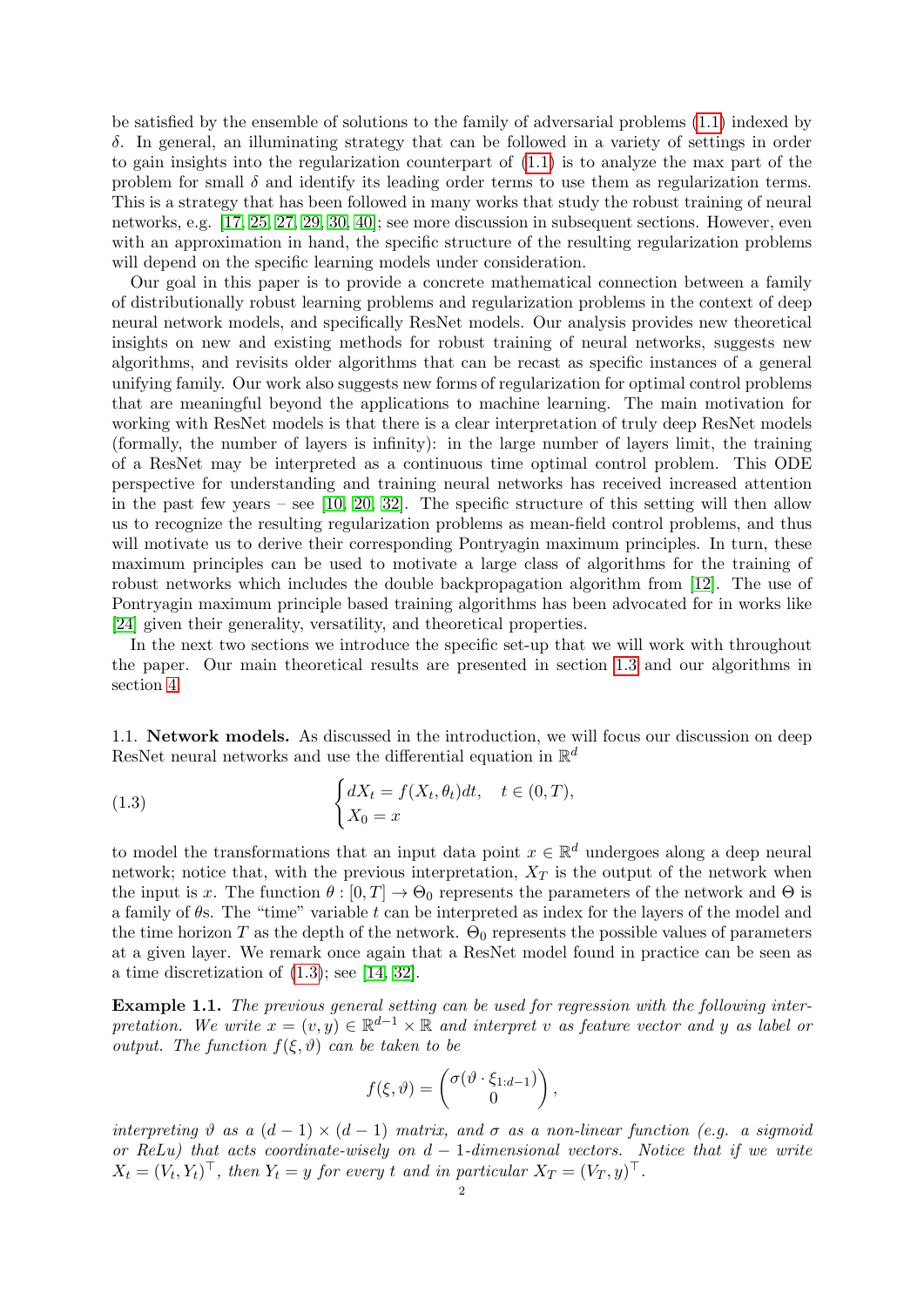We introduce two functions  $\ell : \mathbb{R}^d \times \Theta_0 \to \mathbb{R}$  and  $\Phi : \mathbb{R}^d \times \Theta_0$  which from the control theory perspective can be interpreted as terminal and running costs respectively. For  $x \in \mathbb{R}^d$  and  $\theta \in \Theta$ we define:

$$
j(x,\theta):=\ell(X_{x,T},\theta_T)+\int_0^T\Phi(X_{x,t},\theta_t)dt.
$$

In the above, we have used the notation  $X_{x,t}$  to represent the solution to [\(1.3\)](#page-1-0) with the extra subscript highlighting the initial condition x. The value of  $j(x, \theta)$  can be interpreted as the loss (including the extra penalization) that the network with parameters  $\theta$  incurs into when x is the network's input.

<span id="page-2-1"></span>Example 1.2. [Continuation of Example [1.1\]](#page-1-1) In the setting considered in Example [1.1](#page-1-1) we can take  $\Phi$  to be either identically equal to zero or be a function penalizing the size of the parameters only. As for the terminal cost, we can take

$$
\ell(\xi,\vartheta)=(\vartheta\cdot\xi_{1:d-1}-\xi_d)^2,
$$

this time interpreting  $\vartheta$  as a  $d-1$ -dimensional vector, i.e.  $\Theta_0$  is a subset of  $\mathbb{R}^{d-1}$ . With this choice we obtain  $\ell(X_{x,T} , \theta_T) = (\theta_T \cdot V_{x,T} - y)^2$ , i.e. squared loss.

For a given probability distribution  $\mu_0$  and for a control  $\theta \in \Theta$  we define the risk

<span id="page-2-0"></span>
$$
J(\mu_0,\theta) := \mathbb{E}_{x \sim \mu_0} [j(x,\theta)],
$$

and consider a so-called mean-field control problem (see [\[14\]](#page-27-9)):

(1.4) 
$$
\inf_{\theta \in \Theta} J(\mu_0, \theta).
$$

For us,  $\mu_0$  represents the training data distribution which at this stage can be simply assumed to be an empirical measure; problem [\(1.4\)](#page-2-0) is then a risk minimization problem relative to the training distribution  $\mu_0$ . We have made the dependence of problem [\(1.4\)](#page-2-0) on the training data set  $\mu_0$  explicit as our goal is precisely to study its sensitivity to changes in the training input as will become more apparent in the next section when we introduce our adversarial learning problem precisely. We remark that in order to rigorously connect the optimization problem characterizing the training of a ResNet model with finitely many layers with the idealized continuous time control problem model considered here one needs to use variational techniques as discussed in [\[32\]](#page-28-5).

## 1.1.1. Further notation.

- $x, \tilde{x}$  represent vectors in  $\mathbb{R}^d$  and will be used to denote inputs of the neural network.
- We use  $D$  to denote a matrix of derivatives of a vector valued function whereas we use  $\nabla$  to denote the gradient of a scalar valued function.  $D^2$  is reserved to indicate matrices/tensors of second order derivatives of scalar/vectorial functions. By convention, we identify the derivative of  $A: \mathbb{R}^d \to \mathbb{R}^{c_1 \times \cdots \times c_k}; x \mapsto A(x)$  with a tensor of size  $(c_1, \ldots, c_k, d)$ .
- ξ represents a vector in  $\mathbb{R}^d$  and  $\vartheta$  an element in  $\Theta_0$ . They will be used as dummy variables for the functions  $\ell$ ,  $\Phi$ , and f. In particular,  $\nabla_{\xi} \Phi$  and  $\nabla_{\theta} \Phi$  represent the vector of derivatives of  $\Phi$  with respect to  $\xi$  and  $\vartheta$  respectively.
- The matrix  $D_{\xi}f$  has coordinates  $[D_{\xi}f]_{ij} = \frac{\delta}{\partial \ell}$  $\frac{\partial}{\partial \xi_j} f_i$ , where  $(f_1, \ldots, f_d)$  are the coordinate functions of f. We write the tensor  $D_{\xi}^2 f$  in coordinates as

$$
[D_{\xi}^{2}f]_{ijk} = \frac{\partial^{2} f_{i}}{\partial \xi_{j} \partial \xi_{k}}.
$$

Notice that  $[D_{\xi}^2 f]_{ijk} = [D_{\xi}^2 f]_{ikj}$ . The tensor  $(D_{\xi}^2 f)^{\top}$  is defined as  $[(D_{\xi}^2 f)^{\top}]_{ijk}$  :=  $[(D_{\xi}^{2}f)]_{kij}$ . Finally, the tensor  $D_{\xi}^{3}f$  is defined in coordinates as

$$
[D_{\xi}^3 f]_{ijkl} = \frac{\partial^3 f_i}{\partial \xi_j \partial \xi_k \partial \xi_l},
$$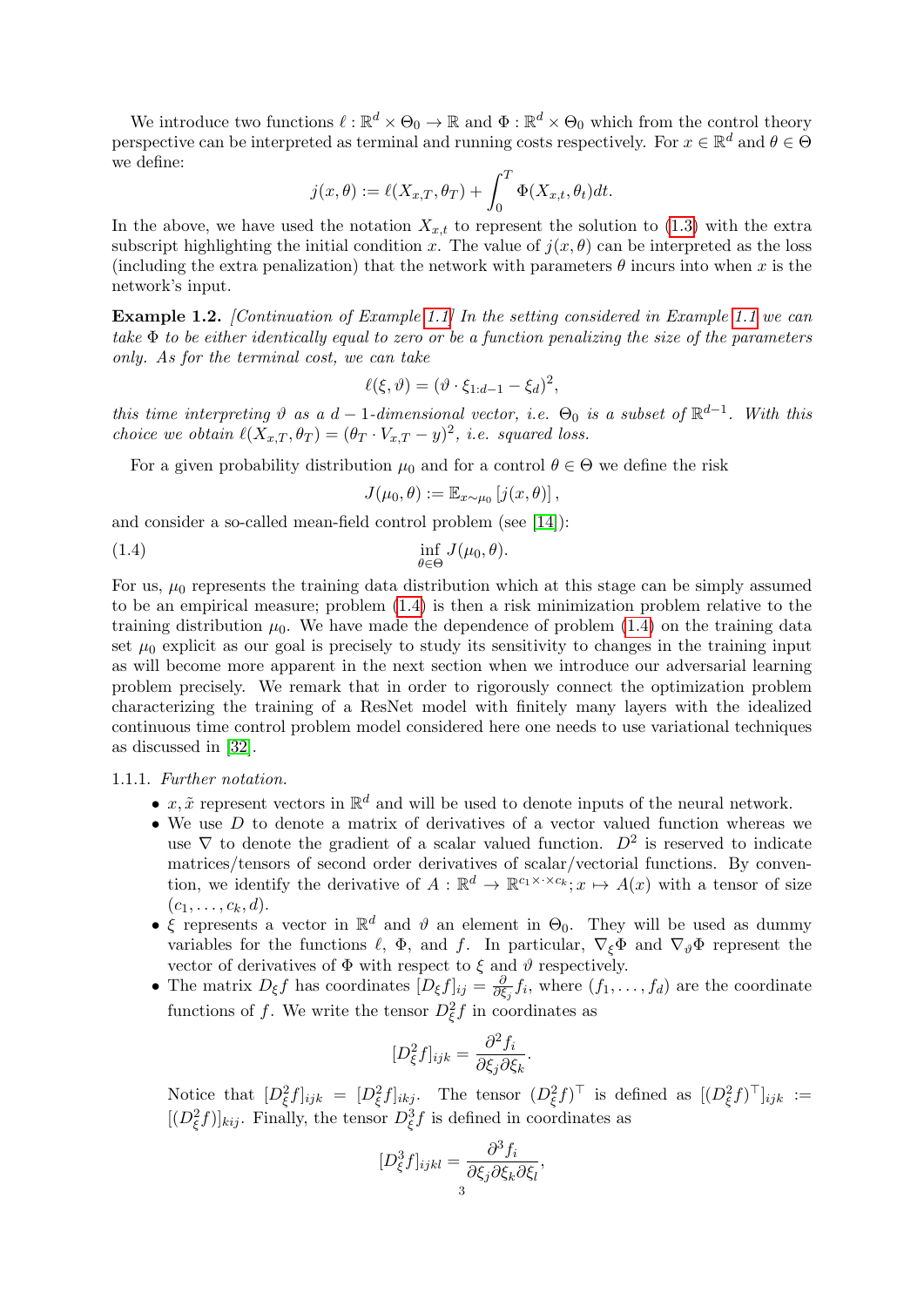and we define  $[(D_{\xi}^3 f)^{\top}]_{ijkl} := [(D_{\xi}^3 f)]_{lijk}$ .

- $\bullet$   $\theta$  represents the weights of the "ideal" (continuous time) ResNet neural network.
- $\tilde{\mu}$  will generically represent a probability measure over the variable x and will typically be interpreted as a perturbation of the data distribution  $\mu_0$ .

1.2. Adversarial learning. In this paper we restrict our attention to the family of distributionally robust adversarial problems:

(1.5) 
$$
\inf_{\theta \in \Theta} \sup_{\tilde{\mu}: W_p(\mu_0, \tilde{\mu}) \leq \delta} J(\tilde{\mu}, \theta),
$$

where  $W_p$  stands for the p-Wasserstein distance:

<span id="page-3-0"></span>
$$
W_p(\mu, \tilde{\mu}) := \inf_{\pi \in \Gamma(\mu, \tilde{\mu})} \left\{ \int_{\mathbb{R}^d \times \mathbb{R}^d} c_p(x, \tilde{x}) d\pi(x, \tilde{x}) \right\}^{1/p}
$$

defined for two probability measures  $\mu$ ,  $\tilde{\mu}$  over  $\mathbb{R}^d$  (or over a compact subset of  $\mathbb{R}^d$ ). The function  $c_p : \mathbb{R}^d \times \mathbb{R}^d \to \mathbb{R}$  is the p-cost:

$$
c_p(x,\tilde{x}) := \|x - \tilde{x}\|^p,
$$

where  $\|\cdot\|$  denotes an arbitrary norm in  $\mathbb{R}^d$ . The family of problems [\(1.5\)](#page-3-0) is indexed by  $p \in [0, \infty]$ . We interpret the case  $p = \infty$  as

$$
W_{\infty}(\mu, \tilde{\mu}) = \min_{\pi \in \Gamma(\mu, \tilde{\mu})} \operatorname{ess} \operatorname{sup}_{\pi} \{ ||x - \tilde{x}|| : (x, \tilde{x}) \in \mathbb{R}^d \times \mathbb{R}^d \},
$$

while the case  $p = 0$  as the total variation distance between measures. In the remainder we will restrict our attention to the case  $p \in [2, \infty]$ .

**Example 1.3.** [Continuation of Example [1.2\]](#page-2-1) While problem [1.5](#page-3-0) with the cost  $c_p$  introduced earlier is meaningful in a regression setting, there are other adversarial settings of interest where for example adversaries are only allowed to perturb feature vectors and not labels. In that case, the cost  $c_r$  introduced earlier can be replaced with the closely related cost:

<span id="page-3-2"></span>
$$
\hat{c}_p((v, y), (\tilde{v}, \tilde{y})) = \begin{cases} ||v - \tilde{v}||^p, & \text{if } y = \tilde{y}, \\ \infty, & \text{else} \end{cases}
$$

The analysis that we present in the remainder of the paper adjusts easily to this cost function. We omit the details.

**Remark 1.4.** We notice that since the Wasserstein distances satisfy the relation  $W_p \leq W_{p'}$ when  $p \leq p'$ , it is straightforward to see that the adversary in problem [\(1.5\)](#page-3-0) is stronger than the analogous adversary when choosing  $p'$ . In particular, of all the adversaries indexed by  $p$ , the weakest one is the one corresponding to  $p = \infty$ .

<span id="page-3-3"></span>Remark 1.5. Problem [\(1.5\)](#page-3-0) can be equivalently reformulated as

(1.6) 
$$
\inf_{\theta \in \Theta} \sup_{\pi \in \mathcal{F}_{\mu_0, \delta}} J(\pi, \theta),
$$

where  $\mathcal{F}_{\mu_0,\delta}$  is the set of probability measures on  $\mathbb{R}^d \times \mathbb{R}^d$  satisfying  $\int_{\mathbb{R}^d \times \mathbb{R}^d} c_p(x,\tilde{x}) d\pi(x,\tilde{x}) \leq \delta^p$ and  $P_{1\sharp}\pi = \mu_0$  (where  $P_{1\sharp}\pi$  denotes the marginal of  $\pi$  on the first coordinate); we abuse notation slightly and use  $J(\pi, \theta)$  to denote  $\int_{\mathbb{R}^d \times \mathbb{R}^d} j(\tilde{x}, \theta) d\pi(x, \tilde{x})$ . In other words, by replacing the variable  $\tilde{\mu}$  with the variable  $\pi$ , the non-linear constraint in  $\tilde{\mu}$  gets replaced by linear constraints in  $\pi$ .

**Remark 1.6.** In an alternative formulation of [\(1.5\)](#page-3-0), one can replace the constraint on  $\tilde{\mu}$  with an explicit penalization:

<span id="page-3-1"></span>(1.7) 
$$
\inf_{\theta \in \Theta} \sup_{\tilde{\mu}} \left\{ J(\tilde{\mu}, \theta) - \frac{1}{\lambda} W_p^p(\mu_0, \tilde{\mu}) \right\},
$$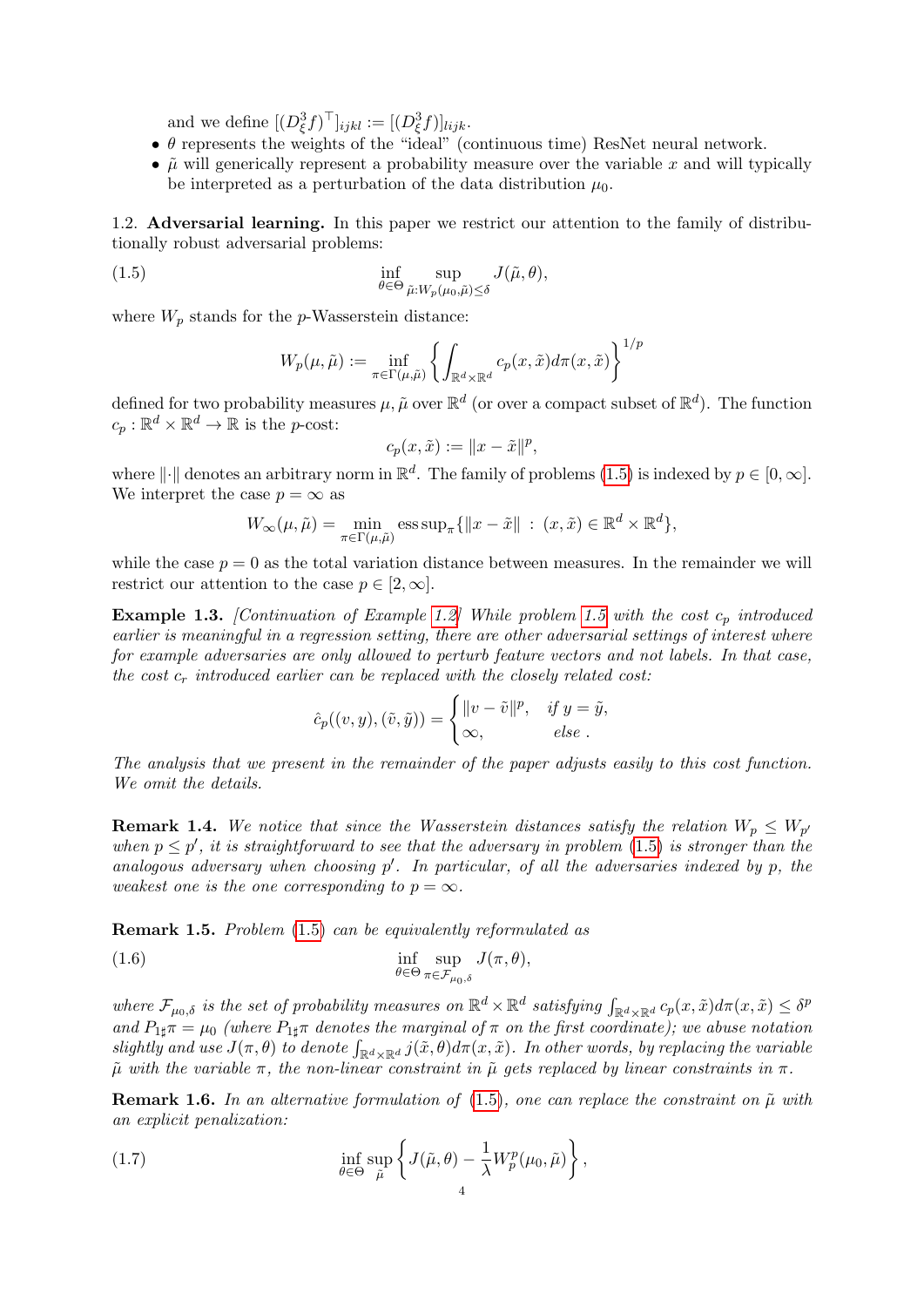for some  $\lambda > 0$ . Just as for the constrained problem, [\(1.7\)](#page-3-1) admits an equivalent reformulation in terms of couplings:

$$
\inf_{\theta \in \Theta} \sup_{P_{1\sharp}\pi = \mu_0} \left\{ J(\pi, \theta) - \frac{1}{\lambda} \int_{\mathbb{R}^d \times \mathbb{R}^d} c_p(x, \tilde{x}) d\pi(x, \tilde{x}) \right\}.
$$

Since J is linear in  $\pi$ , under additional convexity assumptions on the set  $\Theta$  and on the function  $j(x, \cdot)$ , up to technical details the above problem is equivalent to [\(1.6\)](#page-3-2) in the sense that for a given  $\delta > 0$  there is a  $\lambda > 0$  such that a solution to one problem is also a solution for the other. Indeed, under these additional convexity assumptions, the inf and sup can get swapped in  $(1.6)$ , which in turn would allow us to replace the explicit constraint on  $\pi$  with an explicit penalization for a fixed constant  $\lambda > 0$ .

Without the additional convexity assumptions mentioned above the two problems may very well be different. It is however important to notice that if we attempted to find an approximation to problem [\(1.7\)](#page-3-1) for small  $\lambda$  following some of the steps in section [2.1.1](#page-13-0) we would obtain a problem that is very similar to [\(1.9\)](#page-4-1), which recall is an approximation to the adversarial problem with explicit data perturbation constraints.

<span id="page-4-0"></span>1.3. Regularized risk minimization and associated control problems. In order to make our results mathematically precise, we impose some extra conditions on all the terms that determine the min-max problem [\(1.5\)](#page-3-0) in our setting.

## Assumption 1.7.

- i. f is bounded; f,  $\Phi$  are continuous in  $\theta$ ; and f,  $\Phi$ ,  $\ell$  are continuously differentiable with respect to x. The first derivatives of  $f, \Phi, \ell$  are Lipschitz continuous in space uniformly in θ. Moreover,  $\ell$  is continuously differentiable with respect to θ.
- <span id="page-4-2"></span>ii. The distribution  $\mu_0$  has bounded support in  $\mathbb{R}^d$ .

## Assumption 1.8.

i. Assumption [1.7](#page-4-2) holds; and

<span id="page-4-3"></span>ii.  $f, \Phi, \ell$  are twice continuously differentiable with respect to x.

Our first theoretical result is the following.

<span id="page-4-5"></span>Theorem 1.9. (Regularization of distributionally robust adversarial learning: first order case) Let  $p \in [2,\infty]$ . Under Assumptions [1.8](#page-4-3) the objective function

(1.8) 
$$
\sup_{\tilde{\mu}:W_p(\mu_0,\tilde{\mu})\leq\delta}J(\tilde{\mu},\theta)
$$

is equal to

<span id="page-4-4"></span>
$$
J(\mu_0, \theta) + \delta \cdot (\mathbb{E}_{x \sim \mu_0} \left[ \|\nabla_x j(x, \theta)\|_{*}^q \right])^{1/q} + O(\delta^2),
$$

where the  $O(\delta^2)$  term is uniform over all  $\theta \in \Theta$ , q is p's conjugate, i.e.  $\frac{1}{p} + \frac{1}{q}$  $\frac{1}{q} = 1$ , and  $\lVert \cdot \rVert_*$  is the dual norm of  $\|\cdot\|$ . In particular,

<span id="page-4-1"></span>
$$
V_{\delta}^* - U_{\delta}^* = O(\delta^2),
$$

where  $V_{\delta}^*$  is equal to the infimum of [\(1.8\)](#page-4-4) over all  $\theta \in \Theta$  and  $U_{\delta}^*$  is equal to

(1.9) 
$$
\inf_{\theta \in \Theta} \left\{ J(\mu_0, \theta) + \delta \cdot (\mathbb{E}_{x \sim \mu_0} \left[ \|\nabla_x j(x, \theta)\|_{*}^q \right])^{1/q} \right\}.
$$

Remark 1.10. Theorem [1.9](#page-4-5) implies that under the given assumptions, for any fixed control in the admissible domain, the value function of the robust problem and the value function of the regularized problem are close with an error of order  $\delta^2$ . Hence, a minimizer for any of the two problems is a  $\delta^2$ -minimizer for the other.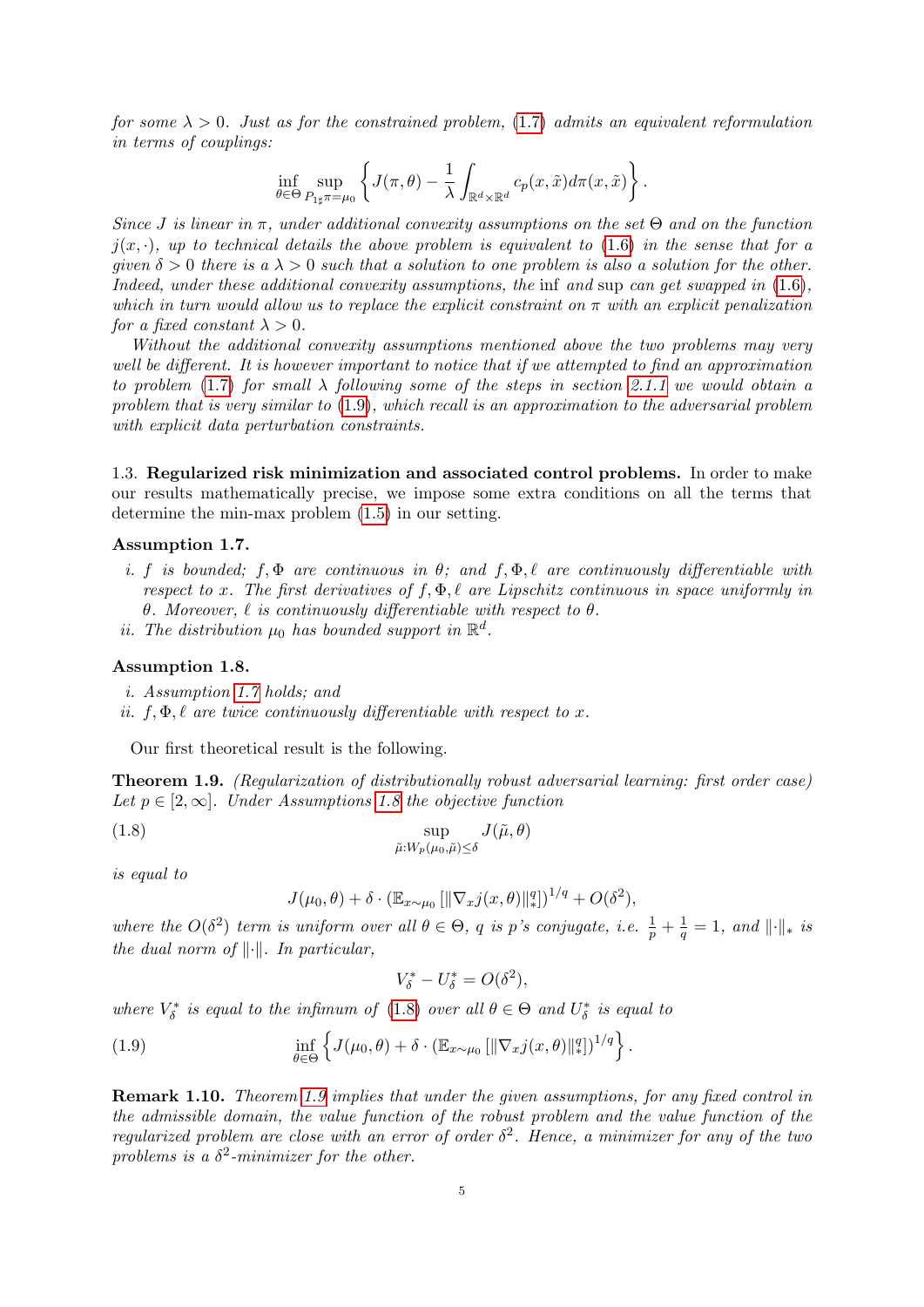**Remark 1.11.** When  $p = \infty$ , problem [\(1.9\)](#page-4-1) can be written more succinctly as

<span id="page-5-0"></span>(1.10) 
$$
\min_{\theta \in \Theta} \left\{ J(\mu_0, \theta) + \delta \cdot \mathbb{E}_{x \sim \mu_0} \left[ \|\nabla_x j(x, \theta)\|_* \right] \right\}.
$$

Notice that the objective is linear in  $\mu_0$ . This property is useful in connection to the use of stochastic gradient methods for training; see the discussion in section [4.](#page-22-0) Problem [\(1.10\)](#page-5-0) and other closely related problems that are linear in  $\mu_0$  and that penalize the gradient of the loss function have been considered in several works in the literature including [\[12,](#page-27-8) [17,](#page-27-5) [25,](#page-28-0) [29,](#page-28-2) [30,](#page-28-3) [40\]](#page-28-4).

It is important to highlight that Theorem [1.9](#page-4-5) does not depend on the specific structure of neural network models and indeed continues to be true in other learning settings as long as the following assumption (implied by Assumption [1.8](#page-4-3) in our neural network setting) holds:

<span id="page-5-1"></span>Assumption 1.12. For every  $\theta \in \Theta$  the function  $j(\cdot, \theta)$  is twice differentiable with uniformly bounded second derivatives:

$$
||D_x^2 j(\cdot,\theta)||_{L^\infty(\mathbb{R}^d)} \leq C,
$$

where  $C > 0$  is independent of  $\theta \in \Theta$ .

The interpretation of Theorem [1.9](#page-4-5) is straightforward: the leading order regularization effect of the adversarial problem  $(1.5)$  with p-cost is given by  $(1.9)$ . Put in another way,  $(1.5)$  for small  $\delta$  is an approximation to problem [\(1.9\)](#page-4-1). Moreover, a minimizer of (1.9) is guaranteed to have value of [\(1.8\)](#page-4-4) within  $O(\delta^2)$  of the minimum. Notice that Problem [\(1.9\)](#page-4-1) is a form of regularized risk minimization of the form [\(1.2\)](#page-0-1) with regularization term given by

$$
\left(\mathbb{E}_{x \sim \mu_0} \left[ \|\nabla_x j(x,\theta)\|_{*}^q \right] \right)^{1/q},
$$

only that in this case the regularization does depend on the data distribution  $\mu_0$ . Intuitively, this new term forces the parameters of the model to be chosen so as to make the loss  $i(x, \theta)$ insensitive to perturbations of the data (i.e. the gradient in  $x$  of the loss function should be small in the support of  $\mu_0$ ).

In our setting of interest, the regularized problem [\(1.9\)](#page-4-1) possesses an interesting structure that will be convenient to elaborate on as it provides the basis for the algorithms for training robust neural networks discussed in section [4.](#page-22-0) First, let us consider the control problem:

<span id="page-5-2"></span>(1.11) 
$$
\inf_{\theta \in \Theta} \mathbb{E}_{x \sim \mu_0} [j(x, \theta)]
$$
  
 s.t. 
$$
\begin{cases} dX_{x,t} = f(X_{x,t}, \theta_t)dt, & t \in (0, T), \\ X_{x,0} = x, \end{cases}
$$

which is nothing but the (unrobust) training problem for the neural network; we have made the constraints in the above problem explicit to facilitate the comparison with the problems introduced below. For each  $\theta \in \Theta$  and  $x \in \mathbb{R}^d$  there is a corresponding dual variable  $P: [0, T] \to$  $\mathbb{R}^d$  associated to the ODE [\(1.3\)](#page-1-0) which can be written as:

(1.12) 
$$
\begin{cases} dP_{x,t} = -\nabla_{\xi}H_0(X_{x,t}, \theta_t, P_{x,t})dt, & t \in (0, T), \\ P_{x,T} = -\nabla_{\xi}\ell(X_{x,T}, \theta_T), \end{cases}
$$

where  $H_0$  is the Hamiltonian:

$$
H_0(\xi, \vartheta, \varrho) := \varrho \cdot f(\xi, \vartheta) - \Phi(\xi, \vartheta), \quad \xi \in \mathbb{R}^d, \quad \vartheta \in \Theta_0, \varrho \in \mathbb{R}^d.
$$

 $P_{x,0}$  is known to be equal to the negative gradient (in x) of the function  $j(\cdot,\theta)$  when holding θ fixed (see the beginning of section [2.3](#page-17-0) for a proof of this fact), that is,  $P_{x,0}$  captures the sensitivity of  $j(x, \theta)$  to perturbations in the input. This insight has been used in [\[42\]](#page-28-7) to propose algorithms for the training of robust neural networks.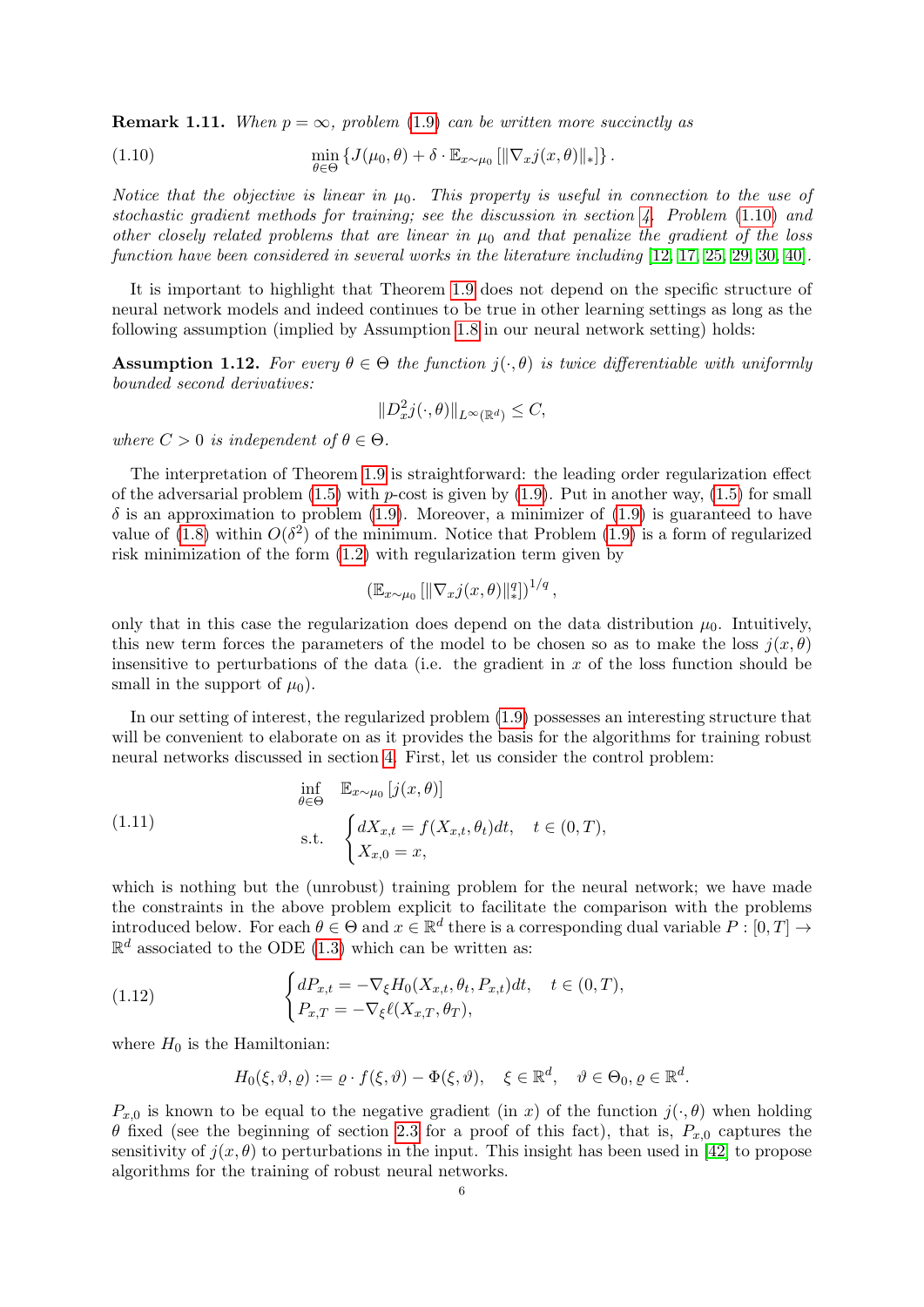<span id="page-6-0"></span>With this new interpretation, Problem  $(1.9)$  can be rewritten as a control problem:

(1.13)  
\n
$$
\begin{aligned}\n\inf_{\theta \in \Theta} & \quad \left\{ \mathbb{E}_{x \sim \mu_0} \left[ j(x, \theta) \right] + \delta \cdot (\mathbb{E}_{x \sim \mu_0} \left[ \| P_{x,0} \|_{*}^{q} \right] \right\}^{1/q} \right\} \\
\text{s.t.} & \quad \begin{cases}\n dX_{x,t} = f(X_{x,t}, \theta_t) dt, & t \in (0, T) \\
 X_{x,0} = x \\
 dP_{x,t} = -\nabla_{\xi} H_0(X_{x,t}, \theta_t, P_{x,t}) dt, & t \in (0, T) \\
 P_{x,T} = -\nabla_{\xi} \ell(X_{x,T}, \theta_T).\n\end{cases}\n\end{aligned}
$$

Our second main result identifies the first order optimality condition for this new control problem.

**Theorem 1.13.** Let  $p \in [2, \infty]$ . Suppose that Assumption [1.8](#page-4-3) holds and that  $\|\cdot\|$  is the Euclidean norm. Suppose that  $(\theta^*, X^*, P^*)$  is a minimizer for problem [\(1.13\)](#page-6-0). Then, there exist absolutely continuous processes  $\alpha^*, \beta^*$  such that for  $\mu_0$ -a.e. x we have:

<span id="page-6-6"></span>(1.14) 
$$
\alpha_{x,t}^{*} = -\nabla_{\xi} \ell(X_{x,T}^{*}, \theta_{T}^{*}) + D_{\xi}^{2} \ell(X_{x,T}^{*}, \theta_{T}^{*})^{\top} \beta_{x,T}^{*} + \int_{t}^{T} \{D_{\xi} f(X_{x,s}^{*}, \theta_{s}^{*})^{\top} \alpha_{x,s}^{*} - \nabla_{\xi} \Phi(X_{x,s}^{*}, \theta_{s})\} ds + \int_{t}^{T} \{D_{\xi}^{2} \Phi(X_{x,s}^{*}, \theta_{s}^{*}) - D_{\xi}^{2} f(X_{x,s}^{*}, \theta_{s}^{*})^{\top} P_{x,s}^{*}\}^{\top} \beta_{x,s}^{*} ds (1.15) \qquad \beta_{x,t}^{*} = \delta \left(\mathbb{E}_{x_{0} \sim \mu_{0}} \left[ \|\mathbf{P}_{x,0}^{*}\|^{q} \right] \right)^{-\frac{1}{p}} \|\mathbf{P}_{x,0}^{*}\|^{q-2} P_{x,0}^{*} + \int_{0}^{t} D_{\xi} f(X_{x,s}^{*}, \theta_{s}^{*}) \beta_{x,s}^{*} ds,
$$

<span id="page-6-5"></span>and also

<span id="page-6-4"></span>(1.16) 
$$
\theta_t^* \in \arg \max_{\vartheta \in \Theta_0} \left\{ \mathbb{E}_{x \sim \mu_0} \left[ H(X_{x,t}^*, P_{x,t}^*, \alpha_{x,t}^*, \beta_{x,t}^*, \vartheta) \right] \right\},
$$

where

<span id="page-6-2"></span>(1.17) 
$$
H(\xi, \varrho, \alpha, \beta, \vartheta) := \alpha \cdot f(\xi, \vartheta) - \Phi(\xi, \vartheta) - \beta \cdot (D_{\xi}f(\xi, \vartheta)^{\top} \varrho - \nabla_{\xi} \Phi(\xi, \vartheta))
$$

is the Hamiltonian of problem [\(1.13\)](#page-6-0).

Remark 1.14. It is worth highlighting that for the modified problem, the adjoint variable of  $X^*$  is not  $P^*$ , but rather  $\alpha^*$ . Indeed, for this problem,  $P^*$  becomes part of the state variables, and has its own adjoint variable  $\beta^*$ . The Hamiltonian name for H is then justified since

$$
dX_{x,t}^{*} = \nabla_{\alpha} H(X_{x,t}^{*}, P_{x,t}^{*}, \alpha_{x,t}^{*}, \beta_{x,t}^{*}, \theta_{t}^{*}),
$$
  
\n
$$
dP_{x,t}^{*} = \nabla_{\beta} H(X_{x,t}^{*}, P_{x,t}^{*}, \alpha_{x,t}^{*}, \beta_{x,t}^{*}, \theta_{t}^{*}),
$$
  
\n
$$
d\alpha_{x,t}^{*} = -\nabla_{\xi} H(X_{x,t}^{*}, P_{x,t}^{*}, \alpha_{x,t}^{*}, \beta_{x,t}^{*}, \theta_{t}^{*}),
$$
  
\n
$$
d\beta_{x,t}^{*} = -\nabla_{p} H(X_{x,t}^{*}, P_{x,t}^{*}, \alpha_{x,t}^{*}, \beta_{x,t}^{*}, \theta_{t}^{*}).
$$

<span id="page-6-1"></span>Remark 1.15. A similar result can be derived for more general norms, only that the expressions for the corresponding adjoint variables are more cumbersome.

The derived Pontryagin principle motivates a class of algorithms for training robust neural networks that are discussed in section [4.](#page-22-0) The double backpropagation algorithm from [\[12\]](#page-27-8) is a particular instance of this family of algorithms, which, at the moment it was proposed, was used to enhance the generalization properties of a neural network.

<span id="page-6-3"></span>1.3.1. Second order regularization. The results presented in the previous section can be developed further to include higher order expansions for the function  $J(\tilde{\mu}, \theta)$  under the assumption that the function  $j(\cdot, \theta)$  is regular enough. However, unlike in the first order case, an explicit higher order expansion for  $(1.8)$  that does not involve any maximization problems is in general difficult to obtain unless one restricts to specific regimes for the size of the gradient function  $\nabla_x j(\cdot, \theta)$  relative to the size of the parameter  $\delta$ . Nevertheless, restricting our attention to the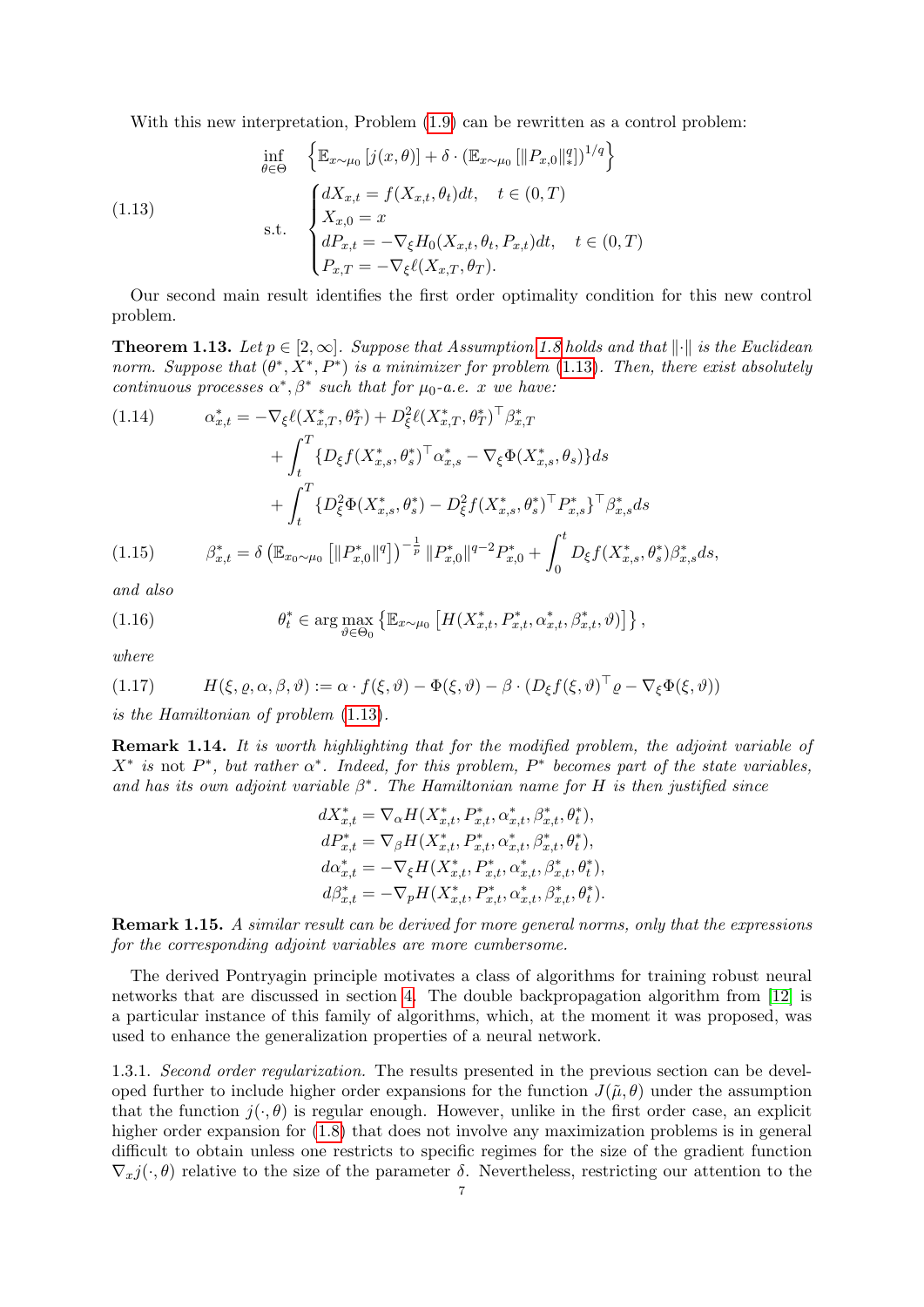case  $p > 2$  and  $\|\cdot\|$  the Euclidean norm, in section [3](#page-19-0) we can motivate the following optimization problems:

<span id="page-7-0"></span>
$$
(1.18)\quad \min_{\theta \in \Theta} \left\{\n\begin{array}{l}\nJ(\mu_0, \theta) + \delta \left( \mathbb{E}_{x \sim \mu_0} \left[ \|\nabla_x j(x, \theta)\|^q \right] \right)^{1/q} \\
+ \frac{\delta^2}{2} \left( \mathbb{E}_{x \sim \mu_0} \left[ \|\nabla_x j(x, \theta)\|^q \right] \right)^{-2/p} \left( \mathbb{E}_{x \sim \mu_0} \left[ \frac{\nabla_x j^\top D_x^2 j \nabla_x j}{\|\nabla_x j\|^2 (1 - 1/(p - 1))} (x, \theta) \right] \right)\n\end{array}\n\right\},
$$

<span id="page-7-1"></span>(1.19) 
$$
\min_{\theta \in \Theta} \left\{ J(\mu_0, \theta) + \frac{\delta^2}{2} (\mathbb{E}_{x \sim \mu_0} \left[ (\lambda_{max}(x, \theta))_+^{\tilde{q}} \right])^{1/\tilde{q}} \right\},
$$

where  $\tilde{q}$  is the conjugate of  $p/2$ , i.e.  $\frac{1}{\tilde{q}} + \frac{2}{p} = 1$ . Both of these optimization problems can be regarded as second order regularized risk minimization problems stemming from the adversarial learning problem [\(1.5\)](#page-3-0), the difference between them being the relative size expected for the gradients of the loss function as compared to  $\delta$ . As in Remark [1.15,](#page-6-1) similar second order problems can be motivated for more general norms  $\|\cdot\|$ , but we skip the details for concreteness.

It is important to highlight that problems [\(1.18\)](#page-7-0) and [\(1.19\)](#page-7-1) are closely connected to other problems in the literature that have been used to train robust neural networks, most prominently the curvature regularization problem introduced in [\[27\]](#page-28-1). To draw a closer connection between what we do here and what is done in [\[27\]](#page-28-1), notice that, as for the first order case, when  $p = \infty$ problems [\(1.18\)](#page-7-0) and [\(1.19\)](#page-7-1) are linear in  $\mu_0$  and read, respectively,

<span id="page-7-3"></span>(1.20) 
$$
\min_{\theta \in \Theta} \left\{ J(\mu_0, \theta) + \delta \mathbb{E}_{x \sim \mu_0} \left[ \|\nabla_x j(x, \theta)\| \right] + \frac{\delta^2}{2} \mathbb{E}_{x \sim \mu_0} \left[ \frac{\nabla_x j^\top D_x^2 j \nabla_x j}{\|\nabla_x j\|^2} (x, \theta) \right] \right\},
$$

(1.21) 
$$
\min_{\theta \in \Theta} \left\{ J(\mu_0, \theta) + \frac{\delta^2}{2} \mathbb{E}_{x \sim \mu_0} \left[ (\lambda_{max}(x, \theta))_+ \right] \right\}.
$$

Problem [\(1.21\)](#page-7-2) is closely related to an optimization problem introduced in [\[27\]](#page-28-1), which effectively uses a regularization term of the form:

<span id="page-7-2"></span>
$$
\mathbb{E}_{x \sim \mu_0} \left[ \lVert D_x^2 j(x, \theta) \rVert^2 \right]
$$

(where the matrix norm in the above expectation is the operator norm) instead of the quadratic term in [\(1.21\)](#page-7-2). Notice that in [\(1.21\)](#page-7-2) curvature is only penalized when it is positive. This is reasonable as directions with positive curvature are precisely those that an adversary can use to increase the value of the loss function.

Problem [\(1.20\)](#page-7-3) can also be motivated by considerations discussed in [\[27\]](#page-28-1). Indeed, according to [\[27\]](#page-28-1), in settings of interest involving the use of neural networks (see Remark 3 in [\[27\]](#page-28-1)) the inner product between the eigenvector corresponding to the maximum eigenvalue of the Hessian matrix  $D_x^2 j(x, \theta)$  and the *sign gradient* direction are found to have a large inner product, suggesting that this direction is (almost) parallel to the direction of largest curvature. Note that the quadratic term in [\(1.20\)](#page-7-3) is precisely the effect of the second derivative along unitary vectors in the direction of the gradient and coincides with the (1-homogeneous)  $\infty$ -Laplacian of the function  $j(\cdot,\theta)$ . The works [\[15,](#page-27-10) [22\]](#page-27-11) also suggest that gradient directions are directions where the loss function  $j(\cdot, \theta)$  is highly curved. From these observations it is thus reasonable to consider the second order regularization term that appears in [\(1.20\)](#page-7-3).

As in the first order case, we can also study the optimal control structure that the objectives in [\(1.18\)](#page-7-0) and in [\(1.19\)](#page-7-1) posses. Similarly to the first order robustness case, we write the control problem in a different form by expressing the second order part in terms of dual variables.

Let us consider first the second order problem [\(1.18\)](#page-7-0). We can readily rewrite it in terms of the adjoint variables of the first order expansion.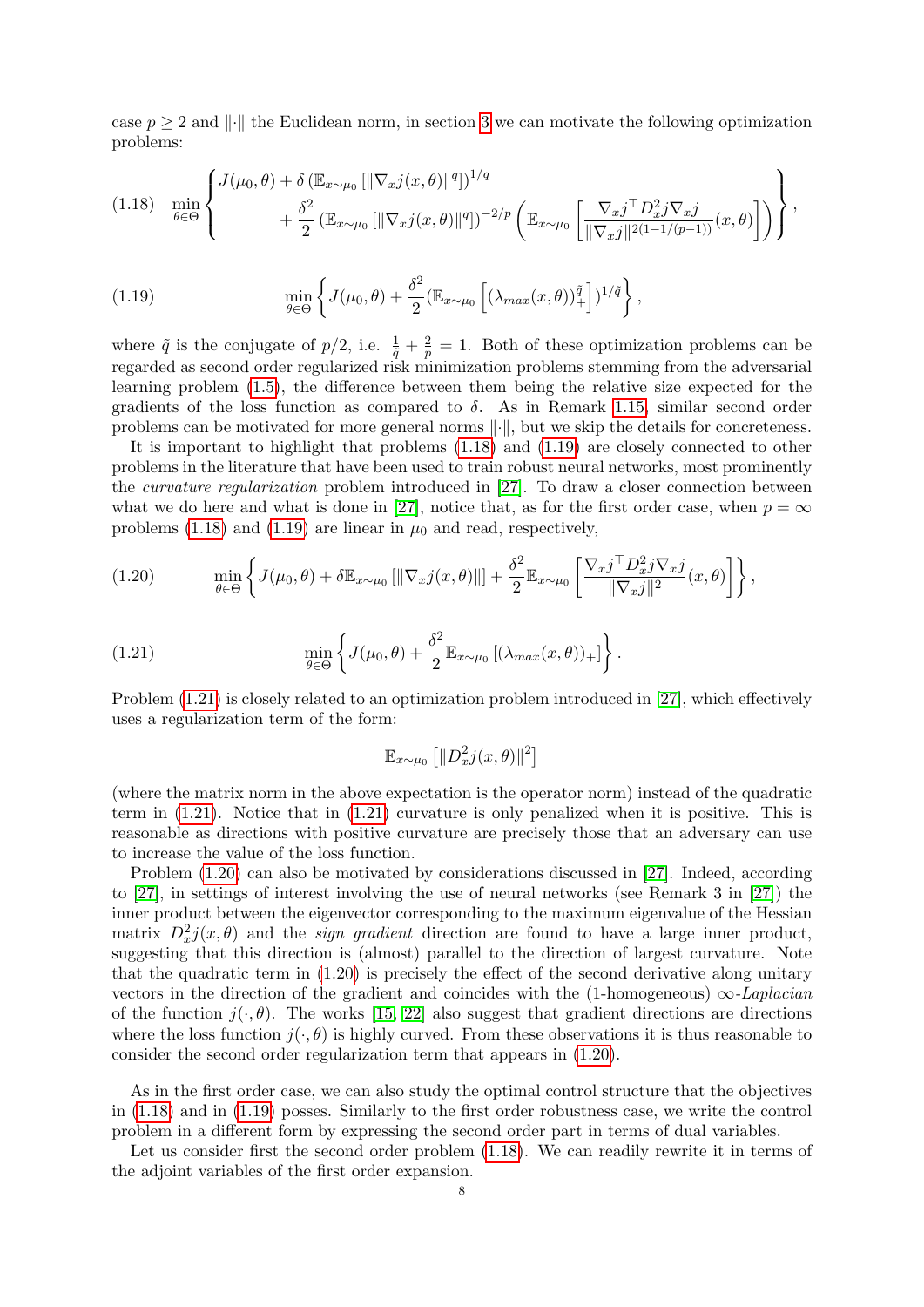Proposition 1.16. Under the same assumptions as Theorem [1.13,](#page-6-2) Problem [\(1.18\)](#page-7-0) can be rewritten as

<span id="page-8-0"></span>
$$
\inf_{\theta \in \Theta} \left\{ \mathbb{E}_{x \sim \mu_0} \left[ \ell(X_{x,T}, \theta_T) \right] + \delta \cdot (\mathbb{E}_{x \sim \mu_0} \left[ \|P_{x,0}\|^q \right])^{1/q} + \frac{\delta}{2} \frac{\mathbb{E}_{x \sim \mu_0} \left[ \|P_{x,0}\|^{q-2} \hat{\alpha}_{x,0} \cdot P_{x,0} \right]}{(\mathbb{E}_{x \sim \mu_0} \left[ \|P_{x,0}\|^q \right])^{1/p}} \right\}
$$
\n
$$
(1.22)
$$
\n
$$
s.t. \quad \begin{cases} X, P \text{ as in (1.13)} \\ \beta \text{ as in Theorem 1.13} \\ d\hat{\alpha}_{x,t}^* = -D_{\xi} f(X_{x,s}, \theta_s)^\top \hat{\alpha}_{x,s} + \{D_{\xi}^2 f(X_{x,s}, \theta_s)^\top P_{x,s}\}^\top \beta_{x,s} \\ \hat{\alpha}_{x,T} = D_{\xi}^2 \ell(X_{x,T}, \theta_T)^\top \beta_{x,T}. \end{cases}
$$

The main advantage of writing this case of second order problem as in [\(1.22\)](#page-8-0) is that this writing avoids the need to keep track of the whole matrix of second derivatives  $D_x^2 j(x, \theta)$  which is usually expensive to calculate when the dimension of the problem is large, i.e.  $O(d^2)$  as opposed to the cost for keeping track of the gradient only which is  $O(d)$ .

**Remark 1.17.** Thanks to the linearity of the adjoint variable  $\alpha$  in Theorem [1.13](#page-6-2) it is possible to write

$$
\alpha_{x,t} = P_{x,t} + \hat{\alpha}_{x,t},
$$

so that we could have introduced directly  $\hat{\alpha}$  as the adjoint variable of interest.

**Remark 1.18.** Note that there is no mistake in the powers of  $\delta$  in the objective function in [\(1.22\)](#page-8-0): the adjoint variable  $\hat{\alpha}$  is already scaled by  $\delta$  via the initial condition in  $\beta$ .

Another advantage of the formulation based in control variables is that, as in the first order case, we can use the optimal control tools to deduce a Pontryagin principle: the adjoint variables β, α̂ are added to the list of primal variables, and new adjoint variables  $\phi$ , π, λ,  $\psi$  are found. In this case the system will be composed by eight variables (four primal and four adjoint), all having the same dimension d. Once more, this shows the complexity of the training problem for this second order case has increased by 'only' a factor of 2 (i.e., a factor independent of dimension).

As an example, we state, without proof, Pontryagin's principle for the problem [\(1.16\)](#page-8-0) in the case  $p = \infty$ .

**Theorem 1.19.** Suppose that Assumption [1.8](#page-4-3) holds, and further that  $f, \ell$  are three-times continuously differentiable with respect to x. Assume also that  $(\theta^*, X^*, P^*, \alpha^*, \beta^*)$  is an optimal minimizer for problem [\(1.22\)](#page-8-0) (with  $p = \infty$ ). Then, there exist absolutely continuous processes  $\phi^*, \pi^*, \lambda^*, \psi^*$  such that for  $\mu_0$ -a.e. x we have:

$$
d\phi_{x,t}^{*} = -D_{\xi}f(X_{x,t}^{*}, \theta_{t}^{*})^{\top} \phi_{x,t}^{*} + \{D_{\xi}^{2}f(X_{x,t}^{*}, \theta_{t}^{*})^{\top} P_{x,t}^{*}\}^{\top} \pi_{x,t}^{*} + \{D_{\xi}^{2}f(X_{x,t}^{*}, \theta_{t}^{*})^{\top} \alpha_{x,t}^{*}\}^{\top} \lambda_{x,t}^{*} - \{D_{\xi}^{2}f(X_{x,t}^{*}, \theta_{s}^{*})^{\top} \beta_{x,t}^{*}\}^{\top} \psi_{x,t}^{*} - (\{D_{\xi}^{3}f(X_{x,t}^{*}, \theta_{t}^{*})^{\top} P_{x,t}^{*}\}^{\top} \beta_{x,t}^{*})^{\top} \lambda_{x,t}^{*} dt d\pi_{x,t}^{*} = D_{\xi}f(X_{x,t}^{*}, \theta_{t}^{*})\pi_{x,t}^{*} - \{(\beta_{x,t}^{*})^{\top} (D_{\xi}^{2}f(X_{x,t}^{*}, \theta_{t}^{*}))^{\top}\}^{\top} \lambda_{x,t}^{*} dt d\lambda_{x,t}^{*} = D_{\xi}f(X_{x,t}^{*}, \theta_{t}^{*})^{\top} \lambda_{x,t}^{*} dt d\psi_{x,t}^{*} = -\{D_{\xi}^{2}f(X_{x,t}^{*}, \theta_{t}^{*})^{\top} P_{x,t}^{*}\}^{\top} \lambda_{x,t}^{*} - D_{\xi}f(X_{x,t}^{*}, \theta_{t}^{*}) \psi_{x,t}^{*} dt
$$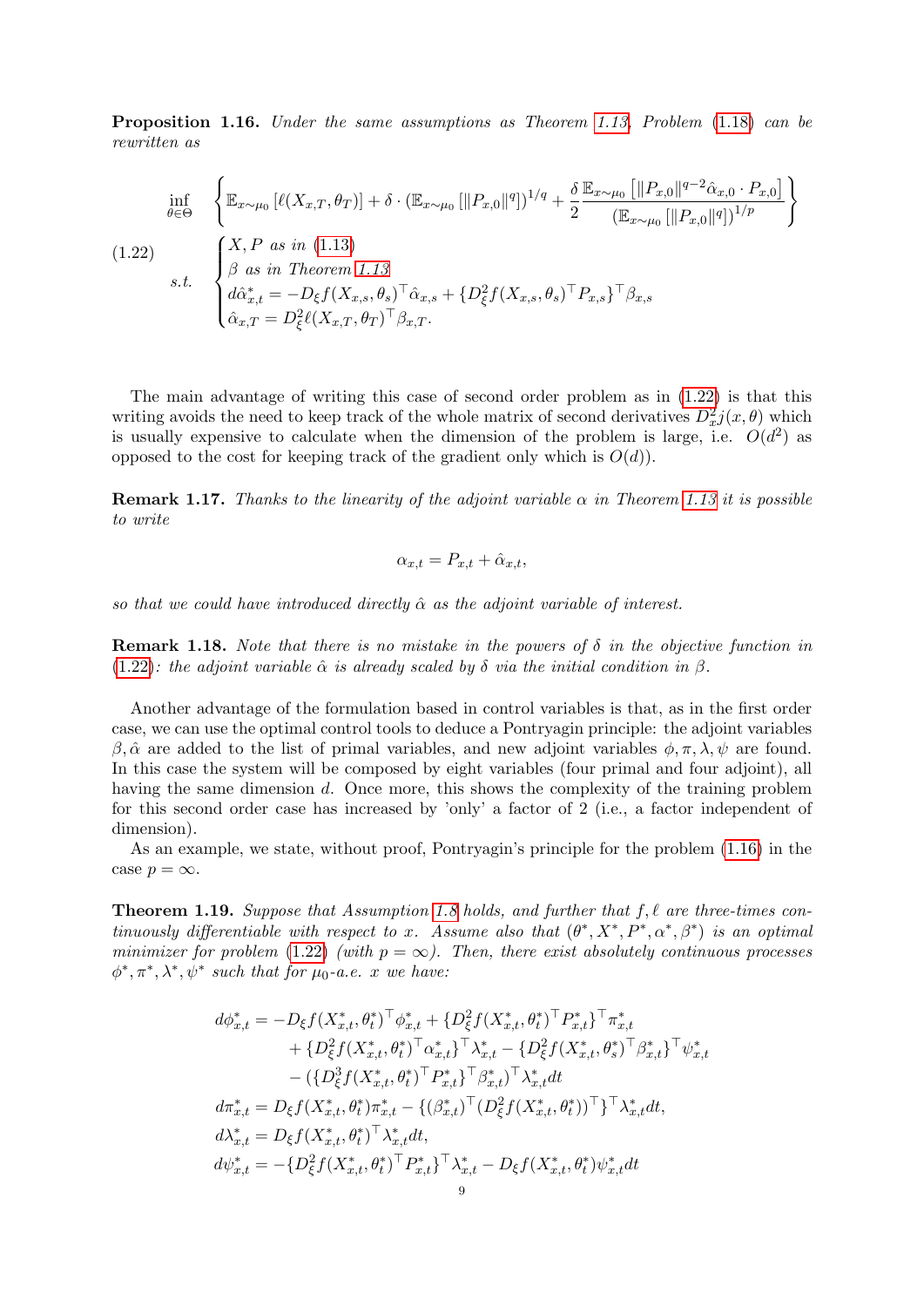with boundary conditions

$$
\phi_{x,T}^{*} = P_{x,T}^{*} + D_{\xi}^{2} \ell(X_{x,T}^{*}, \theta_{T}^{*}) \pi_{x,T}^{*} - \{D_{\xi}^{3} \ell(X_{x,T}^{*}, \theta_{T}^{*}) \beta_{x,T}^{*}\}^{\top} \lambda_{x,T}^{*}
$$
\n
$$
\pi_{x,0}^{*} = \frac{1}{\|P_{x,0}^{*}\|} \left(P_{x,0}^{*} + \frac{\delta}{2} \alpha_{x,0}^{*} - \delta \psi_{x,0}^{*}\right) - \frac{\delta}{\|P_{x,0}^{*}\|^{3}} P_{x,0}^{*} \cdot \left(\frac{1}{2} \alpha_{x,0}^{*} - \psi_{x,0}^{*}\right) P_{x,0}^{*}
$$
\n
$$
\lambda_{x,0}^{*} = \frac{\delta}{2} \frac{P_{x,0}^{*}}{\|P_{x,0}^{*}\|}
$$
\n
$$
\psi_{x,T}^{*} = -D_{\xi}^{2} \ell(X_{x,T}^{*}, \theta_{T}^{*})^{\top} \beta_{x,T}^{*}
$$

and also

$$
\theta_t^* \in \arg\max_{\vartheta \in \Theta_0} \left\{ \mathbb{E}_{x \sim \mu_0} \left[ \bar{H}(X_{x,t}^*, P_{x,t}^*, \alpha_{x,t}^*, \beta_{x,t}^*, \phi_{x,t}^*, \pi_{x,t}^*, \lambda_{x,t}^*, \psi_{x,t}^*, \vartheta) \right] \right\},
$$

where

<span id="page-9-0"></span>(1.23) 
$$
\bar{H}(\xi, \varrho, \alpha, \beta, \varphi, \varpi, \lambda, \Psi, \vartheta) := \varphi^{\top} f(\xi, \vartheta) - \varrho^{\top} D_{\xi} f(\xi, \vartheta) \varpi - \alpha^{\top} D_{\xi} f(\xi, \vartheta) \lambda \n+ \lambda^{\top} (D_{\xi}^{2} f(\xi, \vartheta)^{\top} \varrho)^{\top} \beta + \beta^{\top} D_{\xi} f(\xi, \vartheta) \psi
$$

is the Hamiltonian of problem [\(1.22\)](#page-8-0)

**Remark 1.20.** Algorithm [2](#page-24-0) in section [4](#page-22-0) is an optimization algorithm based on the Pontryagin principle presented in Theorem [1.19](#page-9-0) for the second order regularization problem [\(1.20\)](#page-7-3). Ignoring the  $\delta$  term in the objective, and considering  $j(x, \theta) = \ell(X_{x,T} , \theta_T)$ , the resulting problem is related to the curvature regularization algorithm studied in [\[27\]](#page-28-1). In what follows we describe a difference and a similarity between the iterative schemes that we present here and the scheme presented in [\[27\]](#page-28-1) for the analogous problem.

First, notice that the term  $D_x^2 j \nabla_x j$ , which appears in the objective in [\(1.20\)](#page-7-3), can be interpreted as the derivative of  $\nabla_x j$  in the direction  $z = \nabla_x j$ . It is clear that z depends on  $\theta$  and thus it is reasonable (and more accurate) to track this dependence when optimizing over  $\theta$ , as we do in our schemes. Notice that our adjoint equations precisely contain the information to carry out this "chain rule" computation. In contrast, at each iteration of the algorithm in [\[27\]](#page-28-1) the value of z gets fixed using the control  $\theta$  from the previous iteration before proceeding to take a gradient step in the parameters of the network. In fact, in [\[27\]](#page-28-1) a finite difference approximation 1  $\frac{1}{h} \|\nabla_x j(x + hz, \theta) - \nabla_x j(x, \theta)\|$  for the second derivative is considered, as opposed to the explicit  $computation D<sup>2</sup>z$ . Our scheme based on Pontryagin's principle does not incur in a higher computational cost than the algorithm in [\[27\]](#page-28-1).

On the other hand, our schemes based on Pontryagin principles share with that in [\[27\]](#page-28-1) the fact that data points are never updated during training, in contrast to other works like [\[42,](#page-28-7) [19\]](#page-27-12) where, at each iteration of their algorithms, data get modified and then used as the data for one step of gradient descent in the parameters of the network; see the discussion in section [2.2.](#page-16-0)

We can now consider the second order problem  $(1.19)$ . Unfortunately, it is not simple to express the maximum eigenvalue or its associated eigenvector in terms of a variable having reasonable dynamics in terms of the problem's data without tracking the full second order derivative  $D_x^2 j(\theta, x)$ . As discussed earlier, choosing such a path would be costly for high dimensional problems.

A common idea to deal with dimensionality issues is to introduce random sampling: for instance, we can consider the action of the second derivative on a sample of directions taken uniformly from the unit ball. Indeed, using the fact that

(1.24) 
$$
(\lambda_{max}(x,\theta))_{+} = \max_{z \in S_1^d} \{ (\langle Az, z \rangle)_{+} \},
$$

where  $S_1^d$  denotes the surface of the unit ball in dimension d, we could be tempted to consider as candidate

<span id="page-9-1"></span>
$$
\max_{i=1,\dots,m} \{ (\langle AZ_i, Z_i \rangle)_+ \}; \qquad \{ Z_i \}_{i=1,\dots,m} \text{ i.i.d with } Z_1 \sim U(S_1^d).
$$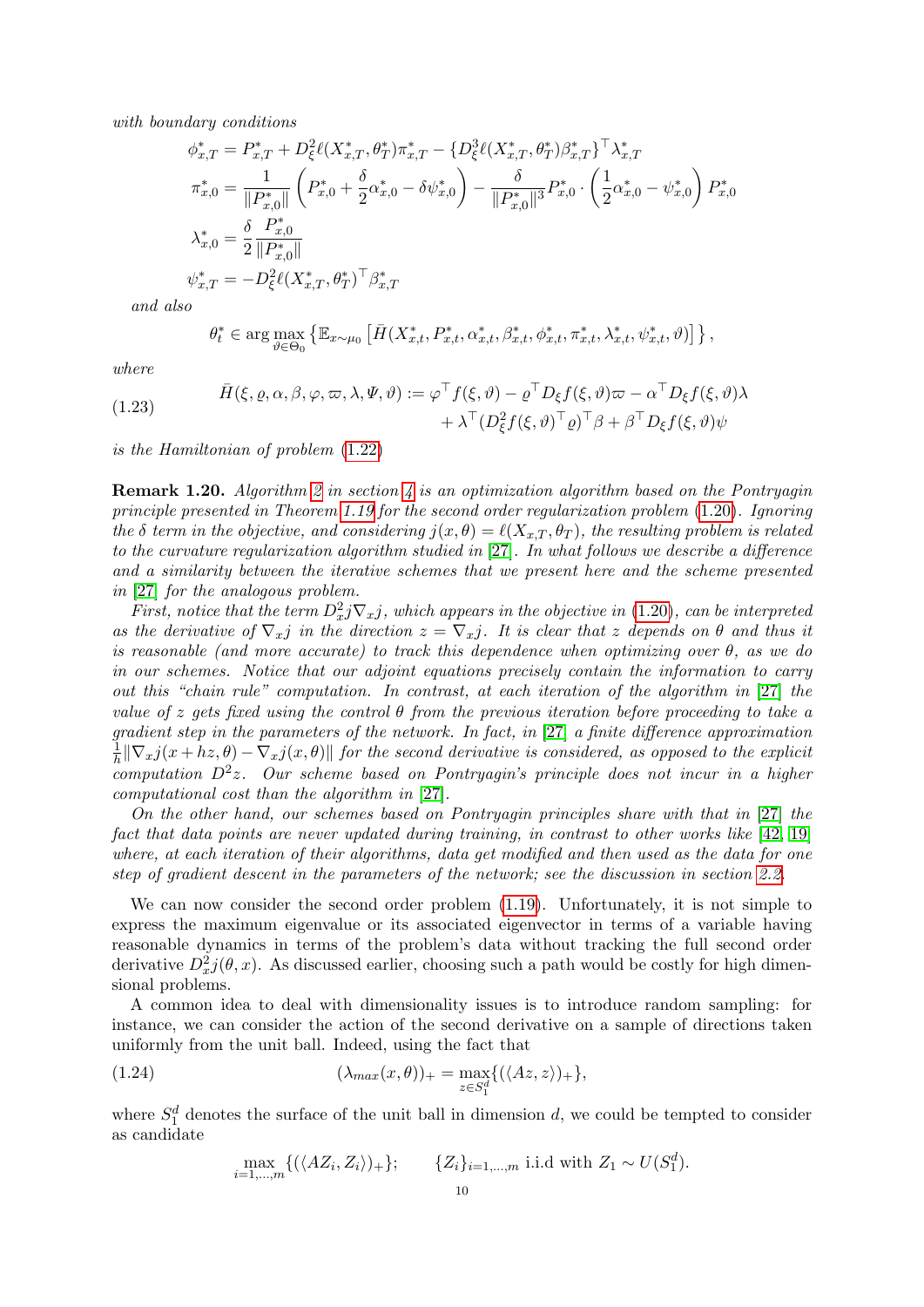However, one can easily deduce that this technique requires up to  $O(\epsilon^{-d})$  samples to guarantee an error of  $O(\epsilon)$  in situations where there is an important gap between the maximal eigenvalue and the remaining ones.

A modified version of the problem lends itself to a better reduction complexity through this approach. Noticing that the right-hand side of [\(1.24\)](#page-9-1) can be understood as taking an  $\ell^{\infty}(S_1^d)$ norm, we suggest replacing  $(\lambda_{max}(x, \theta))_+$  with  $\left( \int_{S_1^d} (z^{\top} D_x^2 j(\theta, x) z)_+^b dz \right)^{1/b}$  for some power  $b \ge 1$ . Focusing on the case  $b = 1$ , we substitute [\(1.19\)](#page-7-1) with

<span id="page-10-0"></span>(1.25) 
$$
\min_{\theta \in \Theta} \left\{ J(\mu_0, \theta) + \frac{\delta^2}{2} \left( \mathbb{E} \left[ \left\{ \int_{S_1^d} (z^\top D_x^2 j(\theta, x) z)_+ dz \right\}^{\tilde{q}} \right] \right)^{1/\tilde{q}} \right\}.
$$

Problem  $(1.25)$  can be seen as a *different* form of curvature penalization where the stress is put on reducing the overall positive curvature of the second derivative. In this sense, this problem gives less importance to potential worst cases than [\(1.19\)](#page-7-1). Conveniently, though, it is better suited for an approximation using randomized directions.

**Proposition 1.21.** Suppose Assumptions [1.8](#page-4-3) and [1.12](#page-5-1) hold. Let  $\{z_i\}_{i=1,\dots,m}$  be i.i.d. samples with  $z_1 \sim U(S_1^d)$  defined on a different probability space  $(\Omega', \mathbb{P}', \mathcal{F}')$ . Consider the problem

<span id="page-10-1"></span>(1.26)  
\n
$$
\begin{aligned}\n\inf_{\theta \in \Theta} & \left\{ \mathbb{E}_{x \sim \mu_0} \left[ \ell(X_{x,T}, \theta_T) \right] + \frac{\delta^2}{2} \left( \mathbb{E}_{x \sim \mu_0} \left[ \left\{ \frac{1}{m} \sum_{i=1}^m (\rho_{x,0}^{z_i} \cdot z_i)_{-} \right\}^{\tilde{q}} \right] \right)^{1/\tilde{q}} \right\} \\
(1.26) & \qquad \left\{ \begin{aligned}\nX, P \text{ as in (1.13); and} \\
d\gamma_{x,t}^i &= D_{\xi} f(x_{x,t}, \theta_t) \gamma_{x,t}^i dt, \\
d\rho_{x,t}^{z_i} &= -D_{\xi} f(X_{x,t}, \theta_t)^\top \rho_{x,t}^{z_i} + \left\{ D_{\xi}^2 f(X_{x,t}, \theta_t)^\top P_{x,t} \right\}^\top \gamma_{x,t}^i dt, \\
\gamma_{x,0}^i &= z_i, \qquad \rho_{x,T}^{z_i} = D_{\xi}^2 \ell(X_{x,T}, \theta_T) \gamma_{x,T}^i \qquad \text{for } i = 1, \dots m.\n\end{aligned}\n\right.
$$

and let  $V^{\delta,m}$  be its optimal value. If  $V^{\delta}$  is the optimal value in [\(1.25\)](#page-10-0) then

 $V^{\delta,m} \to V^\delta \qquad \mathbb{P}' - a.s.$ 

and  $V^{\delta,m} - V^{\delta}$  satisfies a central limit theorem (so that the error is of order  $m^{-1/2}$ ).

Problem [\(1.21\)](#page-10-1) also has an associated Pontryagin maximum principle as the other control problems discussed thus far, only that we do not write it out explicitly for brevity. We remark, however, that the corresponding Pontryagin principle can be used to motivate algorithms just as with the other problems discussed throughout this section. Notice that the number of state variables in problem [\(1.26\)](#page-10-1) is  $2m+3$ . This control problem is more advantageous than one that directly tracks the Hessian matrix  $D^2 j(x, \theta)$  whenever  $2m + 3$  is considerably smaller than d.

**Remark 1.22.** The variance of  $V^{\delta,m} - V^{\delta}$  in proposition [1.21](#page-10-1) depends on the dimension d. Consider, for example, the case  $\tilde{q} = 1$ , which corresponds to the case  $p = \infty$  in the discussion in section [1.3.1.](#page-6-3) First, notice that the terms  $\rho^{z_i} \cdot z_i$  can be rewritten as  $-z_i^{\top} D_x^2 j(\theta, x) z_i$ . Now, given that the matrix  $D_x^2 j(\theta, x)$  is real and symmetric, and given that the  $z_i$  are uniformly distributed on  $S_1^d$ , the spectral decomposition theorem can be used to find a linear growth of this variance with respect to the rank of the matrix, and a fortiori, at most linear with respect to d. The linear in d dependence of the variance estimate for fixed x and  $\theta$  can be upgraded to uniform ones over all x and  $\theta$  under smoothness assumptions on j. In terms of the sample size, this means that m would need to grow a bit faster than linearly to guarantee convergence from the central limit theorem. Compare with the complexity of using and keeping track of the whole Hessian (as in [\(1.25\)](#page-10-0)), which is quadratic with respect to the dimension.

Problem [\(1.25\)](#page-10-0) can be easily extended to other values of  $b \ge 1$ , with  $b \to \infty$  recovering the original problem [\(1.19\)](#page-7-1). Notice, however, that the randomization strategy for the approximation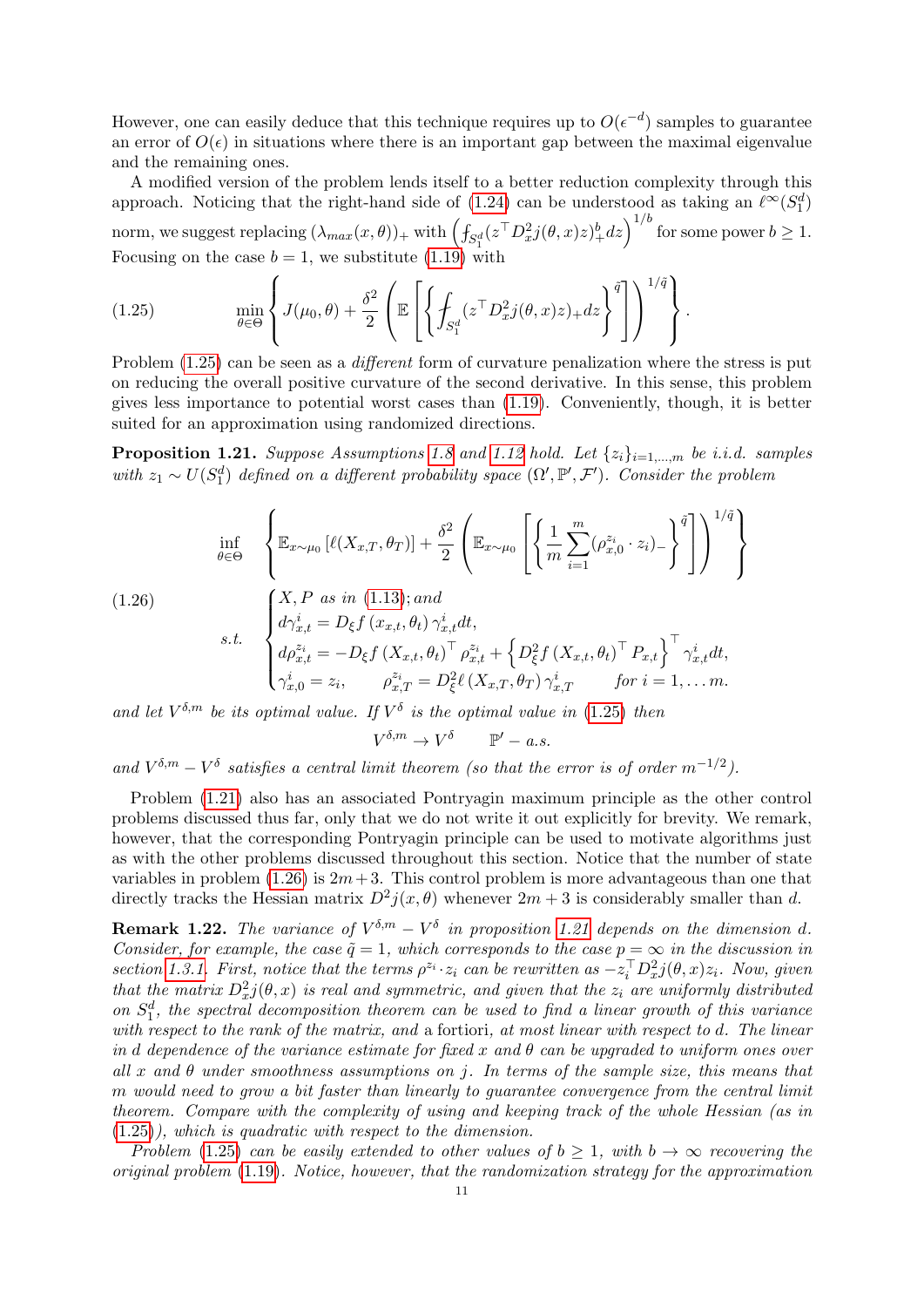of the integral degenerates for larger values of b. While problem [\(1.19\)](#page-7-1) is more closely connected to the original adversarial training, problem [\(1.25\)](#page-10-0) is superior from a computational perspective.

1.4. Other forms of regularization in the literature. In this section we review some works in the literature connected to robust training of neural networks and discuss four different ways of introducing regularization penalties.

First, it is always possible to explicitly penalize the parameters of a neural network. For example, in [\[20,](#page-27-7) [24\]](#page-28-6) the loss function  $i(x, \theta)$  in [\(1.11\)](#page-5-2) is replaced with a loss function of the form:

$$
\tilde{j}(\theta, x) = \ell(X_{x,T}, \theta_T) + \int_0^T \tilde{\Phi}(X_{x,t}, \theta_t, \dot{\theta}_t) dt,
$$

where the running cost  $\Phi$  explicitly penalizes the derivative of  $\theta$  in time: this is one way to penalize parameters that is quite reasonable in the deep ResNet setting. A simple choice for  $\Phi$ that allows us to draw a direct connection with the regularization problem [\(1.2\)](#page-0-1) is

$$
\tilde{\Phi}(\xi, \vartheta, u) := \Phi(\xi, \vartheta) + \lambda |u|^2,
$$

for  $\lambda > 0$ . From a variational perspective, a regularization problem like the one described above admits optimal controls (parameters) in the classical sense. This contrasts with our problem [\(1.9\)](#page-4-1) where in general optimal solutions have to be sought in the space of generalized controls a.k.a. Young measures; see [\[28\]](#page-28-8).

There are papers that *explicitly penalize the input-to-output mappings* of a neural network. These are works that consider problems of the form:

$$
\inf_{\theta \in \Theta} \{ J(\mu_0, \theta) + R(g(X_{\cdot, T})) \},\
$$

where  $R(\cdot)$  is some type of regularization functional (typically a seminorm like for example the Lipschitz seminorm) acting explicitly on the input-to-output map  $x \mapsto g(X_{x,T})$ ; here, the function g is a simple function connected to the learning problem in hand (e.g. classification or regression) and that in general may depend on trainable parameters. The penalization of parameters via the regularity of their induced input-to-output maps has been considered in papers such as [\[16,](#page-27-13) [21,](#page-27-14) [36\]](#page-28-9) where it is has also been shown that the resulting function objectives do enforce adversarial robustness (i.e. stability to data perturbations). The paper [\[33\]](#page-28-10) considers this problem in the setting of graph-based learning.

Another approach to enforce robustness found in the literature is based on *perturbation-based* regularization terms. These are approaches based on the construction of adversarial examples around the observed data that can be used to define a new "perturbed" risk functional that is treated as regularizer. For example, [\[19\]](#page-27-12) considers the problem

<span id="page-11-0"></span>(1.27) 
$$
\inf_{\theta \in \Theta} \{ \mathbb{E}_{x \sim \mu_0}[\tilde{j}(x,\theta)] \}, \quad \text{where } \tilde{j}(x,\theta) := \alpha j(x,\theta) + (1-\alpha)j(x+\delta \cdot \text{sign}(\nabla_x j(x,\theta)), \theta),
$$

for some  $\delta > 0$  and some  $\alpha \in [0,1)$ . In the above,  $x + \delta \cdot \text{sign}(\nabla_x j(x, \theta))$  can be considered as an adversarial example. This specific way of constructing adversarial examples is known in the literature as the Fast Gradient Sign Method (FGSM) from [\[19\]](#page-27-12). Although this method has some practical shortcomings, it has been found in [\[38\]](#page-28-11) that it provides quickly state-of-the-art level robustification results when coupled with a random perturbation of the data  $\mu_0$  within the  $\ell^∞$  ball considered.

Finally, objectives like the ones we presented in section [1.3](#page-4-0) have regularization terms that act explicitly on the derivatives of the loss function (derivatives with respect to the input data) and thus penalize the parameters implicitly though the regularity that they induce on the loss function. In the literature, the work [\[12\]](#page-27-8) proposed the use of a regularization term of the form

$$
\mathbb{E}_{x \sim \mu_0}[\|\nabla_x j(x, \theta)\|]
$$

(i.e. as in problem [\(1.10\)](#page-5-0)), where it was also noticed that the resulting regularization problem could be implemented easily with a "double backpropagation approach" (see our Remark [4.1](#page-22-1) below). There is a plethora of works that in the past few years have used and analyzed a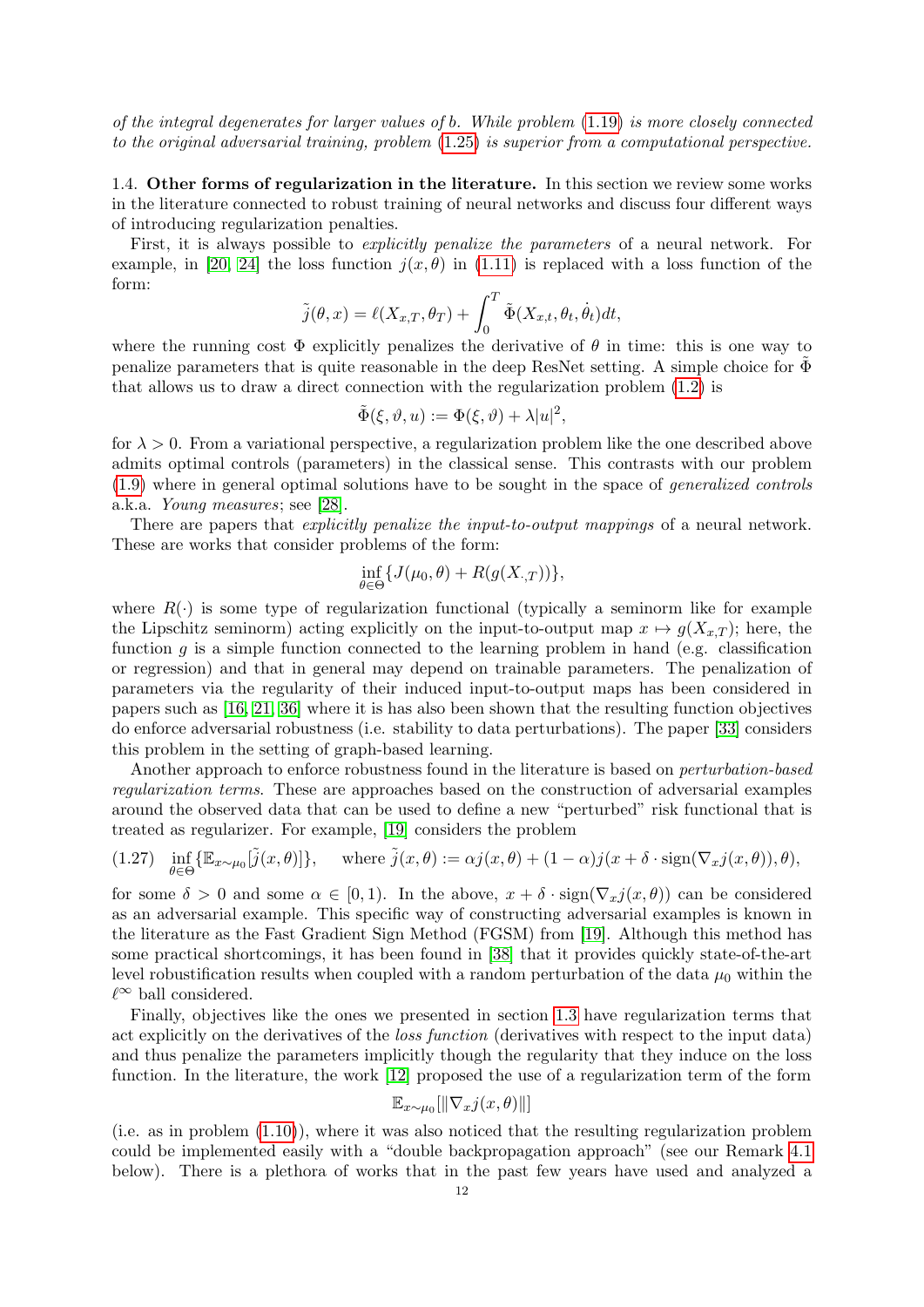similar *input gradient regularization* approach (the case  $p = \infty$  in our results or similar); see for example [\[17,](#page-27-5) [25,](#page-28-0) [29,](#page-28-2) [30,](#page-28-3) [40\]](#page-28-4). More recently, higher order regularization terms penalizing curvature of the loss function have been proposed, e.g. [\[27\]](#page-28-1).

1.5. Outline. The rest of the paper is organized as follows. In section [2](#page-12-0) we present the proof of Theorem [1.9](#page-4-5) using two approaches, including a formal one based on the geometric structure of optimal transport. In section [2.2](#page-16-0) we discuss connections between regularization problems and perturbation-based training algorithms. In section [2.3](#page-17-0) we discuss the Pontryagin principle associated to the optimal control formulation of the first order regularization problem [\(1.9\)](#page-4-1) (i.e. Theorem [1.13\)](#page-6-2). Section [3](#page-19-0) is devoted to second order regularization problems and in particular the motivation of problems [\(1.18\)](#page-7-0) and [\(1.19\)](#page-7-1), as well as their optimal control reformulations. Using the Pontryagin principles discussed throughout the paper we motivate a family of algorithms for the training of robust neural networks in section [4,](#page-22-0) and in section [5](#page-25-0) we present a series of numerical experiments to illustrate the performance of the algorithms. We wrap up the paper in section [6](#page-26-0) where we present some conclusions.

## 2. First order regularization

<span id="page-12-0"></span>2.1. Proof of Theorem [1.9.](#page-4-5) In this section we present the proof of Theorem [1.9,](#page-4-5) first rigorously, and then by providing a formal argument that relies on the geometric structure of the space of probability measures  $\mathcal{P}_p(\mathbb{R}^d)$  endowed with the  $W_p$  distance. For our rigurous proof we use the fact that for every  $\theta \in \Theta$  we have:

(2.1) 
$$
\max_{\tilde{\mu}: W_p(\mu_0, \tilde{\mu}) \leq \delta} J(\tilde{\mu}, \theta) = \max_{\pi \in \mathcal{F}_{\mu_0, \delta}} \left\{ \int_{\mathbb{R}^d \times \mathbb{R}^d} j(\tilde{x}, \theta) d\pi(x, \tilde{x}) \right\},
$$

where  $\mathcal{F}_{\mu_0,\delta}$  is the set of all Borel probability measures  $\pi$  on  $\mathbb{R}^d \times \mathbb{R}^d$  whose first marginal is  $\mu_0$ and satisfy

<span id="page-12-1"></span>
$$
\int_{\mathbb{R}^d \times \mathbb{R}^d} ||x - \tilde{x}||^p d\pi(x, \tilde{x}) \le \delta^p;
$$

see Remark [1.5.](#page-3-3) Identity [\(2.1\)](#page-12-1) has been used repeatedly in the literature of distributionally robust optimization to obtain dual representations for generic adversarial problems of the form  $(1.5)$  and to in turn propose new frameworks for statistical inference (e.g.  $[3, 4, 5, 9, 23, 37]$  $[3, 4, 5, 9, 23, 37]$  $[3, 4, 5, 9, 23, 37]$  $[3, 4, 5, 9, 23, 37]$  $[3, 4, 5, 9, 23, 37]$  $[3, 4, 5, 9, 23, 37]$ ; see section [2.2](#page-16-0) below for an explicit formula for the dual problem). In this section, however, we do not focus on the dual representation associated to the adversarial problem, but rather, on the flat geometry of the set of  $\pi s$  that parameterize the right hand side of [\(2.1\)](#page-12-1).

*Proof of Theorem [1.9.](#page-4-5)* We follow an approach based on lifting the probability distributions  $\pi$  to a space of random variables as used, for example, when defining and studying the L-derivative (see for example sections  $5.1-5.2$  in  $[8]$ ). The main idea is to use the fact that, over an atomless probability space  $(\Omega, \mathcal{F}, \mathbb{P})$ , and for any coupling  $\pi \in \Gamma(\mu_0, \tilde{\mu})$  where  $\mu_0, \tilde{\mu}$  are probability distributions on  $\mathbb{R}^d$ , we can construct  $\mathbb{R}^d$ -valued random variables  $X, \tilde{X}$  on  $\Omega$  with joint distribution  $\pi$  (for a proof see Proposition 9.1.2 and Theorem 1.13.1 in [\[13\]](#page-27-17)). We can then operate using these random variables to approximate our optimization problem. Since the development only makes use of our assumptions and the properties of  $\pi$ , the result is independent of the chosen probability space.

With this idea in mind, using Assumptions [1.7,](#page-4-2) we can write for any coupling  $\pi \in \Gamma(\mu_0, \tilde{\mu})$ that

$$
J(\tilde{\mu}, \theta) = \mathbb{E}[j(\tilde{X}, \theta)]
$$
  
=  $\mathbb{E}\left[j(X, \theta) + \nabla_x j(X, \theta) \cdot (\tilde{X} - X) + \int_0^1 \{\nabla_x j(X + \lambda(\tilde{X} - X), \theta) - \nabla_x j(X, \theta)\} \cdot (\tilde{X} - X) d\lambda \right],$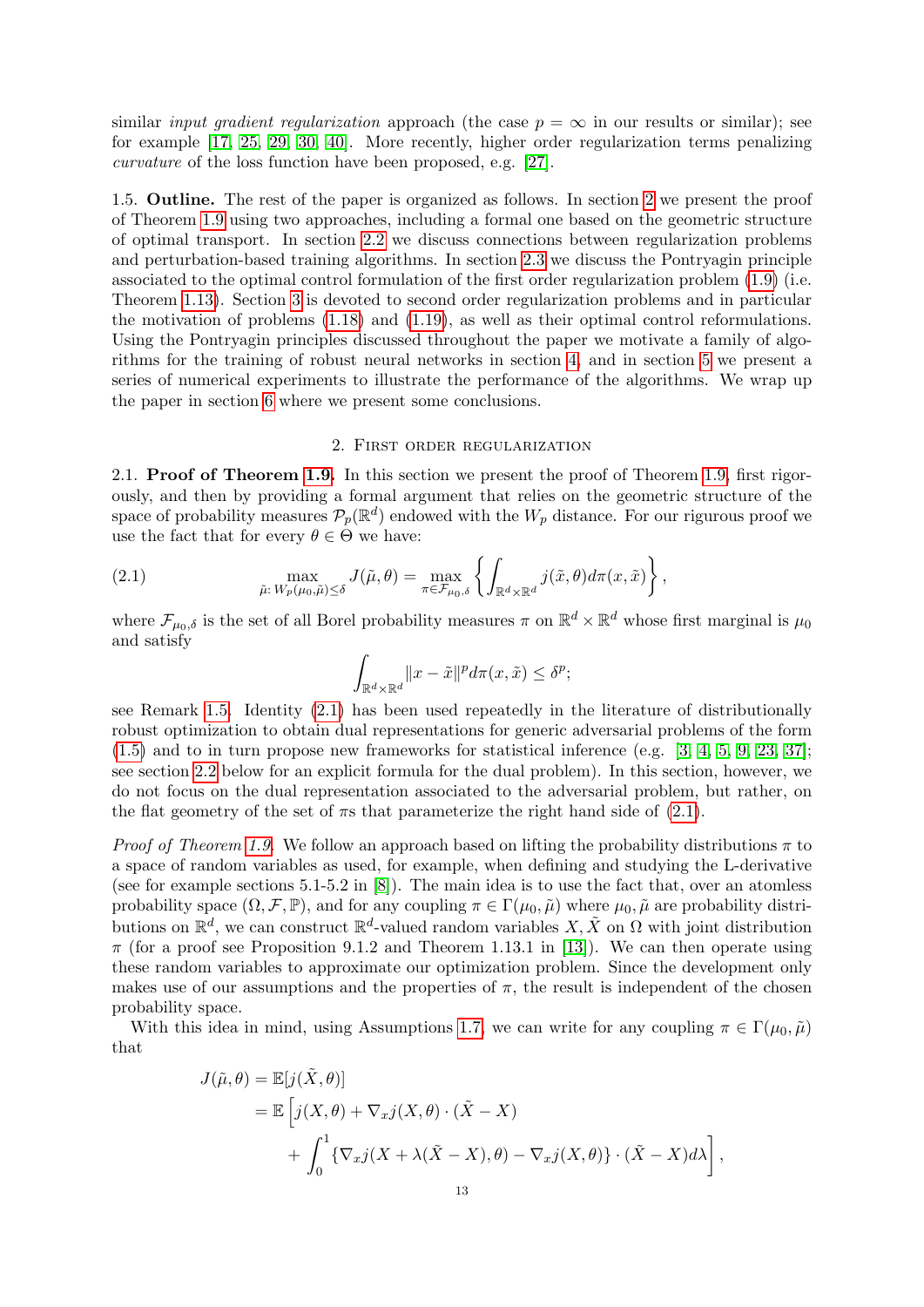where X, X are random variables with  $(X, \tilde{X}) \sim \pi$ . Using now the fact that  $\nabla_x j(\cdot, \theta)$  is Lipschitz, it follows that

$$
\left| J(\tilde{\mu}, \theta) - \mathbb{E}\left[ j(X, \theta) + \nabla_{x} j(X, \theta) \cdot (\tilde{X} - X) \right] \right| \leq \frac{1}{2} Lip(\nabla_{x} j(\cdot, \theta)) \mathbb{E}[\|\tilde{X} - X\|_{e}^{2}],
$$

where  $\lVert \cdot \rVert_e$  is the Euclidean norm.

Note that the constraint  $\int_{\mathbb{R}^d \times \mathbb{R}^d} ||x - \tilde{x}||^p d\pi(x, \tilde{x}) \leq \delta$  means that we only consider couplings where

$$
\mathbb{E}[\|\tilde{X} - X\|_e^2] \le C \mathbb{E}[\|\tilde{X} - X\|^2] \le C (\mathbb{E}[\|\tilde{X} - X\|^p])^{2/p} \le C\delta^2
$$

where C is a constant appearing due to the equivalence of norms in  $\mathbb{R}^d$ ; in the last line we use the fact that  $p \geq 2$  to apply Jensen's inequality. Since the above is a uniform control in the space of feasible solutions  $\pi$  and  $\Theta$  (thanks to Assumption [1.12\)](#page-5-1), we conclude that

$$
\sup_{\tilde{\mu}: W_p(\mu_0, \tilde{\mu}) \leq \delta} J(\tilde{\mu}, \theta) = \sup_{\pi: \int_{\mathbb{R}^d \times \mathbb{R}^d} \|x - \tilde{x}\|^p d\pi(x, \tilde{x}) \leq \delta^p} \{J(\mu_0, \theta) + \mathbb{E}[\nabla_x j(X, \theta) \cdot (\tilde{X} - X)]\} + O(\delta^2),
$$

for  $O(\delta^2)$  independent of  $\theta$ . Clearly, the first term within the supremum on the right-hand side is independent of  $\tilde{\mu}$ . We then only need to optimize the second term. Now, by a (generalized) Hölder inequality (see for example  $[39]$ ), it follows that

$$
\mathbb{E}[\nabla_x j(X, \theta) \cdot (\tilde{X} - X)] \leq (\mathbb{E}[\|\nabla_x j(X, \theta)\|_*^q])^{1/q} \left( \mathbb{E}[\|\tilde{X} - X)\|^p] \right)^{1/p}
$$

where equality can be attained whenever  $1 \leq p \leq \infty$  for a proper choice of  $\tilde{X} - X$  with  $\left(\mathbb{E}[\|\tilde{X}-X\|^p]\right)^{1/p}=\delta.$  Therefore,

$$
\sup_{\tilde{\mu}: W_p(\mu_0,\tilde{\mu}) \leq \delta} J(\tilde{\mu},\theta) = J(\mu_0,\theta) + \delta \left( \mathbb{E}[\|\nabla_x j(X,\theta)\|_*^q] \right)^{1/q},
$$

which in turn deduces our claim since the  $O(\delta^2)$  term is uniform over all  $\theta \in \Theta$ .

Remark 2.1. Coming back to the literature on L-derivative mentioned in the proof of Theorem [1.9,](#page-4-5) we remark that in this case  $\partial_{\mu}J(\mu_0,\theta) = \nabla_x j(X,\theta)$  (see section 5.2.2, Example 1 in [\[8\]](#page-27-16) ). As pointed out before, this quantity does not depend on the choice of lifting.

<span id="page-13-0"></span>2.1.1. A formal geometric analysis in the space  $\mathcal{P}_p(\mathbb{R}^d)$ . In this section we present an alternative formal geometric analysis for Theorem [1.9.](#page-4-5) We restrict to the case where  $p \geq 2$  and for simplicity assume that  $\lVert \cdot \rVert$  is the Euclidean norm. The idea in this geometric approach is to use the formal differential structure of the space of probability measures  $\mathcal{P}_p(\mathbb{R}^d)$  endowed with the  $W_p$  distance and carry out a Taylor expansion of the function  $\tilde{\mu} \mapsto J(\tilde{\mu}, \theta)$  around  $\mu_0$ . Ultimately, the goal is to replace the function  $J(\tilde{\mu}, \theta)$  with an approximation written in terms of a natural retraction of  $\tilde{\mu}$  to the tangent space of  $\mathcal{P}_p(\mathbb{R}^d)$  at the point  $\mu_0$ . For a discussion on the general differential geometric perspective in the Wasserstein space (i.e. when  $p = 2$ ) see Chapter 8.2 in [\[35\]](#page-28-15), and for more details on the geometry of the space  $(\mathcal{P}_p(\mathbb{R}^d), W_p)$  see Chapter 8 in [\[1\]](#page-27-18).

In more precise terms, let  $\tilde{\mu}$  belong to the  $W_p$ -ball of radius  $\delta$  around  $\mu_0$ . For every such  $\tilde{\mu}$ we consider the constant speed geodesic  $t \in [0,1] \mapsto (\mu_t, V_t)$  that connects  $\mu_0$  with  $\tilde{\mu}$ . Namely, the continuity equation

$$
\partial_t \mu_t + \text{div}(V_t \mu_t) = 0, \quad t \in (0, 1).
$$

and the relations

$$
\int_0^t \int_{\mathbb{R}^d} ||V_s(x)||^p d\mu_s(x) ds = t(W_p(\mu_0, \tilde{\mu}))^p, \quad t \in [0, 1],
$$

are satisfied. Here,  $V_t$  is a vector field in  $\mathbb{R}^d$  and  $\mu_t$  is a probability measure in  $\mathbb{R}^d$  which at time  $t = 1$  coincides with  $\tilde{\mu}$ . The pair  $(\mu_t, V_t)$  can be characterized further. Indeed, assuming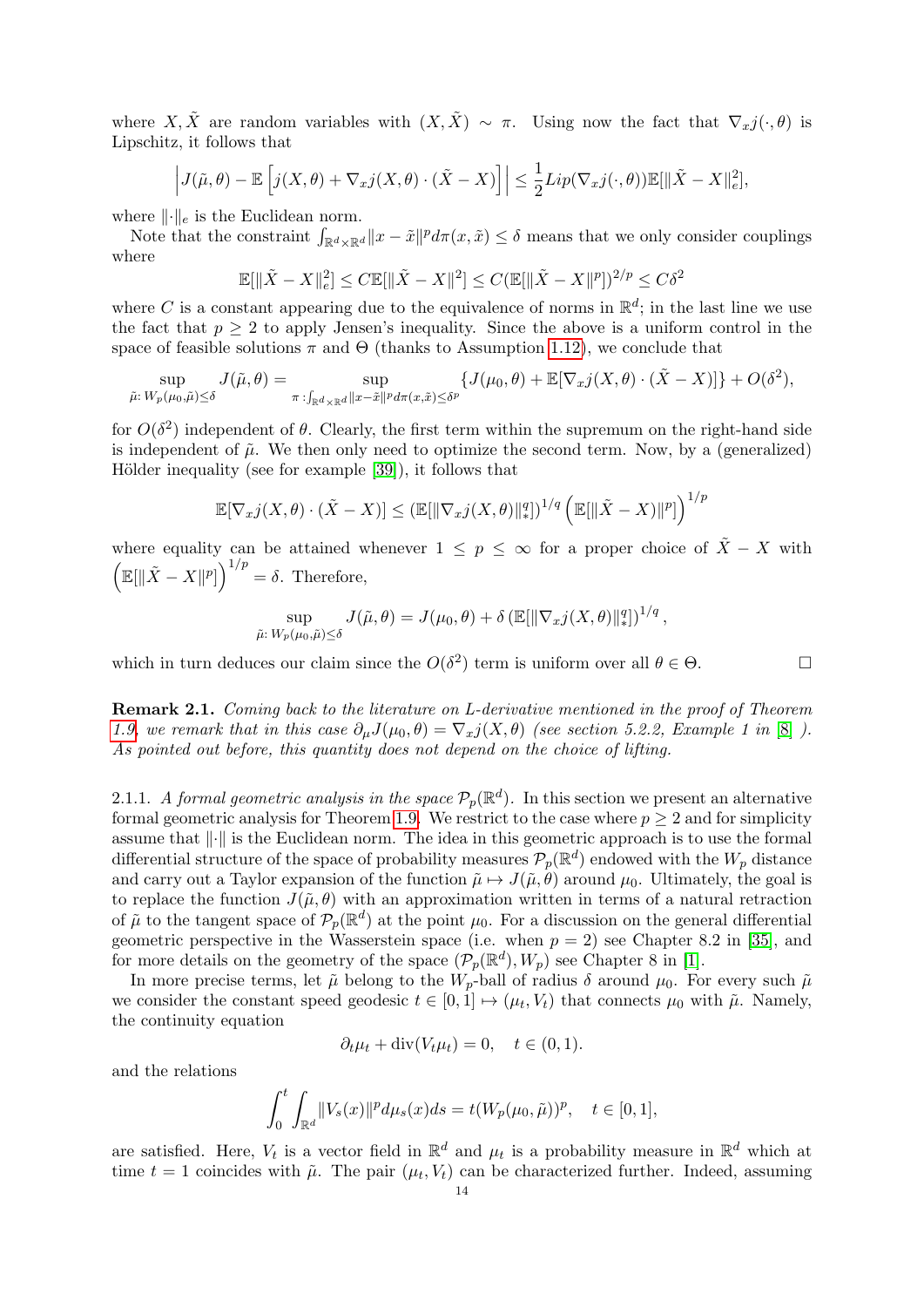that there exists an *optimal* transport map  $T^*$  between  $\mu_0$  and  $\tilde{\mu}$  for the  $c_p$  cost (for example assuming that  $\mu_0$  has a density with respect to the Lebesgeue measure) we can write:

(2.2) 
$$
\begin{cases} \mu_t = T_{t\sharp}\mu_0, & \forall t \in [0,1], \\ V_t(T_t(x)) = T^*(x) - x, & \forall x \in \text{supp}(\mu_0), \forall t \in [0,1], \end{cases}
$$

where the map  $T_t$  is given by

<span id="page-14-0"></span>
$$
T_t(x) := tT^*(x) + (1 - t)x.
$$

The function  $\tilde{\mu} \mapsto V_0 \in L^p(\mathbb{R}^d : \mathbb{R}^d, \mu_0)$  can be understood as a *logarithmic map*, i.e. a map that in particular sends points in the manifold  $\mathcal{P}_p(\mathbb{R}^d)$  to tangent vectors at  $\mu_0$  and that satisfies:

$$
||V_0||^p_{L^p(\mathbb{R}^d:\mathbb{R}^d,\mu_0)} = \int_{\mathbb{R}^d} ||V_0(x)||^p d\mu_0(x) = (W_p(\mu_0,\tilde{\mu}))^p.
$$

Let us now find an approximation for the function  $J(\tilde{\mu}, \theta)$  in terms of an expression involving V<sub>0</sub>. For that purpose we Taylor-expand the function  $j(\cdot,\theta)$  along the geodesic [\(2.2\)](#page-14-0). First, following equation 8.1.4. in [\[1\]](#page-27-18) we obtain:

$$
\frac{d}{dt}J(\theta,\mu_t) = \frac{d}{dt}\int_{\mathbb{R}^d} j(x,\theta)d\mu_t(x) = \int_{\mathbb{R}^d} \nabla_x j(x,\theta) \cdot V_t(x)d\mu_t(x);
$$

notice that, geometrically speaking, when  $p = 2$  the above equation is the standard relation between directional derivatives and gradients in the Wasserstein space. We can also compute the second derivative along the geodesic as follows:

(2.3)  
\n
$$
\frac{d^2}{dt^2} J(\theta, \mu_t) = \frac{d}{dt} \left( \int_{\mathbb{R}^d} \nabla_x j(x, \theta) \cdot V_t(x) d\mu_t(x) \right)
$$
\n
$$
= \frac{d}{dt} \left( \int_{\mathbb{R}^d} \nabla_x j(\theta, T_t(x)) \cdot V_t(T_t(x)) d\mu_0(x) \right)
$$
\n
$$
= \int_{\mathbb{R}^d} (D_x^2 j(\theta, T_t(x)) V_0(x)) \cdot V_0(x) d\mu_0(x).
$$

In particular,

$$
\left| \frac{d^2}{dt^2} J(\theta, \mu_t) \right| \le C \int_{\mathbb{R}^d} ||V_0(x)||^2 d\mu_0(x) \le C \left( \int_{\mathbb{R}^d} ||V_0(x)||^p d\mu_0(x) \right)^{2/p} \le C\delta^2,
$$

where the constant C is uniform over all  $t \in [0,1]$ , all  $\theta \in \Theta$  (thanks to Assumption [1.12\)](#page-5-1) and all  $\tilde{\mu}$  with  $W_p(\mu_0, \tilde{\mu}) \leq \delta$ ; notice that in the second to last line we have used Jensen's inequality since  $p \geq 2$ .

From the above computations we obtain:

$$
J(\tilde{\mu}, \theta) = J(\mu_0, \theta) + \frac{d}{dt} J(\theta, \mu_t)|_{t=0} + O(\delta^2)
$$
  
=  $J(\mu_0, \theta) + \int_{\mathbb{R}^d} \nabla_x j(x, \theta) \cdot V_0(x) d\mu_0(x) + O(\delta^2),$ 

where again we notice that the  $O(\delta^2)$  term is uniform over all  $\theta \in \Theta$  and all  $\tilde{\mu}$  within  $W_p$ -distance δ from  $μ_0$ . Using the relation between the  $\tilde{μ}$ s and their corresponding  $V_0$ s we can thus expect that up to an error of order  $O(\delta^2)$  (independent of  $\theta \in \Theta$ ), the expression:

$$
\max_{\tilde{\mu}: W_p(\mu_0, \tilde{\mu}) \leq \delta} J(\theta, \tilde{\mu})
$$

(an optimization problem over a curved manifold) is equal to:

<span id="page-14-1"></span>(2.4) 
$$
J(\mu_0, \theta) + \max_{V_0: \, \|V_0\|_{L^p(\mathbb{R}^d : \mathbb{R}^d, \mu_0)} \leq \delta} \left\{ \int_{\mathbb{R}^d} \nabla_x j(x, \theta) \cdot V_0(x) d\mu_0(x) \right\},
$$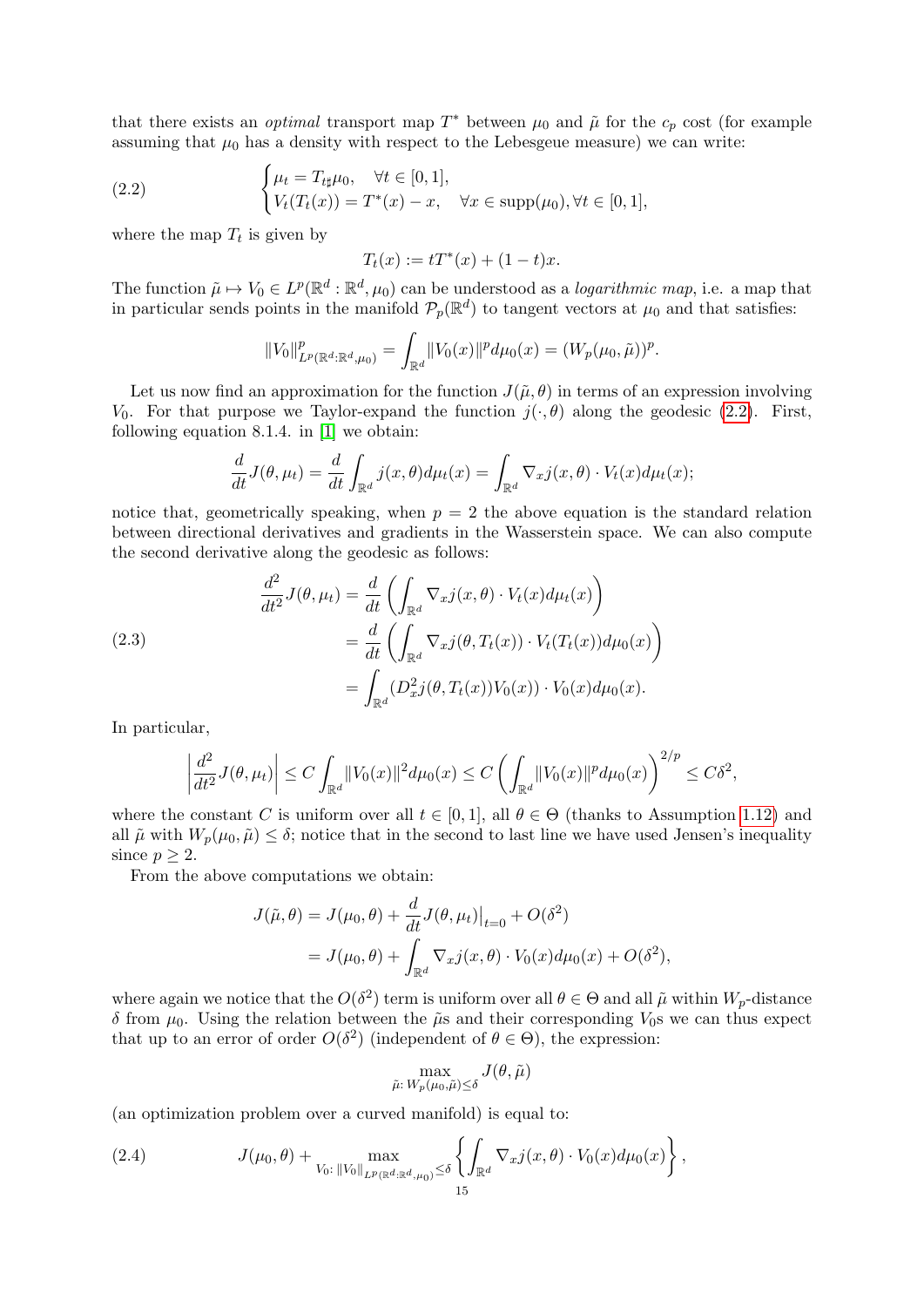which is an optimization over a flat Banach space. Since  $(2.4)$  is simply a dual representation for the  $L^q(\mathbb{R}^d : \mathbb{R}^d, \mu_0)$ -norm of  $\nabla_x j(\cdot, \theta)$ , it follows that  $(2.4)$  is equal to:

$$
J(\mu_0, \theta) + \delta \left( \int_{\mathbb{R}^d} \lVert \nabla_x j(x, \theta) \rVert^q d\mu_0(x) \right)^{1/q},
$$

which is the objective function in  $(1.9)$ . Notice that the  $V_0$  achieving the maximum takes the form:

<span id="page-15-1"></span>(2.5) 
$$
V_0(x) := \delta \left[ \int_{\mathbb{R}^d} ||\nabla_x j(\tilde{x}, \theta)||^q d\mu_0(\tilde{x}) \right]^{-1/p} \frac{\nabla_x j(x, \theta)}{||\nabla_x j(x, \theta)||^{1-1/(p-1)}},
$$

with the convention  $\mathbf{0}/0 = \mathbf{0}$ .

<span id="page-15-0"></span>Remark 2.2. There are a few steps in the above analysis that would need further justification in order to make this analysis into a rigurous proof. Here we offer some comments on this direction.

- i) First, we have used the existence of optimal transport maps to write the geodesic  $(2.2)$ and to define an associated retraction map  $\tilde{\mu} \mapsto V_0$ . This can be done, for example, if we assume that  $\mu_0$  is absolutely continuous with respect to the Lebesgue measure. The reduction to the absolutely continuous case can be accomplished by an approximation argument since the  $O(\delta^2)$  correction terms in the above analysis only depend on the control we have on the Hessian (in x) of the loss function given by the Assumption [1.12.](#page-5-1)
- ii) Going from the maximization problem  $\max_{\tilde{\mu}: W_n(\mu_0, \tilde{\mu}) < \delta} \{J(\theta, \tilde{\mu})\}\$  to [\(2.4\)](#page-14-1) is motivated by the fact that on a finite dimensional smooth manifold one can find a one to one correspondence between points in a geodesic ball with small enough radius R (in particular smaller than the injectivity radius of the manifold) and tangent vectors at the center of the ball that have norm less than R. In the space  $\mathcal{P}_p(\mathbb{R}^d)$ , however, this intuition breaks down. To illustrate how one can still recover  $(2.4)$  using optimal transport theory let us consider the case  $p = 2$  for concreteness and assume that  $\mu_0$  is absolutely continuous with respect to the Lebesgue measure. In that case, the  $V_0$ s induced by  $\tilde{\mu}$ s within W<sub>2</sub>-distance  $\delta$  from  $\mu_0$  can be written as:

$$
\delta(\nabla_x \varphi(x) - \frac{x}{\delta}) = \delta \nabla_x (\varphi(x) - \frac{\|x\|^2}{2\delta})
$$

for  $\varphi$  a convex function, as it follows from Brenier's theorem (see Theorem 2.12 in [\[35\]](#page-28-15)). Now, by Assumption [1.12,](#page-5-1) the function

$$
x \mapsto \frac{j(x,\theta)}{c} + \frac{\|x\|^2}{2\delta}
$$

is a convex function for all small enough  $\delta$ . In the above,  $c = \|\nabla_x j(\cdot, \theta)\|_{L^2(\mathbb{R}^d : \mathbb{R}^d, \mu_0)}$ . We can thus take  $\varphi(x) = \frac{j(x,\theta)}{c} + \frac{||x||^2}{2\delta}$  $rac{x_{\parallel}^2}{2\delta}$  (assuming  $\delta$  is small enough) and  $V_0(x)$  =  $\delta(\nabla\varphi(x)-x)$ . It is clear that this  $V_0$  maximizes [\(2.4\)](#page-14-1) when  $p=2$ .

iii) It is worth mentioning that the formal analysis presented here does not use specific attributes of the Euclidean norm, and in fact can be used for general norms (as done in our rigurous proof of Theorem [1.9\)](#page-4-5) with the difference that the form of the maximizer in problem [\(2.4\)](#page-14-1) would be in general more cumbersome. One notable exception is the case of the  $\ell^{\infty}$  norm on  $\mathbb{R}^d$ -vectors and the induced  $L^{\infty}$  norm on vector fields (i.e.  $p = \infty$ ). Indeed, in that case the maximizer takes the form:

$$
V_0(x) = \delta sign(\nabla_x j(x, \theta)),
$$

where the sign function acts coordinatewise on vectors.

iv) Finally, it is worth mentioning that one of the main motivations for presenting this alternate analysis is to introduce additional tools that may come in useful when considering different adversarial learning problems where for example the energy to maximize is not simply an integral with respect to a measure (here  $J(\tilde{\mu},\theta)$ ) but rather an energy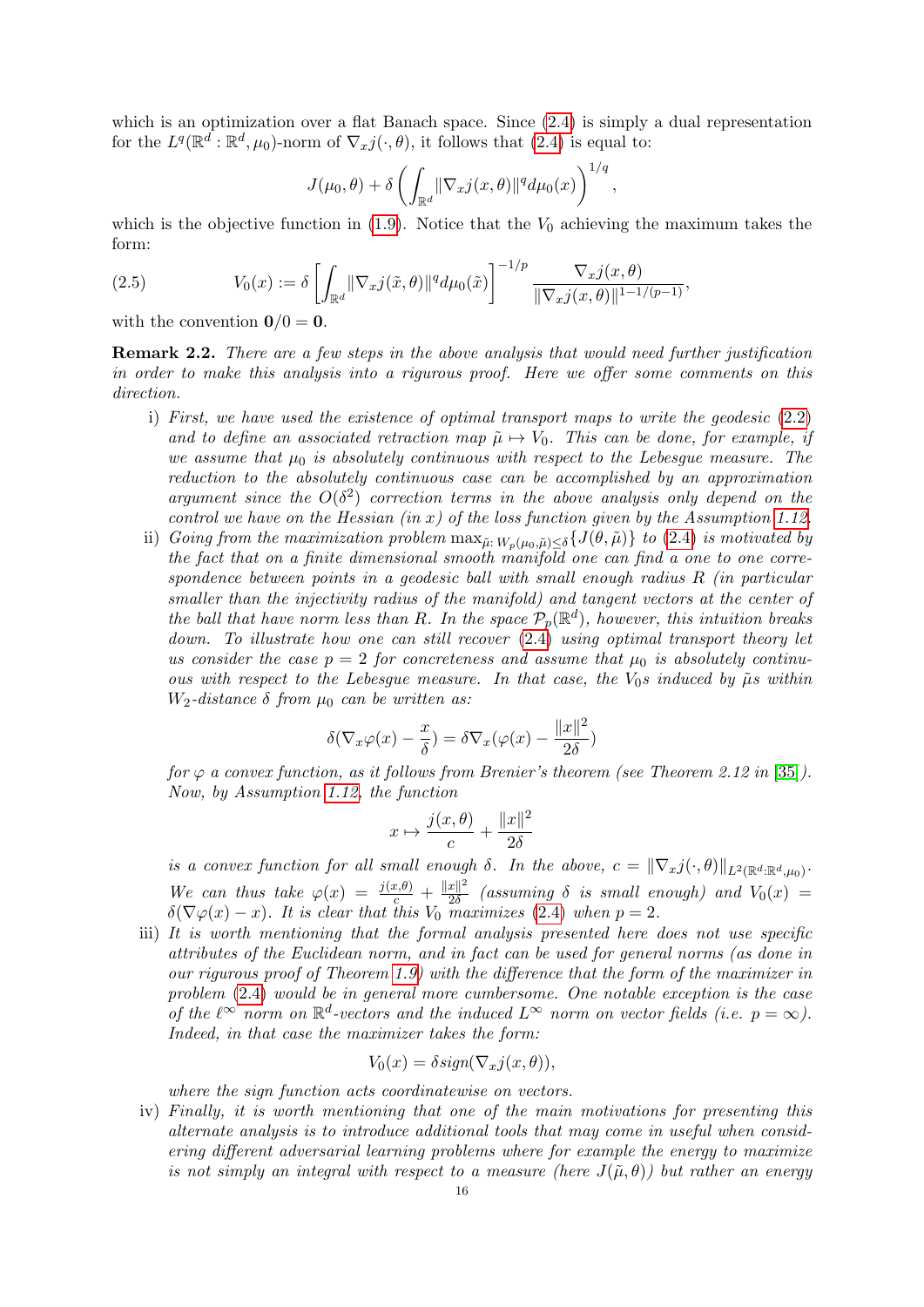which in general may include entropic or interaction terms as done recently in [\[11\]](#page-27-19). Most modern algorithms used for training robust neural networks include a step where data points are randomly perturbed before considering any drift information induced by the loss function. We believe that making a more concrete connection between said algorithms and a distributionally robust optimization problem would require analyzing this type of entropic term. This is work that is left for the future.

<span id="page-16-0"></span>2.2. Connection with perturbation-based training algorithms. The current literature on robust training is dominated by algorithms based on constructing explicit adversarial samples around a given distribution that are then used as the training samples for the network. See for example [\[6,](#page-27-20) [7,](#page-27-21) [26,](#page-28-16) [34\]](#page-28-17), and references therein.

We can relate the results of our study in terms of adversarial samples. Indeed, equation  $(2.2)$ suggests considering a transport map of the form:

$$
\hat{T}(x) := V_0(x) + x,
$$

for the  $V_0$  maximizing [\(2.4\)](#page-14-1), and in turn consider the associated measure  $\hat{\tilde{\mu}} := \hat{T}_{\sharp} \mu_0$  (the pushforward of  $\mu_0$  by  $\hat{T}$ ); notice that  $\hat{\mu}$  depends on  $\theta$ , and for each  $\theta$   $\hat{\mu}$  is a natural surrogate for the maximizer of problem [\(1.9\)](#page-4-5). One may then consider an objective function of the form:

$$
\theta \in \Theta \mapsto J(\hat{\tilde{\mu}}, \theta)
$$

or more generally

$$
\theta \in \Theta \mapsto \alpha J(\mu_0, \theta) + (1 - \alpha) J(\hat{\tilde{\mu}}, \theta),
$$

for some  $\alpha \in [0, 1)$ , and the corresponding minimization problem over  $\theta \in \Theta$  in order to enforce robustness. It is straightforward to show that, under the assumptions of Theorem [1.9,](#page-4-5) the minimum value of the resulting problem when  $\alpha = 1 - \delta$  is within an error of order  $\delta^2$  of the minimum value of the regularization problem [\(1.9\)](#page-4-1). We remark that if  $V_0$  is taken to be  $V_0(x) := \delta \cdot \text{sign}(\nabla_x j(x, \theta))$ , i.e. as in iii) in Remark [2.2,](#page-15-0) then one can recover problem [\(1.27\)](#page-11-0) introduced in [\[19\]](#page-27-12).

To conclude our discussion in this section, let us point out that maximizers of problem [\(1.8\)](#page-4-4) have a clear mathematical characterization. Unfortunately, even with this characterization an optimal  $\tilde{\mu}$  is in general difficult to compute explicitly.

**Proposition 2.3.** Let  $\delta > 0$  and let  $\theta \in \Theta$ . Then

<span id="page-16-1"></span>(2.6) 
$$
\max_{\pi \in \mathcal{F}_{\mu_0, \delta}} \left\{ \int_{\mathbb{R}^d \times \mathbb{R}^d} j(\tilde{x}, \theta) d\pi(x, \tilde{x}) \right\} = \min_{\gamma \geq 0} \left\{ \gamma \delta^p + \mathbb{E}_{x \sim \mu_0} \left[ j^{\gamma}(x, \theta) \right] \right\},
$$

where

$$
j^\gamma(x,\theta):=\sup_{\tilde x}\left\{j(\tilde x,\theta)-\gamma\|x-\tilde x\|^p\right\}.
$$

Moreover, if  $\pi^*$  is a solution to the problem on the left hand side, then there exists a solution to the problem on the right hand side  $\gamma^*$  such that for  $\pi^*$ -a.e.  $(x, x^*)$ .

$$
x^* \in \underset{\tilde{x} \in \mathbb{R}^d}{\arg \max} \left\{ j(\tilde{x}, \theta) - \gamma^* ||x - \tilde{x}||^p \right\}.
$$

Finally, the second marginal of  $\pi^*$  is a solution to the problem [\(1.8\)](#page-4-4).

Proof. The dual characterization [\(2.6\)](#page-16-1) is discussed, for example, in any of the following refer-ences: [\[3,](#page-27-15) [4,](#page-27-0) [5,](#page-27-1) [9,](#page-27-2) [23,](#page-28-12) [37\]](#page-28-13). The characterization for the minimizers is a straightforward consequence of the zero duality gap.  $\Box$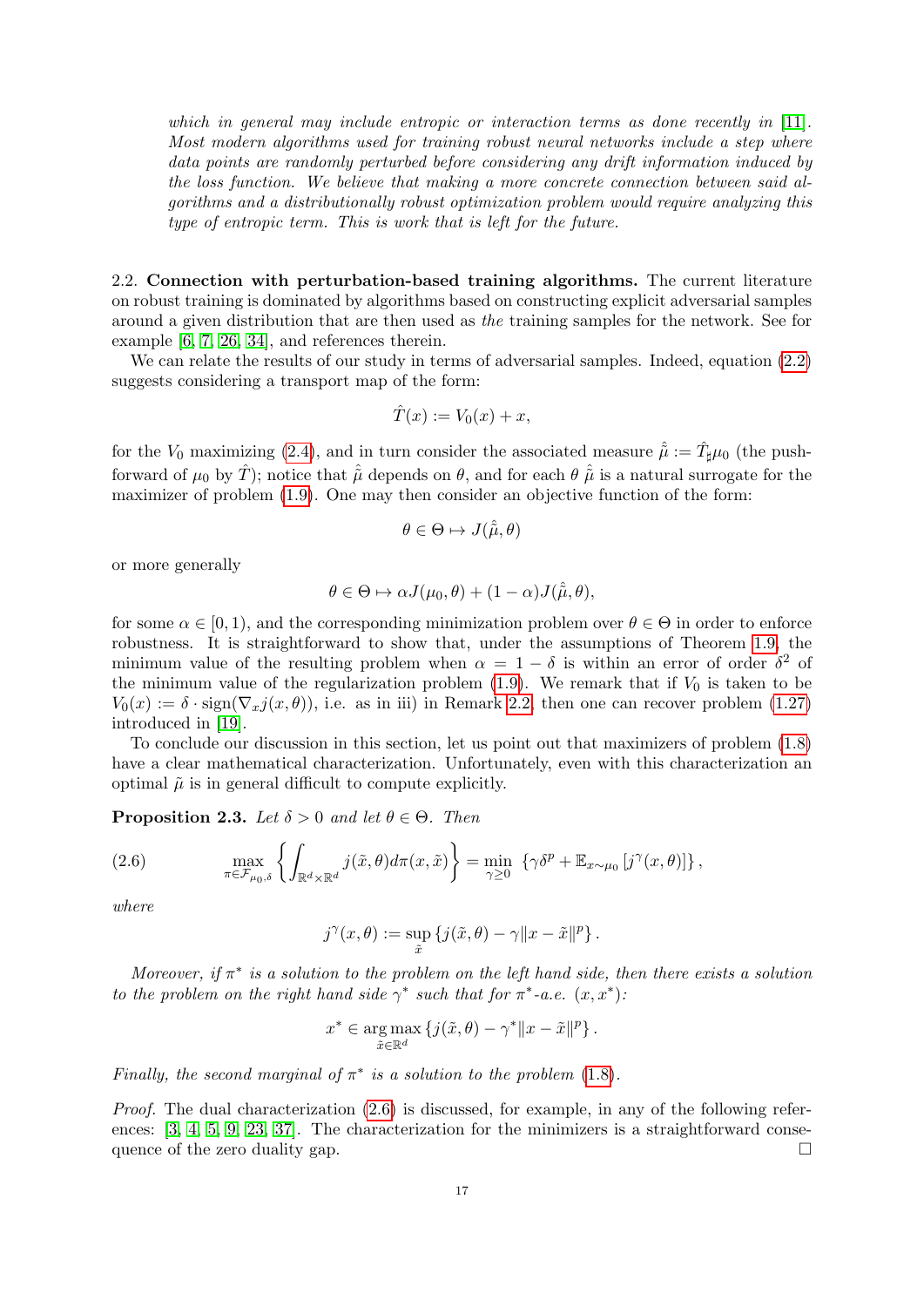<span id="page-17-0"></span>2.3. Pontryagin principle for the first-order regularized robust control problem. We start by writing the modified control problem in a slightly different form. Under Assumption [1.7](#page-4-2) and fixed but arbitrary control  $\theta$  it follows that

$$
\nabla_x j(x,\theta) = -P_{x,0}.
$$

Indeed, let  $\Delta x$  be an arbitrary unitary vector in  $\mathbb{R}^d$ . From the flow property of the ordinary differential equation for X we get that for almost all  $t \in [0, T]$ 

<span id="page-17-1"></span>
$$
\lim_{\epsilon \downarrow 0} \frac{1}{\epsilon} \{ X_{x + \epsilon \Delta x, t} - X_{x, t} \} = \zeta_t^{\Delta x}
$$

where  $\zeta^{\Delta x}$  satisfies

(2.7) 
$$
\begin{cases} \dot{\zeta}_t^{\Delta x} = D_{\xi} f(X_{x,t}, \theta_t) \zeta_t^{\Delta x} \\ \zeta_0^{\Delta x} = \Delta x. \end{cases}
$$

Thus, the chain rule implies that

$$
\nabla_x j(x,\theta) \cdot \Delta x = \nabla_{\xi} \ell(X_{x,T}, \theta_T) \cdot \zeta_T^{\Delta x} + \int_0^T \nabla_{\xi} \Phi(X_{x,s}, \theta_s) \cdot \zeta_s^{\Delta x} ds
$$
  
\n
$$
= -P_{x,T} \cdot \zeta_T^{\Delta x} + \int_0^T \nabla_{\xi} \Phi(X_{x,s}, \theta_s) \cdot \zeta_s^{\Delta x} ds
$$
  
\n
$$
= -P_{x,0} \cdot \zeta_0^{\Delta x} - \int_0^T \dot{P}_{x,s} \cdot \zeta_s^{\Delta x} ds - \int_0^T P_{x,s} \cdot \dot{\zeta}_s^{\Delta x} ds + \int_0^T \nabla_{\xi} \Phi(X_{x,s}, \theta_s) \cdot \zeta_s^{\Delta x} ds
$$
  
\n
$$
= -P_{x,0} \cdot \zeta_0^{\Delta x} = -P_{x,0} \cdot \Delta x.
$$

This equivalence between the dual variable  $P$  and (minus) the derivative of the loss function with respect to the input allows us to rewrite problem  $(1.9)$  in the form  $(1.13)$ . We are ready to provide a proof of the Pontryagin principle result stated in Theorem [1.13.](#page-6-2)

Proof of Theorem [1.13.](#page-6-2) The proof follows the well-known "needle" perturbation approach: we take the optimal control and change it in a small interval; then, we deduce the effect on the overall value function and deduce first order conditions of optimality from linear expansions and integration by parts.

To simplify the problem, note that we can and will assume, without loss of generality, that there is no running cost (i.e.,  $\Phi \equiv 0$ ) by transforming the running cost in a state variable: indeed, set  $\hat{x} := (x, x')$  with  $\hat{x}_0 = (x_0, 0), \ \hat{\varrho} := (\varrho, -1), \ \hat{f} := (f, \Phi), \text{ and } \ \hat{\ell}(\bar{x}) := \ell(x) + x'$ , and note that the reduced is an equivalent control problem, still satisfies Assumptions [1.8,](#page-4-3) and does not contain any running cost.

Now, let  $\tau \in (0,T)$  be a Lebesgue point for  $(f(X_t^*, \theta_t^*), D_{\xi}f(X_t^*, \theta_t^*))$ . By Assumption [1.8,](#page-4-3) the set of such points is dense in [0, T]. For  $\epsilon \in (0, T - \tau)$  and  $\eta \in \Theta$  let

$$
\theta_t^{\epsilon,\tau} = \begin{cases} \eta & \text{if } t \in [\tau - \epsilon, \tau] \\ \theta_t^* & \text{otherwise} \end{cases}
$$

,

and let  $X_t^{\epsilon,\tau}$  $t^{\epsilon,\tau}_{t}, P^{\epsilon,\tau}_{t}$  be the solutions of

$$
X_{x,t}^{\epsilon,\tau} = x + \int_0^t f(X_{x,s}^{\epsilon,\tau}, \theta_s^{\epsilon,\tau}) ds
$$
  

$$
P_{x,t}^{\epsilon,\tau} = -\nabla_{\xi} \ell(X_{x,T}^{\epsilon,\tau}, \theta_T^*) + \int_t^T \{D_{\xi} f(X_{x,s}^{\epsilon,\tau}, \theta_s^{\epsilon,\tau})^\top P_{x,s}^{\epsilon,\tau}\} ds
$$

that is, solutions of the forward variable using the control  $\theta^{\epsilon,\tau}$  instead of the optimal  $\theta^*$ .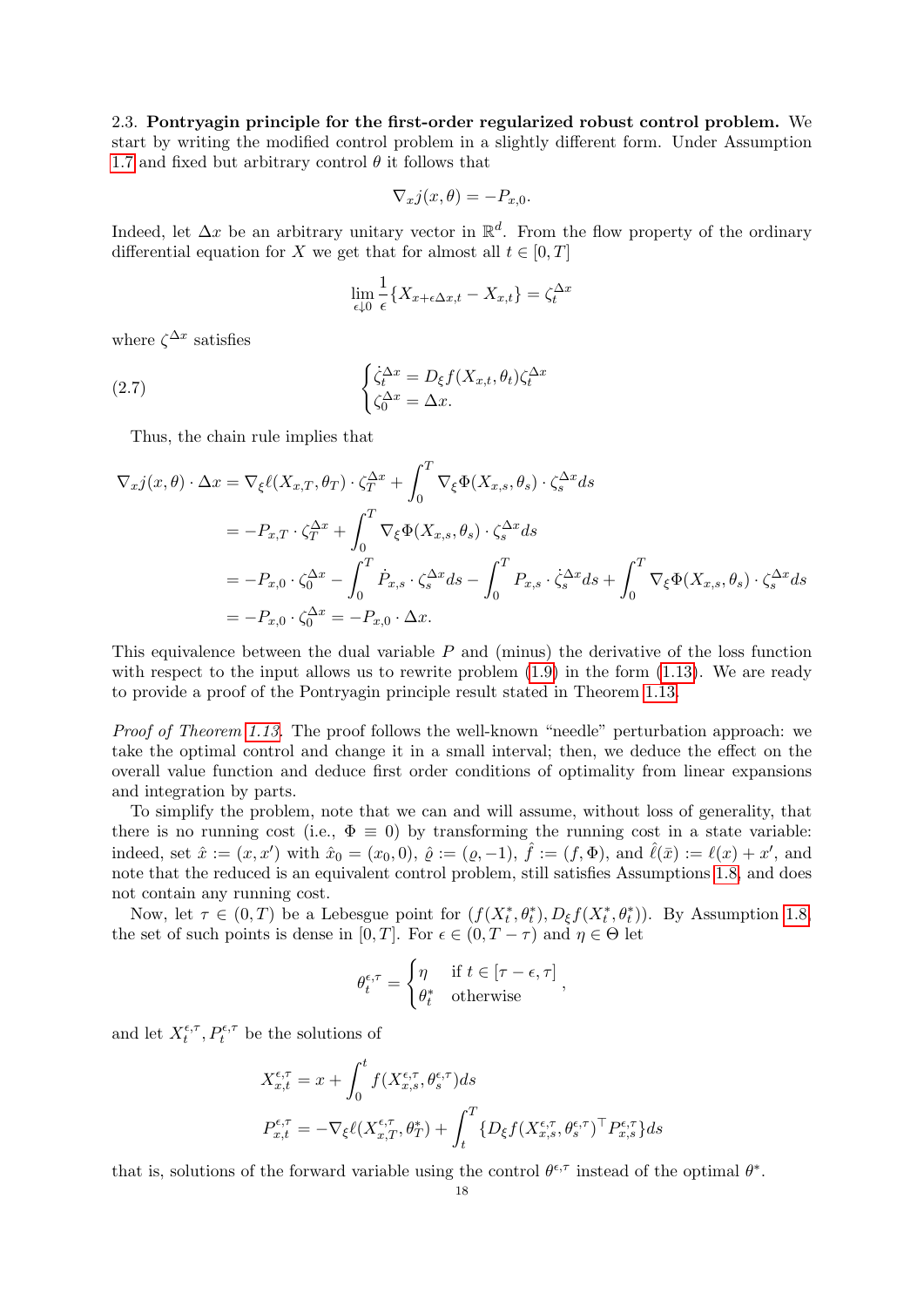Let us study the  $\epsilon$ -order effect of this change of control policy. Let

$$
\begin{cases} \dot{u}_{x,t} = D_{\xi} f(X_{x,t}^*, \theta_t^*) u_{x,t} & \text{for } t > \tau; \\ u_{x,t} = f(X_{x,\tau}^*, \eta) - f(X_{x,\tau}^*, \theta_\tau^*) & \text{for } t = \tau; \\ u_{x,t} = 0 & \text{for } t < \tau. \end{cases}
$$

and

$$
\begin{cases} \dot{v}_{x,t} = -D_{\xi} f(X_{x,t}^*, \theta_t^*)^{\top} v_{x,t} - (D_{\xi}^2 f(X_{x,t}^*, \theta_t^*) u_{x,t})^{\top} P_{x,t}^* \\ \qquad + \delta_{\tau} \{ D_{\xi} f(X_{x,\tau}^*, \theta_{\tau}^*) - D_{\xi} f(X_{x,\tau}^*, \eta) \}^{\top} P_{x,\tau}^* \\ v_{x,T} = -D_{\xi}^2 \ell(X_{x,T}^*) u_{x,T}; \end{cases}
$$

where the term  $\delta_{\tau} \{D_{\xi} f(X_{x,\tau}^*, \theta_{\tau}^*) - D_{\xi} f(X_{x,\tau}^*, \eta)\}^{\top} P_{\tau}^*$  denotes the jump arising at time  $\tau$  due to the change in control. We can show (as in [\[41\]](#page-28-18)) that

$$
\lim_{\epsilon \downarrow 0} \frac{1}{\epsilon} (X_{x,t}^{\epsilon,\tau} - X_{x,t}^*) = u_{x,t};
$$

$$
\lim_{\epsilon \downarrow 0} \frac{1}{\epsilon} (P_{x,t}^{\epsilon,\tau} - P_{x,t}^*) = v_{x,t}.
$$

Since optimality implies

$$
\mathbb{E}_{x \sim \mu_0} \left[ \ell(X_{x,T}^{\epsilon,\tau}) \right] + \delta \left( \mathbb{E}_{x \sim \mu_0} \left[ \| P_{x,0}^{\epsilon,\tau} \|^q \right] \right)^{1/q} \geq \mathbb{E}_{x \sim \mu_0} \left[ \ell(X_{x,T}^*) \right] + \delta \left( \mathbb{E}_{x \sim \mu_0} \left[ \| P_{x,0}^* \|^q \right] \right)^{1/q}
$$

we have from Assumption [1.8](#page-4-3) and dominated convergence that

<span id="page-18-0"></span>
$$
0 \leq \lim_{\epsilon \downarrow 0} \frac{1}{\epsilon} \left\{ \mathbb{E}_{x \sim \mu_0} \left[ \ell(X_{x,t}^{\epsilon,\tau}) - \ell(X_{x,t}^*) \right] + \delta \left( (\mathbb{E}_{x \sim \mu_0} \left[ ||P_0^{\epsilon,\tau}(x_0)||^q \right])^{1/q} - \left( \mathbb{E}_{x \sim \mu_0} \left[ ||P_{x,0}^*||^q \right] \right)^{1/q} \right) \right\}
$$
  
\n
$$
= \mathbb{E}_{x \sim \mu_0} \left[ \nabla_{\xi} \ell(X_{x,T}^*)^\top u_{x,T} \right] + \delta \left( \mathbb{E}_{x \sim \mu_0} \left[ ||P_{x,0}^*||^q \right] \right)^{-\frac{1}{p}} \mathbb{E}_{x \sim \mu_0} \left[ ||P_{x,0}^*||^{q-2} (P_{x,0}^*)^\top v_{x,0} \right]
$$
  
\n(2.8)  
\n
$$
= \mathbb{E}_{x \sim \mu_0} \left[ \nabla_{\xi} \ell(X_{x,T}^*)^\top u_{x,T} + (\beta_{x,0}^*)^\top v_{x,0} \right]
$$

On the other hand,  $d((\beta_{x,t}^*)^\top v_{x,t}) = d(\beta_{x,t}^*)^\top v_{x,t} + (\beta_{x,t}^*)^\top dv_{x,t}$ , which implies after some cancellations that

$$
(\beta_{x,0}^*)^{\top} v_{x,0} = (\beta_{x,T}^*)^{\top} v_{x,T} - (\beta_{x,T}^*)^{\top} \{D_{\xi}f(X_{x,\tau}^*, \theta_{\tau}^*) - D_{\xi}f(X_{x,\tau}^*, \eta)\}^{\top} P_{x,\tau}^*
$$

$$
+ \int_0^T (\beta_{x,t}^*)^{\top} (D_{\xi}^2 f(X_{x,t}^*, \theta_t^*) u_{x,t})^{\top} P_{x,t}^* dt.
$$

Therefore, equation [\(2.8\)](#page-18-0) becomes

$$
0 \leq \mathbb{E}_{x \sim \mu_0} \left[ \{ \nabla_{\xi} \ell(X_{x,T}^*)^\top - (\beta_{x,T}^*)^\top D_{\xi}^2 \ell(X_{x,T}^*) \} u_{x,T} + \int_0^T (\beta_{x,t}^*)^\top (D_{\xi}^2 f(X_{x,t}^*, \theta_t^*) u_{x,t})^\top P_{x,t}^* dt \right] + \mathbb{E}_{x \sim \mu_0} \left[ \beta_{x,T}^{*\top} \{ D_{\xi} f(X_{x,\tau}^*, \eta) - D_{\xi} f(X_{x,\tau}^*, \theta_{\tau}^*) \}^\top P_{x,\tau}^* \right] = \mathbb{E}_{x \sim \mu_0} \left[ -\alpha_{x,T}^{*\top} u_{x,T} + \int_0^T \beta_{x,t}^{*\top} (D_{\xi}^2 f(X_{x,t}^*, \theta_t^*) u_{x,t})^\top P_{x,t}^* dt + \beta_{x,\tau}^{*\top} \{ D_{\xi} f(X_{x,\tau}^*, \eta) - D_{\xi} f(X_{x,\tau}^*, \theta_{\tau}^*) \}^\top P_{x,\tau}^* \right] = \mathbb{E}_{x \sim \mu_0} \left[ -\alpha_{x,\tau}^{*\top} \{ f(X_{x,\tau}^*, \eta) - f(X_{x,\tau}^*, \theta_{\tau}^*) \} + \beta_{x,\tau}^{*\top} \{ D_{\xi} f(X_{x,\tau}^*, \eta) - D_{\xi} f(X_{x,\tau}^*, \theta_{\tau}^*) \}^\top P_{x,\tau}^* \right].
$$

This deduces the maximum principle [\(1.16\)](#page-6-4) in the case without running costs.

 $\Box$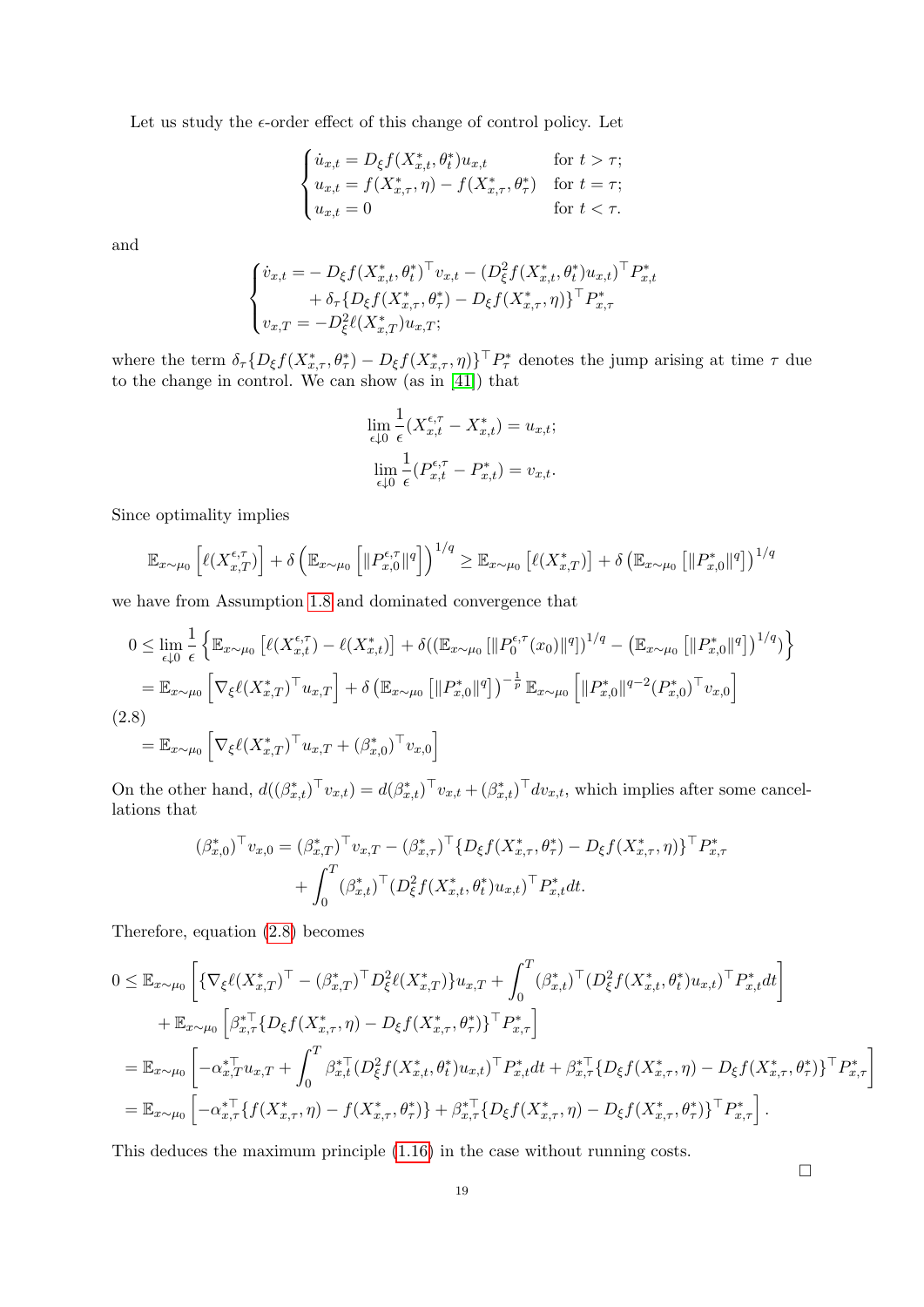### 3. Second order regularization

<span id="page-19-0"></span>We motivate now problems [\(1.18\)](#page-7-0) and [\(1.19\)](#page-7-1). Continuing our computations from section [2.1.1](#page-13-0) we can write for every  $\tilde{\mu}$  within  $W_p$ -distance  $\delta$  from  $\tilde{\mu}$ :

$$
J(\tilde{\mu}, \theta) = J(\mu_0, \theta) + \int_{\mathbb{R}^d} \nabla_x j(x, \theta) \cdot V_0(x) d\mu_0(x) + \frac{1}{2} \int_{\mathbb{R}^d} (D_x^2 j(x, \theta) V_0(x)) \cdot V_0(x) d\mu_0(x) + O(\delta^3),
$$

if for example we assume that the function  $j(\cdot,\theta)$  has bounded third order derivatives uniformly over  $\theta \in \Theta$ . In that case we could expect that up to an error of order  $O(\delta^3)$  (independent of  $\theta \in \Theta$ , the problem

$$
\max_{\tilde{\mu}: \, W_p(\mu_0,\tilde{\mu}) \leq \delta} J(\theta,\tilde{\mu})
$$

(an optimization problem over a curved manifold) is equal to (3.1)

<span id="page-19-1"></span>
$$
J(\mu_0, \theta) + \max_{V_0: \|V_0\|_{L^p(\mathbb{R}^d, \mathbb{R}^d, \mu_0)} \le \delta} \left\{ \int_{\mathbb{R}^d} \nabla_x j(x, \theta) \cdot V_0(x) d\mu_0(x) + \frac{1}{2} \int_{\mathbb{R}^d} (D_x^2 j(x, \theta) V_0(x)) \cdot V_0(x) d\mu_0(x) \right\},
$$

which is again an optimization problem over a flat Banach space. However, in contrast with problem [\(2.4\)](#page-14-1), problem [\(3.1\)](#page-19-1) does not have an explicit solution. What is more, in general, the correct expansion of [\(3.1\)](#page-19-1) in  $\delta$  (up to order two) depends on the size of  $\nabla_x j(\cdot, \theta)$  relative to  $\delta$ as we illustrate with the following analogous finite dimensional problem.

**Remark 3.1.** Consider the following maximization problem in  $\mathbb{R}^m$ .

(3.2) 
$$
\max_{v \in \mathbb{R}^m \ s.t. \ ||v|| \leq \delta} \left\{ b \cdot v + (Av) \cdot v \right\},
$$

where A is an arbitrary  $m \times m$  symmetric matrix (not necessarily with a sign) and b is an arbitrary vector in  $\mathbb{R}^m$ . Notice that:

• If  $\delta$  is small enough and  $\frac{\delta}{\|b\|} = o(1)$ , then the linear term dominates the problem and we can write:

<span id="page-19-2"></span>
$$
(3.2) = \delta ||b|| + \delta^2 \left( A \frac{b}{\|b\|} \right) \cdot \left( \frac{b}{\|b\|} \right) + o(\delta^2).
$$

This value is obtained by plugging the maximizer of the problem  $\max_{v \in \mathbb{R}^m} s.t. ||v|| < \delta} {\{b \cdot v\}}$ in the objective of [\(3.2\)](#page-19-2).

• If  $\delta$  is small enough and  $\frac{\|b\|}{\delta} = o(1)$ , then the quadratic term dominates the problem and we can actually write:

$$
(3.2) = \delta^2(\lambda_{max})_+ + o(\delta^2),
$$

where in the above  $\lambda_{max}$  is the largest eigenvalue of A and  $(a)_+$  denotes the positive part of  $a \in \mathbb{R}$ . This value is obtained by plugging the maximizer of the problem  $\max_{v \in \mathbb{R}^m} s.t. ||v|| \leq \delta \left\{ (Av) \cdot v \right\}$  in the objective of [\(3.2\)](#page-19-2).

• When  $||b|| \sim \delta$ , an explicit second order expansion for [\(3.2\)](#page-19-2) is intractable for all practical purposes as can be easily seen by inspection after writing the KKT conditions for this in general non-convex problem.

To connect problems [\(1.18\)](#page-7-0) and [\(1.19\)](#page-7-1) with the previous remark we use the following observations. First, if we plug the  $V_0$  from [\(2.5\)](#page-15-1) (the maximizer of the problem [\(2.4\)](#page-14-1)) in the objective function from problem [\(3.1\)](#page-19-1) we obtain the objective function in problem [\(1.18\)](#page-7-0). As for the objective in problem [\(1.19\)](#page-7-1) we notice the following.

**Proposition 3.2.** Let  $p \geq 2$ . Then, for every  $\theta \in \Theta$  we have: (3.3)

<span id="page-19-3"></span>
$$
\max_{V_0:\,||V_0||_{L^p(\mathbb{R}^d:\mathbb{R}^d,\mu_0)}\leq\delta}\left\{\frac{1}{2}\int_{\mathbb{R}^d}(D^2_xj(x,\theta)V_0(x))\cdot V_0(x)d\mu_0(x)\right\}=\left(\int_{\mathbb{R}^d}|(\lambda_{max}(x,\theta))_+|^{\tilde{q}}d\mu_0(x)\right)^{1/\tilde{q}},
$$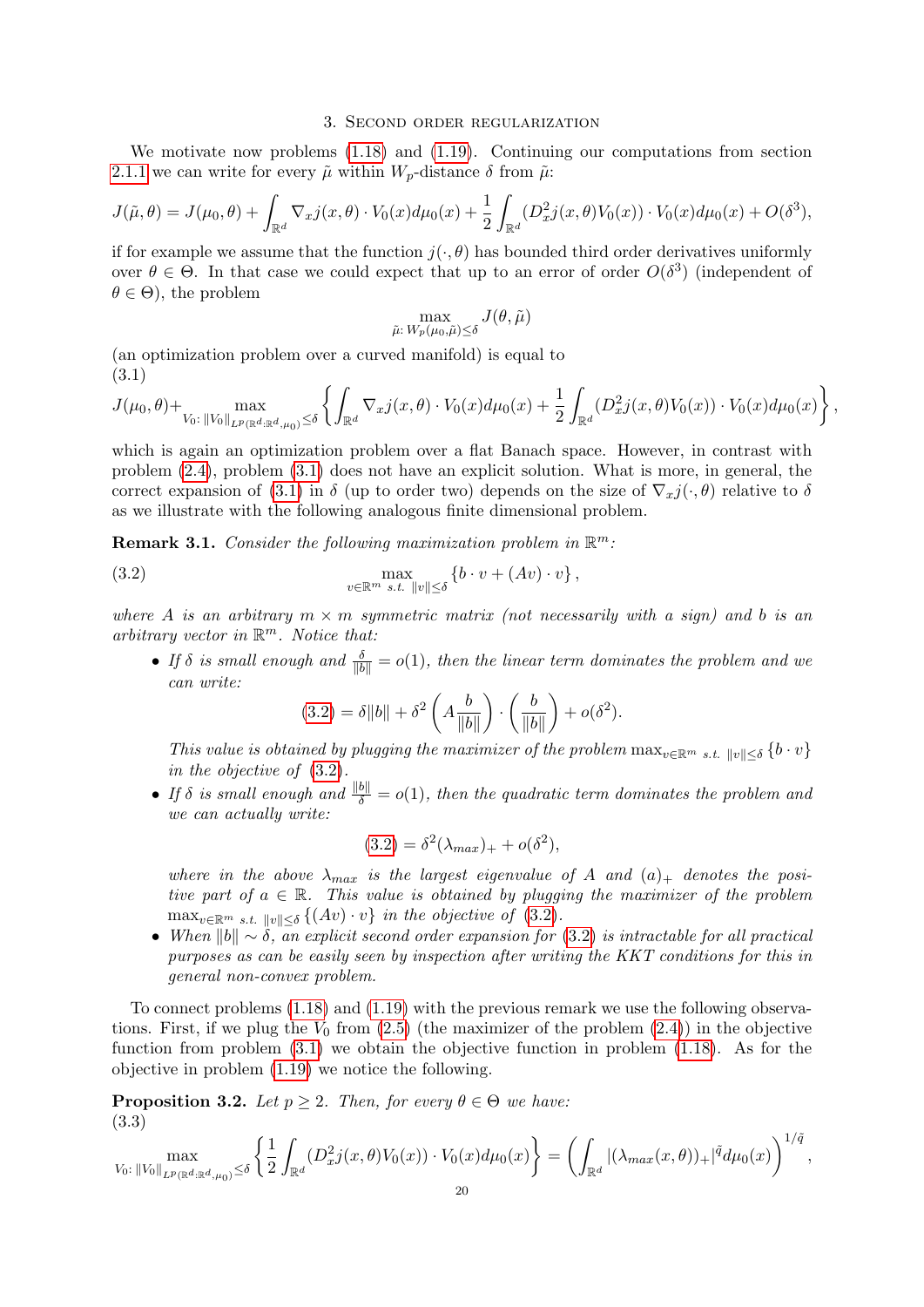where  $\lambda_{max}(\theta, x)$  is the largest eigenvalue of  $D_x^2 j(x, \theta)$  and where  $\tilde{q}$  is the conjugate of  $p/2$ , i.e.:

$$
\frac{2}{p} + \frac{1}{\tilde{q}} = 1.
$$

*Proof.* For each x in the support of  $\mu_0$  we select  $V_0(x) = q(x)U(x)$  where  $U(x)$  is a unit (Euclidean) norm eigenvector of  $D_x^2 j(x, \theta)$  with eigenvalue  $\lambda_{max}(\theta, x)$  and g is a scalar function that satisfies  $g(x) = 0$  if  $\lambda_{max}(x, \theta) \leq 0$  and  $\int_{\mathbb{R}^d} |g(x)|^p d\mu_0(x) dx \leq \delta^p$ . Plugging this  $V_0$  in the objective function of the max problem in [\(3.3\)](#page-19-3) we obtain:

$$
\frac{1}{2} \int_{\mathbb{R}^d} (\lambda_{max}(\theta, x))_+(g(x))^2 d\mu_0(x).
$$

It is then straightforward to show that:

$$
\max_{\|V_0\|_{L^p(\mathbb{R}^d:\mathbb{R}^d,\mu_0)}\leq\delta} \left\{ \frac{1}{2} \int_{\mathbb{R}^d} (D_x^2 j(x,\theta)V_0(x)) \cdot V_0(x) d\mu_0(x) \right\} \n= \max_{\|g^2\|_{L^{p/2}(\mu_0)}\leq\delta^2} \left\{ \frac{1}{2} \int_{\mathbb{R}^d} (\lambda_{max}(\theta,x))_+(g(x))^2 d\mu_0(x) \right\}.
$$

Given that the scalar function  $x \mapsto (\lambda_{max}(x, \theta))_+$  is non-negative, we can recognize, by duality, that the right hand side of the above expression is equal to:

$$
\frac{\delta^2}{2}\left(\int_{\mathbb{R}^d} |(\lambda_{max}(x,\theta))_+|^{\tilde{q}}d\mu_0(x)\right)^{1/\tilde{q}},
$$

obtaining in this way the desired result.

In summary, problems [\(1.18\)](#page-7-0) and [\(1.19\)](#page-7-1) can be interpreted as second order expansions for  $\inf_{\theta \in \Theta} \max_{\tilde{\mu}:W_n(\mu_0,\tilde{\mu}) \leq \delta} J(\tilde{\mu},\theta)$  in two distinct regimes: 1) when gradients are not small relative to  $\delta$ , more precisely, when the norms  $\|\nabla_x j(x, \theta)\|_{L^q(\mathbb{R}^d : \mathbb{R}^d, \mu_0)}$  are larger than  $\delta$ , and 2) when gradients are considerably smaller than  $\delta$ . In the next section we discuss the structure of both of these regularization problems. Recall that, as discussed in section [1.3.1,](#page-6-3) both of these problems are closely connected to problems used in the literature to train robust neural networks.

3.1. Adjoint variable formulation of the second-order regularized robust control problems. The main purpose in this section is to examine the transformations on the second order problems [\(1.18\)](#page-7-0) and [\(1.19\)](#page-7-1) in terms of adjoint variables.

3.2. The problem in Proposition [\(1.16\)](#page-8-0). We aim to deduce Proposition [1.16.](#page-8-0) We start by studying how to write the derivative of the regularization term in the first order expansion problem.

<span id="page-20-0"></span>**Lemma 3.3.** Under Assumption [1.8,](#page-4-3) and assuming that  $p > 2$  and that  $\|\cdot\|$  is the Euclidean norm we have:

$$
\nabla_x ||P_{x,0}||^q = -q \kappa_{\mu_0, \delta} \hat{\alpha}_{x,0}
$$

with  $\kappa_{\mu_0,\delta} = \frac{1}{\delta}$  $\frac{1}{\delta} (\mathbb{E}_{x_0 \sim \mu_0} [\|P_{x_0,0}\|^q])^{1/p}.$ 

**Remark 3.4.** The role of the constant  $\kappa_{\mu,\delta}$  is to cancel the terms in the adjoint variables related to the mean-field contribution of the robust problem to allow us to focus on the pointwise result.

**Remark 3.5.** We had already seen for the original problem with loss function j that  $P_{x,0} =$  $-\nabla_x(j(x, \theta))$ , i.e., the direction of steepest descent of the loss function with respect to the initial point. Given the decomposition for the adjoint variable  $\alpha$ , Lemma [3.3](#page-20-0) implies that  $\alpha$  plays the analogous role for the first order robust control problem.

*Proof of Lemma [3.3.](#page-20-0)* For an arbitrary  $\Delta x$  of unitary norm in  $\mathbb{R}^d$ , we have that

$$
\nabla_x ||P_{x,0}||^q \cdot \Delta x = \lim_{\epsilon \downarrow 0} \frac{1}{\epsilon} [\|P_{x+\epsilon \Delta x,0}\|^q - \|P_{x,0}\|^q] = q ||P_{x,0}||^{q-2} (P_{x,0})^\top \eta_0^{\Delta x},
$$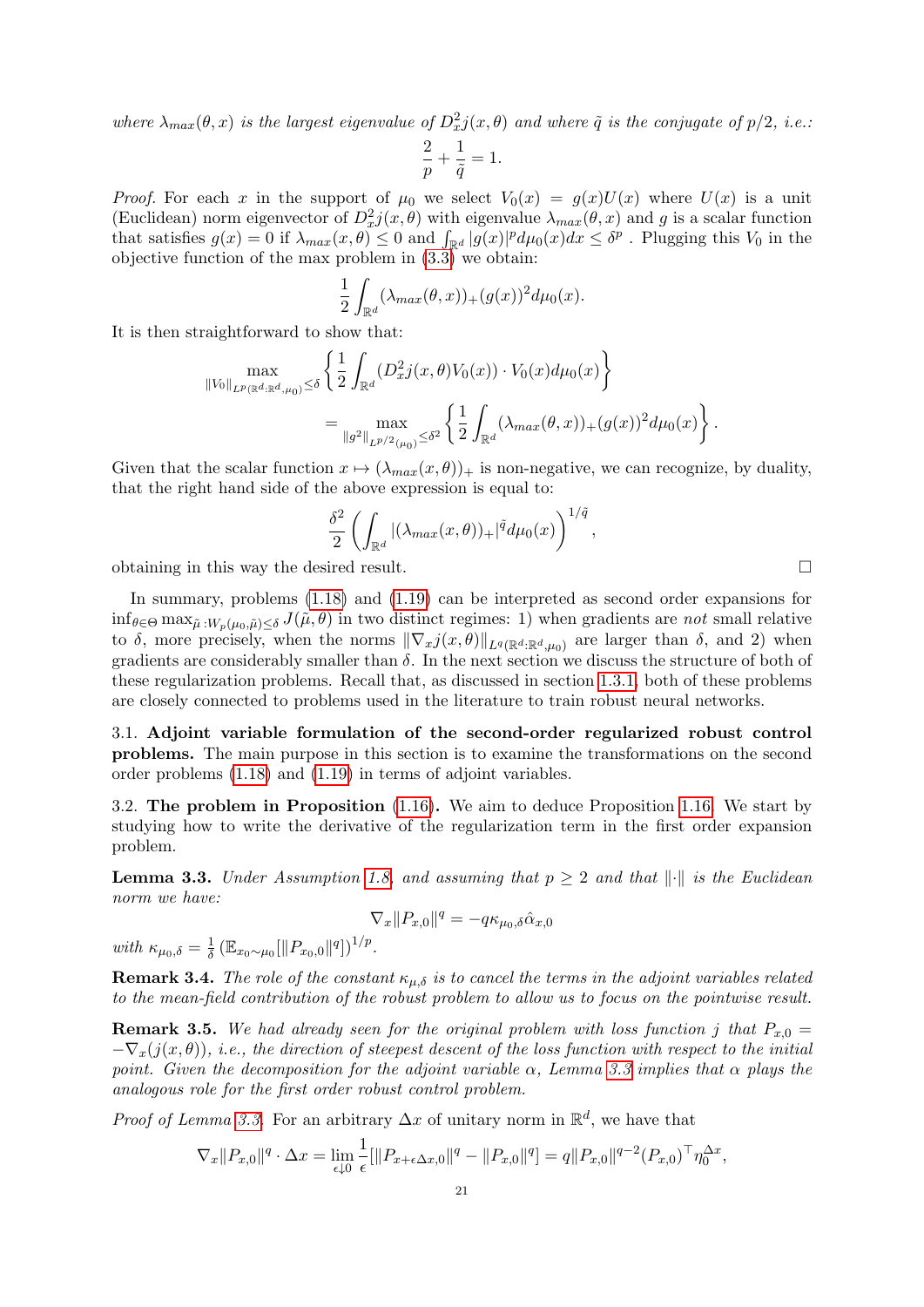where

(3.4) 
$$
\eta_t^{\Delta x} = \lim_{\epsilon \downarrow 0} \frac{1}{\epsilon} [P_{x+\epsilon \Delta x,t} - P_{x,t}].
$$

From Assumption [1.8](#page-4-3) and Leibniz rule, we get that

$$
(3.5) \qquad \eta_t^{\Delta x} = -D_{\xi}^2 \ell(X_{x,T}, \theta_T) \zeta_T^{\Delta x} + \int_t^T D_{\xi} f(X_{x,s}, \theta_s)^\top \eta_s^{\Delta x} + (D_{\xi}^2 f(X_{x,s}, \theta_s) \zeta_s^{\Delta x})^\top P_{x,s} ds,
$$

where  $\zeta^{\Delta x}$  is defined in [\(2.7\)](#page-17-1). Using the definition of the process  $\beta$  in [\(1.15\)](#page-6-5), it follows that

$$
\nabla_x ||P_{x,0}||^q \cdot \Delta x = q||P_{x,0}||^{q-2}(P_{x,0})^\top \eta_0^{\Delta x} = q\kappa_{\mu_0,\delta}(\beta_{x,0})^\top \eta_0^{\Delta x}.
$$

We can now use the integration rule for products and the dynamics for  $\beta$  and  $\eta^{\Delta x}$  to get

$$
\nabla_x ||P_{x,0}||^q \cdot \Delta x = q \kappa_{\mu_0, \delta} \left( (\beta_{x,T})^\top \eta_T^{\Delta x} - \int_0^T (\eta_s^{\Delta x})^\top \dot{\beta}_{x,s} ds - \int_0^T (\beta_{x,s})^\top \dot{\eta}_s^{\Delta x} ds \right)
$$
  
\n
$$
= q \kappa_{\mu_0, \delta} \left( -(\beta_{x,T})^\top D_\xi^2 \ell(X_{x,T}, \theta_T) \zeta_T^{\Delta x} - \int_0^T (\eta_s^{\Delta x})^\top \dot{\beta}_{x,s} ds - \int_0^T (\beta_{x,s})^\top \dot{\eta}_s^{\Delta x} ds \right)
$$
  
\n
$$
= q \kappa_{\mu_0, \delta} \left( -(\hat{\alpha}_{x,T})^\top \zeta_T^{\Delta x} - \int_0^T (\eta_s^{\Delta x})^\top D_\xi f(X_{x,s}, \theta_s) \beta_{x,s} ds + \int_0^T (\beta_{x,s})^\top D_\xi f(X_{x,s}, \theta_s)^\top \eta_s^{\Delta x} ds \right)
$$
  
\n
$$
+ \int_0^T (\beta_{x,s})^\top (D_\xi^2 f(X_{x,s}, \theta_s) \zeta_s^{\Delta x})^\top P_{x,s} ds)
$$
  
\n(3.6)  
\n
$$
= q \kappa_{\mu_0, \delta} \left( -(\hat{\alpha}_{x,T})^\top \zeta_T^{\Delta x} + \int_0^T (\beta_{x,s})^\top (D_\xi^2 f(X_{x,s}, \theta_s) \zeta_s^{\Delta x})^\top P_{x,s} ds \right).
$$

<span id="page-21-0"></span>Similarly, from the dynamics of  $\hat{\alpha}$  and  $\zeta^{\Delta x}$  we get

$$
(\hat{\alpha}_{x,T})^{\top} \zeta_T^{\Delta x} = (\hat{\alpha}_{x,0})^{\top} \zeta_0^{\Delta x} + \int_0^T (\hat{\alpha}_{x,s})^{\top} D_{\xi} f(X_{x,s}, \theta_s) \zeta_s^{\Delta x} ds - \int_0^T (\zeta_s^{\Delta x})^{\top} D_{\xi} f(X_{x,s}, \theta_s)^{\top} \hat{\alpha}_{x,s} ds + \int_0^T (\zeta_s^{\Delta x})^{\top} \{D_{\xi}^2 f(X_{x,s}, \theta_s)^{\top} P_{x,s}\}^{\top} \beta_{x,s} ds = (\hat{\alpha}_{x,0})^{\top} \Delta x + \int_0^T (\zeta_s^{\Delta x})^{\top} \{D_{\xi}^2 f(X_{x,s}, \theta_s)^{\top} P_{x,s}\}^{\top} \beta_{x,s} ds.
$$

Replacing back into [\(3.6\)](#page-21-0), we conclude that

$$
\nabla_x ||P_{x,0}||^q \cdot \Delta x = -q\kappa_{\mu_0, \delta} \hat{\alpha}_{x,0} \cdot \Delta x
$$

from where the claim follows.  $\hfill \Box$ 

A straightforward consequence of Lemma [3.3](#page-20-0) and the analogous result for P is that the original cost function  $j(\cdot, \theta)$  is twice differentiable in the direction of the gradient. More precisely we obtain the following result.

<span id="page-21-1"></span>Corollary 3.6. Under Assumption [1.8,](#page-4-3)  $j(\cdot,\theta)$  is twice differentiable in x for any fixed control θ and

$$
\|\nabla_x j(x,\theta)\|^{q-2} D_x^2 j(x,\theta) \nabla_x j(x,\theta) = \kappa_{\mu_0,\delta} \hat{\alpha}_{x,0}.
$$

Proof of Proposition [1.16.](#page-8-0) It follows directly from Corollary [3.6](#page-21-1) and the fact that  $P_{x,0} = -\nabla_x j(x,\theta)$ in  $(1.18)$ .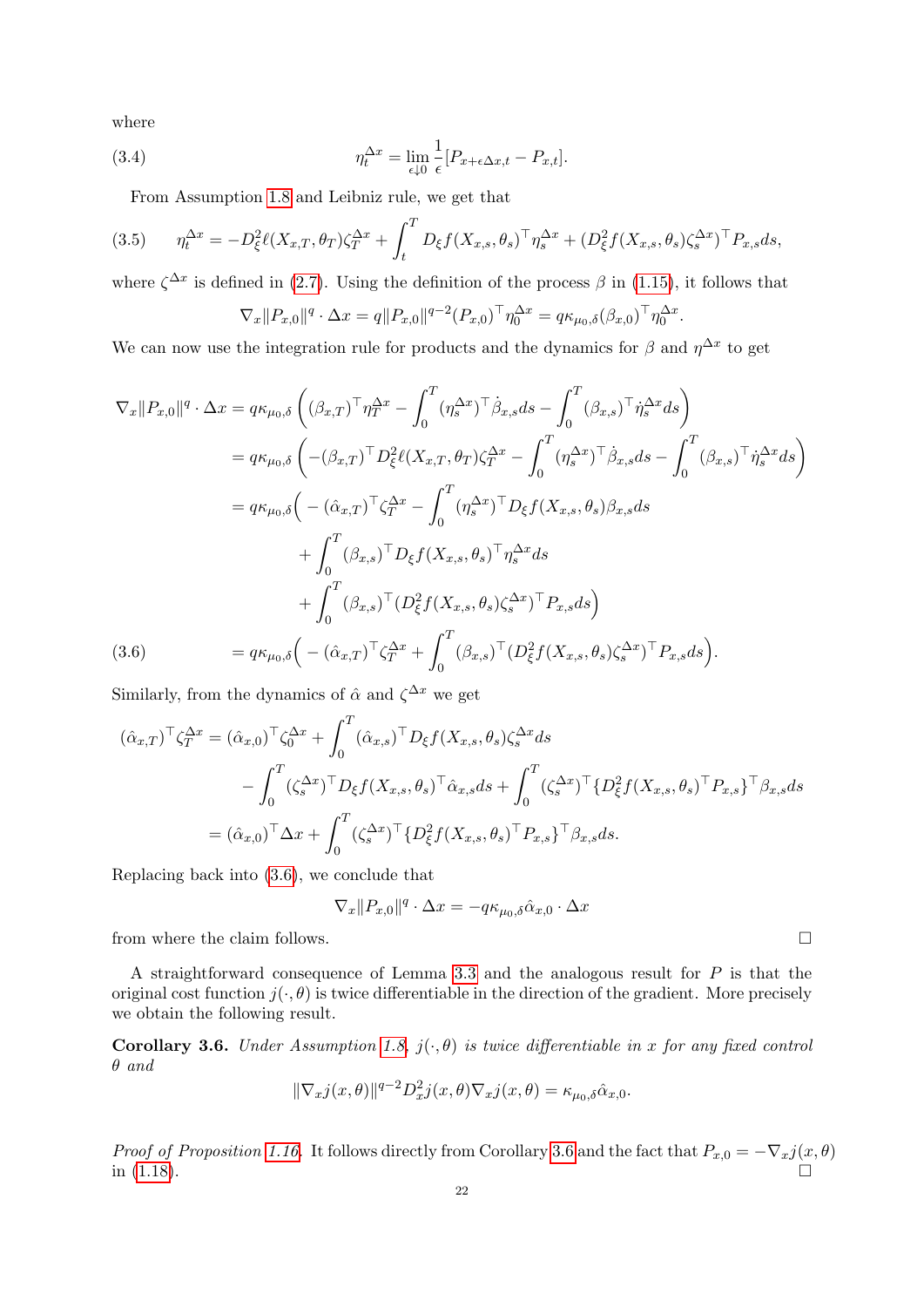3.3. The problem in Proposition [\(1.21\)](#page-10-1). As in the previous case, we start examining the role of the adjoint variables that we introduce into the problem.

<span id="page-22-2"></span>**Lemma 3.7.** For a fixed vector  $v \in \mathbb{R}^d$ , consider the adjoint variables

$$
\gamma_{x,t}^v = v + \int_0^t D_{\xi} f(x_{x,s}, \theta_s) \, \gamma_{x,s}^v ds,
$$

and

$$
\rho_{x,t}^v = D_{\xi}^2 \ell \left( X_{x,T}, \theta_T \right) \gamma_{x,T}^v + \int_t^T D_{\xi} f \left( X_{x,s}, \theta_s \right)^\top \rho_{x,s}^v ds
$$

$$
- \int_t^T \left\{ D_{\xi}^2 f \left( X_{x,s}, \theta_s \right)^\top P_{x,s} \right\}^\top \gamma_{x,s} ds.
$$

$$
\nabla_x (P_{x,0} \cdot v) = -\rho_{x,0}^v.
$$

Then

Proof. The proof of this result is very similar to that of Lemma [3.3](#page-20-0) and thus we skip the details.  $\Box$ 

Proof of Proposition [1.21.](#page-10-1) On the one hand, re-expressing the problem in terms of the adjoint variables is a direct consequence of Lemma [3.7.](#page-22-2)

On the other hand, under the stated assumptions, the argument inside the expectation in  $(1.25)$  has finite variance uniformly in  $\theta$  and x: therefore, replacing the expectation by the empirical mean using  $m$  samples produces an estimator that converges almost surely by the law of large numbers and has errors subject to the central limit theorem.  $\Box$ 

## 4. Training robust neural networks

<span id="page-22-0"></span>An approach to robust training is suggested by the results we have presented on the regularized adversarial control problems. The Pontryagin principle in Theorem [1.13](#page-6-2) can be used to create optimization algorithms: training the network can be understood as solving a fixed-point problem where the constraints in  $(1.13)$ , equations  $(1.14)$ ,  $(1.15)$ , and the maximum principle [\(1.16\)](#page-6-4) must be simultaneously satisfied. There are many methods to solve numerically such a fixed point problem, but, undoubtedly, the most popular consists in applying consecutively a step of forward propagation to solve for the primal variables, a step of backward propagation to get the dual variables, and the solution of an optimization algorithm to update the controls (typically this is substituted with a gradient step to solve such optimization problem with an approach like stochastic gradient descent or any of its siblings).

We present in Algorithm [1](#page-23-0) an implementation of the first order regularized control problem applied to ResNets for the case with no running cost. The adjustment to the case with running cost is straightforward. Note that all equations, except for the one of  $X$ , are linear in their respective variables. Moreover, they involve only  $f$  and its two derivatives. Thus, we can easily implement this algorithm in platforms like TensorFlow or PyTorch.

The algorithm takes an even simpler form when considering a ResNet with ReLu activation functions at each stage: although this activation function is not differentiable, the backpropagation algorithm has been successfully applied using a 'relaxed' gradient. Following the same ideas, Algorithm [1](#page-23-0) follows with  $D_{\xi}^{2} f(\xi, \vartheta) = 0$ . In this particular case, all linear equations are driven by the same factor  $\nabla_{\xi} f$ , which makes it simpler to implement.

<span id="page-22-1"></span>**Remark 4.1.** Let us stress (as has been done before, for example in [\[14,](#page-27-9) [24\]](#page-28-6)) that backpropagation training is by no means the only possible approach to solve the fixed-point problem for training, and in certain problems can have structure favouring alternative algorithms. We notice that Algorithm [1](#page-23-0) in the case  $p = \infty$  (and  $q = 1$ ) is the double backpropagation algorithm from [\[12\]](#page-27-8). This follows from the discussion presented in section 4.2 in [\[24\]](#page-28-6) on the general relation between the method of successive approximations and gradient descent with backpropagation.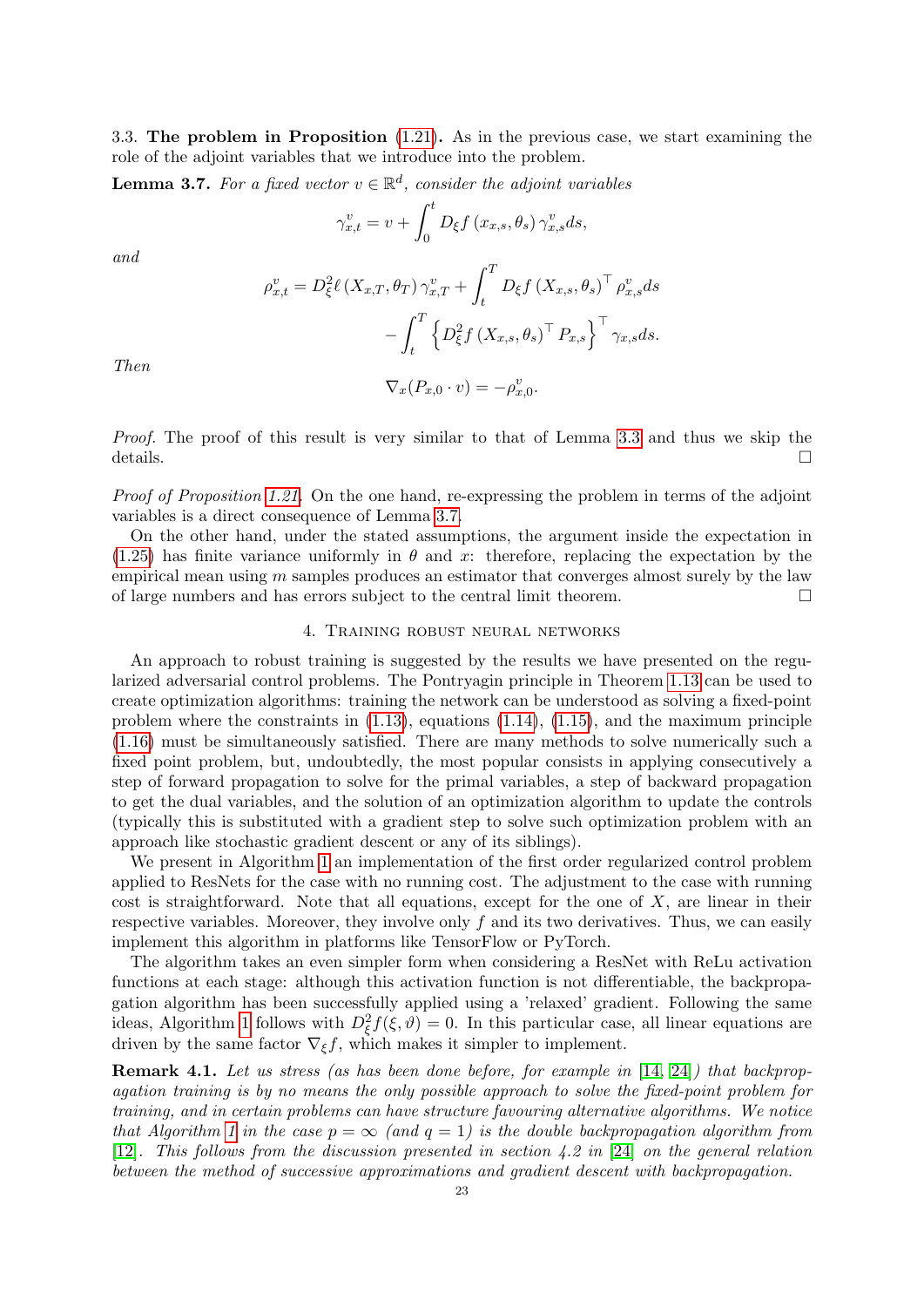<span id="page-23-0"></span>Algorithm 1 Backpropagation with SGD for robust control problem - ResNet

1: Set  $h, \gamma$  small constants 2:  $i = 0$ 3: Initialize  $\theta_k^0 \equiv 0$  for all k 4: while No convergence do 5: for Every batch do 6: Set  $X_0 = x_0$  for each  $x_0$  in the batch 7: Forward propagate using activation function  $(X)$ : 8:  $X_{k+1} = X_k + h f(X_k, \theta_k)$ 9: Backpropagate using derivatives of activation functions (P): 10:  $\text{Set } P_N = -D_{\xi} \ell(X_N)$ 11:  $P_k = (I + hD_{\xi}f(X_k, \theta_k)^{\top})P_{k+1}$ 12: Forward propagate using derivatives of activation functions  $(\beta)$ : 13: Set  $\beta_0 = \delta \left( \tilde{\mathbb{E}} \left[ ||P_0||^q \right] \right)^{-\frac{1}{p}} ||P_0||^{q-2} P_0$ ; where  $\tilde{\mathbb{E}}$  is mean over elements in the batch. 14:  $\beta_{k+1} = (I + hD_{\xi}f(X_k, \theta_k))\beta_k$ 15: Backpropagate using first and second derivatives of the activation function  $(\alpha)$ : 16:  $\alpha_T = -D_{\xi} \ell(X_N) + D_{\xi}^2 \ell(X_N) \beta_N$ 17:  $\alpha_k = (I + hD_{\xi}f(X_k, \theta_k)^{\top})\alpha_{k+1} - hP_k^{\top}D_{\xi}^2f(X_k, \theta_k)\beta_k$ 18: Calculate for each  $k$  the gradient: 19:  $\nabla_{\theta} H(X_k, P_k, \alpha_k, \beta_k, \vartheta_k^i) = \alpha_k \cdot D_{\theta} f(X_k, \vartheta_k^i) - \beta_k \cdot (D_{\vartheta, \xi} f(X_k, \vartheta_k^i)^\top P_k)$ 20: Update the control for each  $k$ : 21:  $\theta_k = \theta_k + \gamma \tilde{\mathbb{E}}[\nabla_\vartheta H(X_k, P_k, \alpha_k, \beta_k, \theta_k)]$ 22:  $i = i + 1$ 23: end for 24: end while

**Remark 4.2.** In strict terms, we have results that are applicable only to ResNets. However, they can be formally generalized to other types of neural networks. For instance, one can rewrite an instance of a vanilla forward network in terms of a ReNet by setting the diffusion coefficient to be

$$
\tilde{f}(t_k, X_k) = \frac{f(t_k, X_k) - X_k}{h},
$$

where h is the small coefficient in [1](#page-23-0) representing the time discretization. The net effect on Algorithm [1](#page-23-0) is that equations are no longer residual.

We present in Algorithm [2](#page-24-0) the implementation of second order Pontryagin principle in  $(1.22)$ , still in the case of ResNet. Note that there are strong similarities between the forward and backpropagation of two pairs of variables, which is of advantage for any possible implementation. Anologously to the case of Algorithm [1,](#page-23-0) additional simplifications can be obtained for the case of activation functions like ReLu.

Algorithm [1](#page-23-0) and [2](#page-24-0) are written in accordance to the most typical way of implementing training algorithms via the use of batched optimization. In this type of implementation, the training sample is subdivided in different batches: we calculate all propagation equations for initial points in the subsample values and then update the control  $\theta_k$  using the empirical expectation calculated with the points in the sample.

Frequently, practitioners use rather small values for the batch size (referred in those cases as mini-batches). Note, however, that the mean-field effect of the optimization implies that in addition to the control updating term, we also need to calculate an average in the term  $\tilde{\mathbb{E}} \left[ \|P_0\|^q \right]$ in line [13](#page-24-0) to initialize  $\beta_0$ . For stability reasons we therefore advice against using small batch sizes in this case. A notable exception appears when  $p = \infty$  (i.e.  $q = 1$ ), when the initialization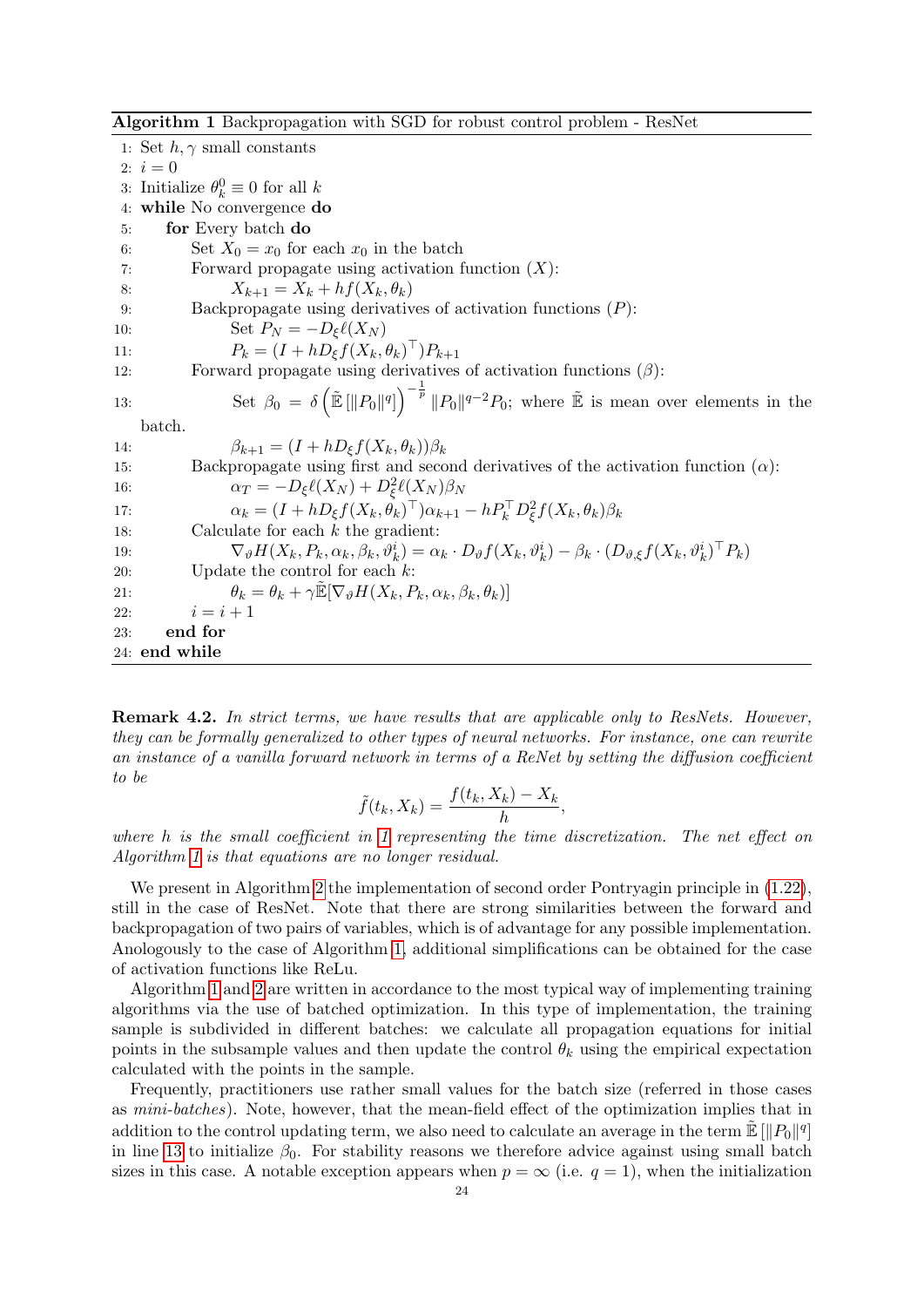<span id="page-24-0"></span>Algorithm 2 Backpropagation with SGD for robust control problem - second order

1: Set  $\gamma$  small constant (learning rate) 2:  $i = 0$ 3: Initialize  $\theta_k^0 \equiv 0$  for all k 4: while No convergence do 5: for Every batch do 6: Set  $X_0 = x_0$  for each  $x_0$  in the batch 7: Forward propagate using activation function  $(X)$ : 8:  $X_{k+1} = X_k + h f(X_k, \theta_k)$ 9: Backpropagate using derivatives of activation functions (P): 10: Set  $P_N = -D_{\xi} \ell(X_N)$ 11:  $P_k = (I + hD_{\xi}f(X_k, \theta_k)^{\top})P_{k+1}$ 12: Forward propagate using derivatives of activation functions  $(\beta, \lambda)$ : 13:  $\beta_0 = \delta \left( \tilde{\mathbb{E}} \left[ ||P_0||^q \right] \right)^{-\frac{1}{p}} ||P_0||^{q-2} P_0$ ; where  $\tilde{\mathbb{E}}$  is mean of elements in the batch. 14:  $\beta_{k+1} = (I + hD_{\xi}f(X_k, \theta_k))\beta_k$ 15: Set  $\lambda_0 = \frac{\delta}{2}$  $\frac{\delta}{2} \frac{P_0}{\| P_0}$  $||P_0||$ 16:  $\lambda_{k+1} = (I + hD_{\xi}f(X_k, \theta_k)^{\top})\lambda_k$ 17: Backpropagate using first and second derivatives of the activation function  $(\alpha, \psi)$ : 18: Set  $\alpha_T = D_{\xi}^2 \ell(X_N) \beta_N$ 19:  $\alpha_k = (I + hD_{\xi}f(X_k, \theta_k)^{\top})\alpha_{k+1} - P_k^{\top}D_{\xi}^2f(X_k, \theta_k)\beta_k$ 20: Set  $\psi_T = -D_{\xi}^2 \ell(X_N)^{\top} \beta_N$ 21:  $\psi_k = (I + hD_{\xi}f(X_k, \theta_k))\psi_{k+1} + P_k^{\top}D_{\xi}^2f(X_k, \theta_k)\lambda_k$ 22: Forward propagate using first and second order derivatives  $(\pi)$ : 23: Set  $\pi_0 = \frac{1}{\|P\|}$  $\frac{1}{\|P_0\|}\left(P_0+\frac{\delta}{2}\right)$  $\frac{\delta}{2} \alpha_0 - \psi_0 \big) - \frac{\delta}{\| P_0 \|}$  $\frac{\delta}{\|P_0\|^3}P_0 \cdot \big(\frac{1}{2}$  $\frac{1}{2}\alpha_0 - \psi_0$ )  $P_0$ 24:  $\pi_{k+1} = (I + D_{\xi}f(X_k, \theta_k))\pi_k - \{(\beta_k)^{\top}(D^2_{\xi}f(X_k, \theta_k))^{\top}\}^{\top} \lambda_k$ 25: Backpropagate using first, second, and third order derivatives  $(\psi)$ : 26:  $\phi_N = P_N + D_x^2 \ell(X_N) \pi_N - \{D_{\xi}^3 \ell(X_N, \theta_N) \beta_N\}^{\top} \lambda_N$  $\phi_k = (I + D_{\xi}f(X_k, \theta_k)^{\top})\phi_{k+1} - \{D_{\xi}^2f(X_k, \theta_k)^{\top}P_k\}^{\top}\pi_k$  $-\{D_{\xi}^2 f(X_k,\theta_k)^\top \alpha_k\}^\top \lambda_k + \{D_{\xi}^2 f(X_k,\theta_k)^\top \beta_k\}^\top \psi_k$  $+ \,(\{\mathit{D}_\xi^3f(\mathit{X}_k,\theta_k)^\top\mathit{P}_k\}^\top\beta_k)^\top\lambda_k$ 27: Calculate for each  $k$  the gradient:  $\nabla_\vartheta H(X_k,P_k,\alpha_k,\beta_k,\theta_k) = \phi_k^\top D_\vartheta f(X_k,\theta) - P_k^\top D_\xi f(X_k,\theta_k) \pi_k - \alpha_k^\top (D_{\vartheta,\xi} f(X_k,\theta_k)) \lambda_k$  $+ \lambda_k^\top \{ (D_{\vartheta, \xi, \xi} f(X_k, \theta_k)^\top P_k \}^\top \beta_k + \beta_k^\top (D_{\vartheta, \xi} f(X_k, \theta_k)) \psi_k$ 28: Update the control for each  $k$ : 29:  $\theta_k = \theta_k + \gamma \mathbb{E}[\nabla_{\vartheta} H(X_k, P_k, \alpha_k, \beta_k, \theta_k)]$ 30:  $i = i + 1$ 31: end for 32: end while

of  $\beta$  in line [13](#page-24-0) becomes  $\beta_0 = \text{sign}(P_0)$ . Thus, in this case, the mean-field action disappears and small batches are again perfectly acceptable.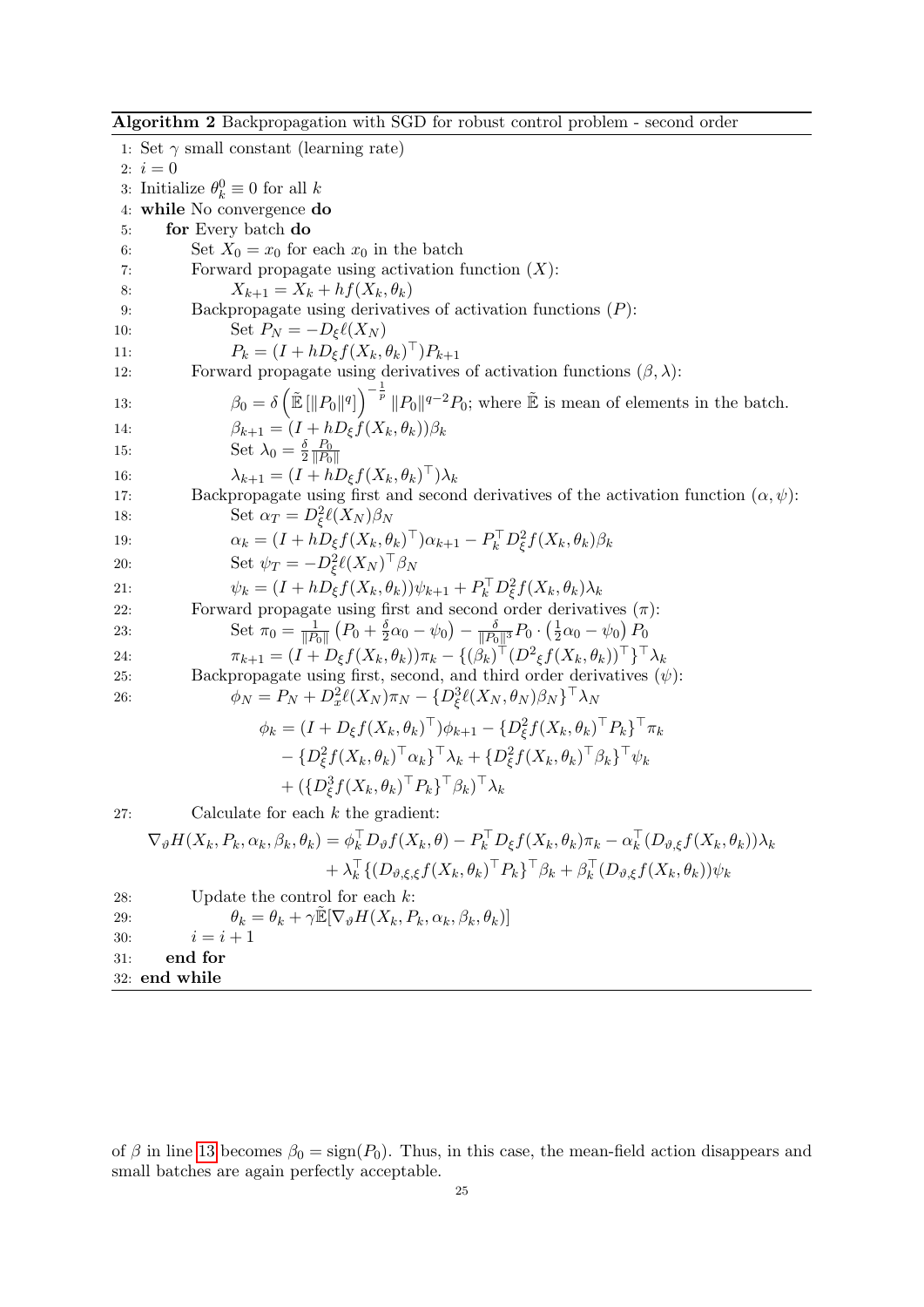<span id="page-25-2"></span>

|                        |          | $r=2$   |          |                                    | $r = inf$ |       |
|------------------------|----------|---------|----------|------------------------------------|-----------|-------|
|                        | Baseline | Order 1 |          | Order 2   Baseline Order 1 Order 2 |           |       |
| Accuracy (clean)       | 98.41    | 98.42   | 98.42    | 98.41                              | 98.45     | 98.44 |
| Accuracy (adversarial) | 0.68     | 2.09    | 2.11     | 0.7                                | 23.11     | 22.94 |
| Training time (factor) | 1.0      | 1.14    | $1.39\,$ | 0.99                               | 1.13      | 1.38  |

Table 1. Accuracy and relative training time after 5 epochs. Although all training procedures are similarly capable when evaluated with a clean test, the regularization improves the resilience of the network when subject to adversarial attacks at a moderate cost. Note the dependence of results on the chosen vector norm  $\|\cdot\|$ . Best values in bold.

## 5. Numerical illustration

<span id="page-25-0"></span>We illustrate our results numerically in the context of image classification. We train a simple convolutional network<sup>[1](#page-25-1)</sup> to perform the classification task on the MNIST database. We then test the network with a clean testing sample, and with an adversarial version constructed via modification of the latter using PGD with 20 steps and a step size of 0.04.

We train the network in three different versions: the *baseline* method (i.e. unrobust) which uses the cross-entropy loss function, and the *Order 1* and *Order 2* versions obtained by adding regularization terms as explained in problems [1.13](#page-6-0) and [1.22,](#page-8-0) respectively. As parameters, we fix  $\delta = 0.2$ ,  $p = \infty$  (equivalently,  $q = 1$ ), and we take the norm  $\|\cdot\|_*$  to be the r- norm with  $r \in \{2, \infty\}.$ 

Table [1](#page-25-2) shows the accuracy of the network after training with the three stated procedures. Although all training procedures perform similarly when evaluated with a clean testing sample, the Order 1 regularization significantly improves the robustness of the network when subject to a sample modified by the adversarial attack. The table also shows that the choice of the vector norm to be used plays a significant role. This is not a surprise, since one can understand the PGD attack as directed by taking infinity norms on successive gradients. Different choices of norms might be better suited for other types of adversarial attacks. Importantly, the improved robustness comes with a moderate cost in training time of  $14\%$  (39% for Order 2) over the baseline training time.

Table [1](#page-25-2) also shows that the Order 2 method does not seem to be contributing to the overall robustness improvement beyond what is already done by Order 1. In order to have a better understanding of the numerical effect of each procedure, we plot in Figure [1](#page-26-1) a local view of the loss surface obtained by calculating the cross-entropy for a clean testing image and perturbations around it. The corrupted images are obtained by an additive perturbation of the size marked in each axis: one in an adversarial direction and another in a random direction orthogonal to the adversarial. This way of illustrating the results is suggested in [\[31\]](#page-28-19).

The robustness effect of the regularized problems is illustrated in Figure [1](#page-26-1) by a reduction in values of the level of the surface, which translates in smaller cross-entropy and higher likeliness of obtaining an accurate classification. The plot also suggests that the effect of the Order 2 method is small compared to the Order 1 procedure, and mainly tends to reduce the curvature of the surfaces close to the clean image. Hence, one would expect better robustness of Order 2 when considering directions not aligned with the adversarial one. In this sense, a more thorough study of the robustness induced by the Order 2 procedure away from the PGD line of attack would be interesting but outside of the scope of this work.

<span id="page-25-1"></span><sup>1</sup>Two layers with a convolutional kernel, ReLu activation functions, and maxpool; and two linear layers at the end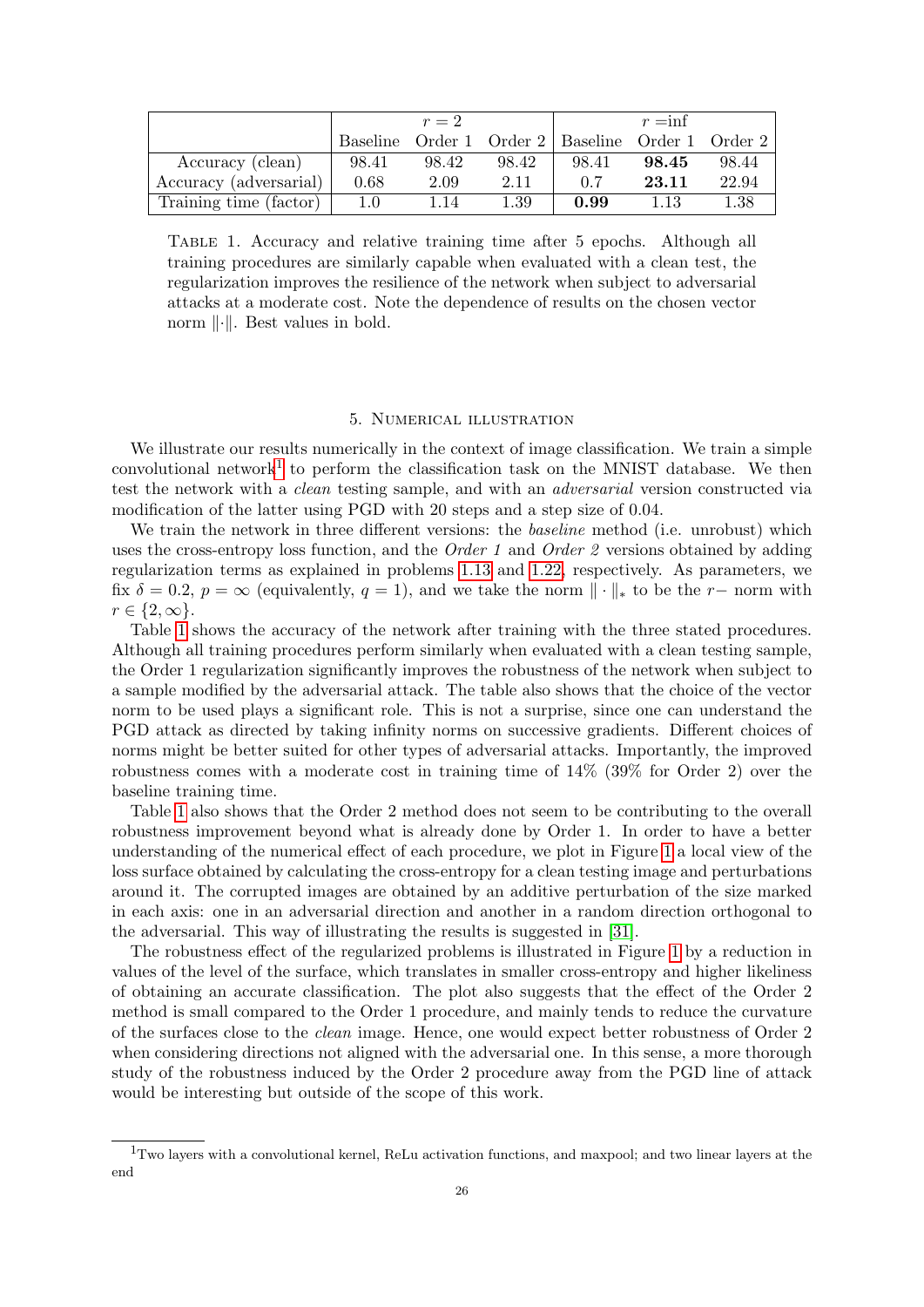<span id="page-26-1"></span>

Figure 1. Cross-entropy loss for one test image perturbed in an adversarial direction z and a random one  $z^{\perp}$  that is perpendicular to the adversarial direction. Top  $r = 2$ , bottom  $r = inf$ . The first order regularization effect is manifested in a reduction in the loss function for perturbed images. The second order regularization effect, if still noticeable, is smaller in comparison, and tends to reduce slightly the curvature.

### 6. Conclusions

<span id="page-26-0"></span>In this paper we have established a series of connections between distributionally robust learning as modeled by a min-max problem of the form [\(1.5\)](#page-3-0) and regularized risk minimization problems on the parameters of a deep ResNet neural network. To establish this connection, we study the max part of the min-max problem using tools from optimal transport theory and identify its leading order terms as a function of  $\delta$ , i.e. the power of the adversary. We remark that this approach is not restricted to adversarial problems on deep neural networks, and in particular can be used in other learning settings as long as the dependence of the loss function on the input data is regular enough. The specific ResNet deep neural network structure, however, allows us to interpret the resulting regularization problems as mean field optimal control problems. In turn, these control problems suggest, through their associated Pontryagin maximum principles, a family of algorithms for the training of robust neural networks which can avoid the computation of data perturbations during training. A key property of the resulting control problems is that they are scalable, and in particular the number and dimension of state variables is within a dimension-free factor of the dimensions of the original (unrobust) learning problem.

Some interesting research directions that stem from this work include: 1) Studying the type of regularity enforced on the input-to-output mappings by the regularization problems discussed in this paper. 2) The analysis of other distributionally robust problems where for example their objective target may contain an entropic term (as motivated in [\[11\]](#page-27-19)). 3) In general, the use of tools from optimal control theory for the robust training of a wider class of neural networks. 4) The study of adversarial problems in other learning settings of interest where specific structure in the models may be exploited to get novel theoretical or algorithmic insights.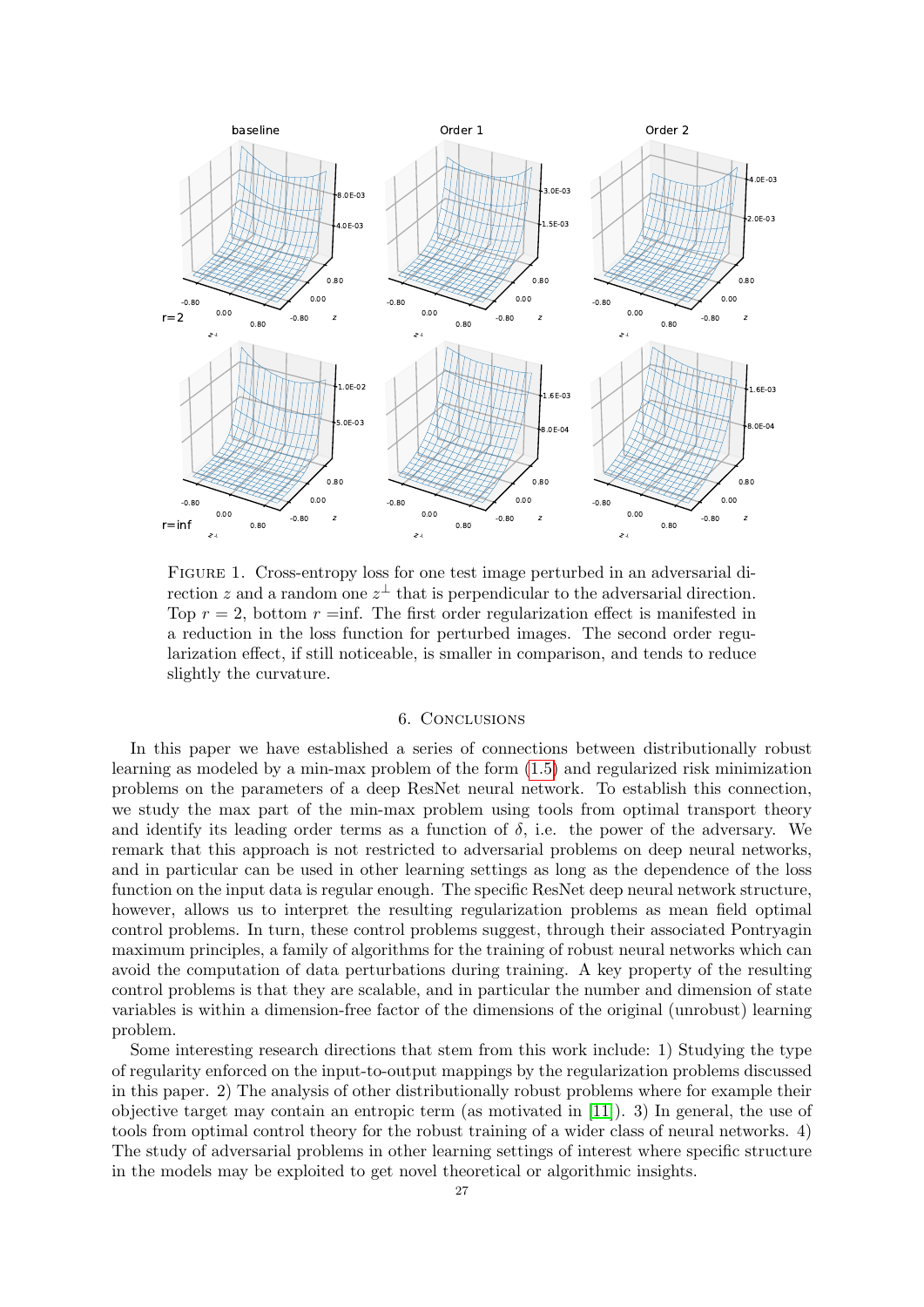Acknowledgements: The authors would like to thank two anonymous reviewers for their positive and constructive feedback. The authors would like to thank Leon Bungert for enlightening conversations and for providing them with many useful references. NGT was supported by NSF-DMS grant 2005797 and would also like to thank the IFDS at UW-Madison and NSF through TRIPODS grant 2023239 for their support. Part of this work was completed while NGT was visiting the Simons Institute to participate in the program "Geometric Methods in Optimization and Sampling" during the Fall of 2021. NGT would like to thank the institute for hospitality and support.

#### **REFERENCES**

- <span id="page-27-18"></span>[1] L. Ambrosio, N. Gigli, and G. Savaré. *Gradient flows in metric spaces and in the space of probability measures.* Lectures in Mathematics ETH Zürich. Birkhäuser Verlag, Basel, second edition, 2008.
- <span id="page-27-3"></span>[2] A. Belloni, V. Chernozhukov, and L. Wang. Square-root lasso: pivotal recovery of sparse signals via conic programming. Biometrika, 98(4):791–806, 2011.
- <span id="page-27-15"></span>[3] A. Ben-Tal, D. den Hertog, A. D. Waegenaere, B. Melenberg, and G. Rennen. Robust solutions of optimization problems affected by uncertain probabilities. Management Science, 59(2):341–357, 2013.
- <span id="page-27-0"></span>[4] J. Blanchet, Y. Kang, and K. Murthy. Robust Wasserstein profile inference and applications to machine learning. Journal of Applied Probability, 56(3):830–857, 2019.
- <span id="page-27-1"></span>[5] J. Blanchet, K. Murthy, and V. A. Nguyen. Statistical analysis of wasserstein distributionally robust estimators. 2021.
- <span id="page-27-20"></span>[6] N. Carlini, A. Athalye, N. Papernot, W. Brendel, J. Rauber, D. Tsipras, I. Goodfellow, A. Madry, and A. Kurakin. On Evaluating Adversarial Robustness.  $arXiv:1902.06705$  [cs, stat], Feb. 2019.
- <span id="page-27-21"></span>[7] N. Carlini and D. Wagner. Towards Evaluating the Robustness of Neural Networks. In 2017 IEEE Symposium on Security and Privacy (SP), pages 39–57, San Jose, CA, USA, May 2017. IEEE.
- <span id="page-27-16"></span>[8] R. Carmona and F. Delarue. Probabilistic Theory of Mean Field Games with Applications II: Mean Field Games with Common Noise and Master Equations, volume 84. Springer, 2018.
- <span id="page-27-2"></span>[9] R. Chen and I. C. Paschalidis. Distributionally robust learning. Foundations and Trends® in Optimization, 4(1-2):1–243, 2020.
- <span id="page-27-6"></span>[10] R. T. Q. Chen, Y. Rubanova, J. Bettencourt, and D. K. Duvenaud. Neural ordinary differential equations. In S. Bengio, H. Wallach, H. Larochelle, K. Grauman, N. Cesa-Bianchi, and R. Garnett, editors, Advances in Neural Information Processing Systems, volume 31. Curran Associates, Inc., 2018.
- <span id="page-27-19"></span>[11] Y. Dong, Z. Deng, T. Pang, J. Z. 0001, and H. S. 0006. Adversarial distributional training for robust deep learning. In H. Larochelle, M. Ranzato, R. Hadsell, M.-F. Balcan, and H.-T. Lin, editors, Advances in Neural Information Processing Systems 33: Annual Conference on Neural Information Processing Systems 2020, NeurIPS 2020, December 6-12, 2020, virtual, 2020.
- <span id="page-27-8"></span>[12] H. Drucker and Y. Le Cun. Improving generalization performance using double backpropagation. IEEE Transactions on Neural Networks, 3(6):991–997, 1992.
- <span id="page-27-17"></span>[13] R. M. Dudley. *Real analysis and probability*. CRC Press, 2018.
- <span id="page-27-9"></span>[14] W. E, J. Han, and Q. Li. A Mean-Field Optimal Control Formulation of Deep Learning. arXiv:1807.01083  $\int cs, \; math$ , July 2018.
- <span id="page-27-10"></span>[15] A. Fawzi, H. Fawzi, and O. Fawzi. Adversarial vulnerability for any classifier. In S. Bengio, H. Wallach, H. Larochelle, K. Grauman, N. Cesa-Bianchi, and R. Garnett, editors, Advances in Neural Information Processing Systems, volume 31. Curran Associates, Inc., 2018.
- <span id="page-27-13"></span>[16] C. Finlay, J. Calder, B. Abbasi, and A. Oberman. Lipschitz regularized deep neural networks generalize and are adversarially robust. 2018.
- <span id="page-27-5"></span>[17] C. Finlay and A. M. Oberman. Scaleable input gradient regularization for adversarial robustness. Machine Learning with Applications, 3:100017, 2021.
- <span id="page-27-4"></span>[18] N. García Trillos and R. Murray. Adversarial classification: Necessary conditions and geometric flows. arXiv:2011.10797, 2020.
- <span id="page-27-12"></span>[19] I. Goodfellow, J. Shlens, and C. Szegedy. Explaining and harnessing adversarial examples. In International Conference on Learning Representations, 2015.
- <span id="page-27-7"></span>[20] E. Haber and L. Ruthotto. Stable architectures for deep neural networks. Inverse Problems, 34(1):014004, dec 2017.
- <span id="page-27-14"></span>[21] M. Hein and M. Andriushchenko. Formal guarantees on the robustness of a classifier against adversarial manipulation. In I. Guyon, U. V. Luxburg, S. Bengio, H. Wallach, R. Fergus, S. Vishwanathan, and R. Garnett, editors, Advances in Neural Information Processing Systems, volume 30. Curran Associates, Inc., 2017.
- <span id="page-27-11"></span>[22] S. Jetley, N. Lord, and P. Torr. With friends like these, who needs adversaries? In S. Bengio, H. Wallach, H. Larochelle, K. Grauman, N. Cesa-Bianchi, and R. Garnett, editors, Advances in Neural Information Processing Systems, volume 31. Curran Associates, Inc., 2018.